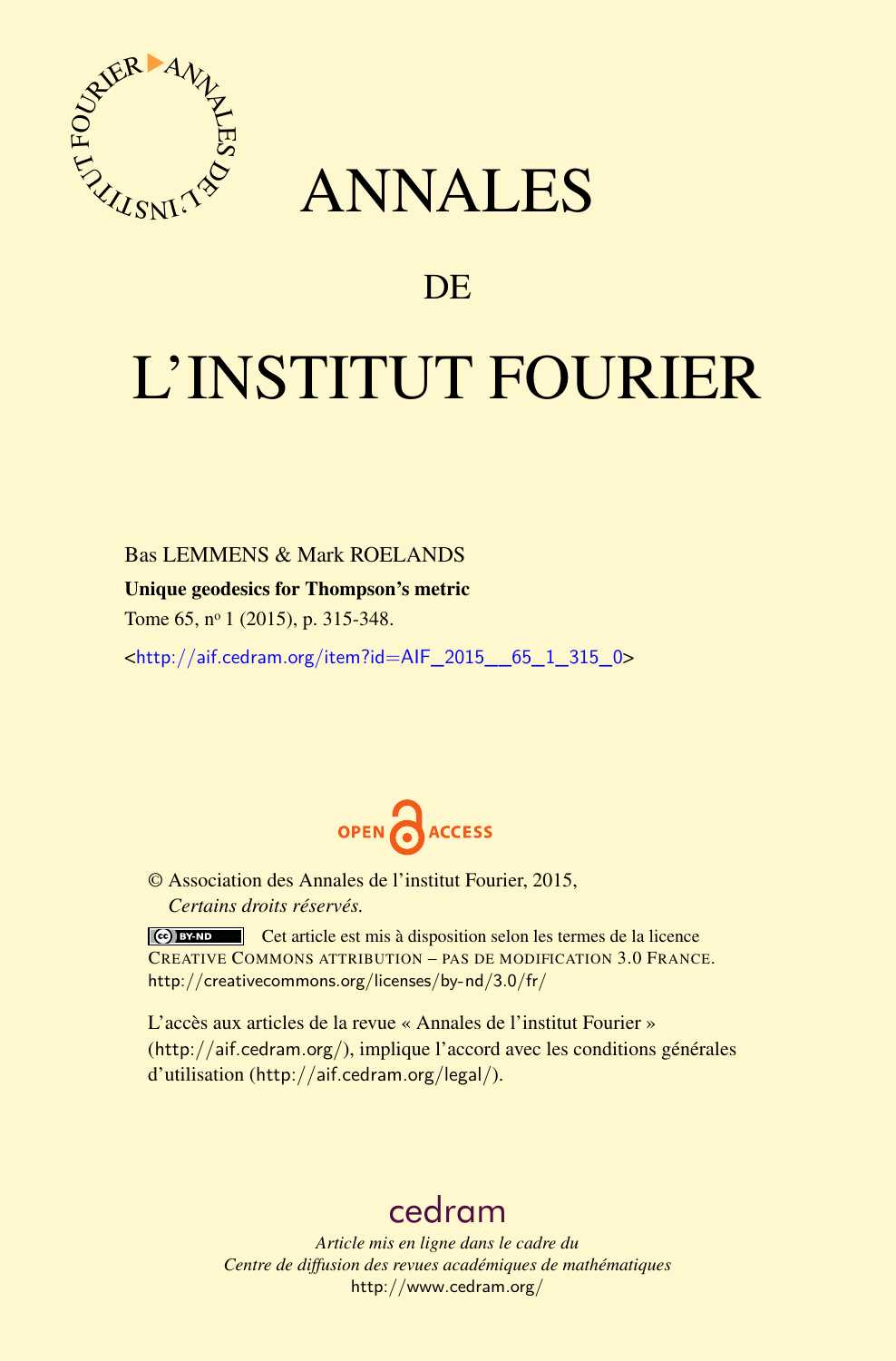#### UNIQUE GEODESICS FOR THOMPSON'S METRIC

#### **by Bas LEMMENS & Mark ROELANDS (\*)**

Abstract. — In this paper a geometric characterization of the unique geodesics in Thompson's metric spaces is presented. This characterization is used to prove a variety of other geometric results. Firstly, it will be shown that there exists a unique Thompson's metric geodesic connecting *x* and *y* in the cone of positive selfadjoint elements in a unital *C*∗-algebra if, and only if, the spectrum of *x*−1*/*2*yx*−1*/*<sup>2</sup> is contained in  $\{1/\beta, \beta\}$  for some  $\beta \geq 1$ . A similar result will be established for symmetric cones. Secondly, it will be shown that if  $C^{\circ}$  is the interior of a finitedimensional closed cone *C*, then the Thompson's metric space  $(C^{\circ}, d_C)$  can be quasi-isometrically embedded into a finite-dimensional normed space if, and only if, *C* is a polyhedral cone. Moreover,  $(C^{\circ}, d_C)$  is isometric to a finite-dimensional normed space if, and only if, *C* is a simplicial cone. It will also be shown that if  $C^{\circ}$  is the interior of a strictly convex cone *C* with  $3 \leq \dim C < \infty$ , then every Thompson's metric isometry is projectively linear.

Résumé. — Nous présentons une caractérisation géométrique des géodésiques uniques des espaces métriques de Thompson. Nous utilisons cette caractérisation pour démontrer plusieurs autres résultats géométriques. D'abord, nous démontrons qu'il existe une géodésique unique de la métrique de Thompson entre *x* and *y* dans le cône d'éléments positifs autoadjoints dans une *C*∗-algèbre unitale si et seulement s'il existe *β* > 1 tel que le spectre de *x*−1*/*2*yx*−1*/*<sup>2</sup> soit contenu dans {1*/β, β*}. Un résultat similaire est établi pour des cônes symétriques. Ensuite, nous démontrons que si *C*◦ est l'intérieur d'un cône fermé *C* de dimension finie, il existe un plongement quasi-isométrique de l'espace métrique de Thompson (*C*◦*, d<sup>C</sup>* ) dans un espace normé de dimension finie si et seulement si *C* est un cône polyédrale. De plus, (*C*◦*, d<sup>C</sup>* ) est isométrique à un espace normé de dimension finie si et seulement si *C* est un cône simplicial. Par ailleurs, il est établi que pour *C*◦ l'intérieur d'un cône *C* strictement convexe avec  $3 \leq \dim C < \infty$ , chaque isométrie de la métrique de Thompson est projectivement linéaire.

Keywords: Geodesics, Thompson's (part) metric, Hilbert's (projective) metric, cones, isometries.

Math. classification: 53C22, 51Fxx, 53C60.

<sup>(\*)</sup> Bas Lemmens was supported by EPSRC grant EP/J008508/1.

Mark Roelands was supported by EPSRC grant EP/J500446/1.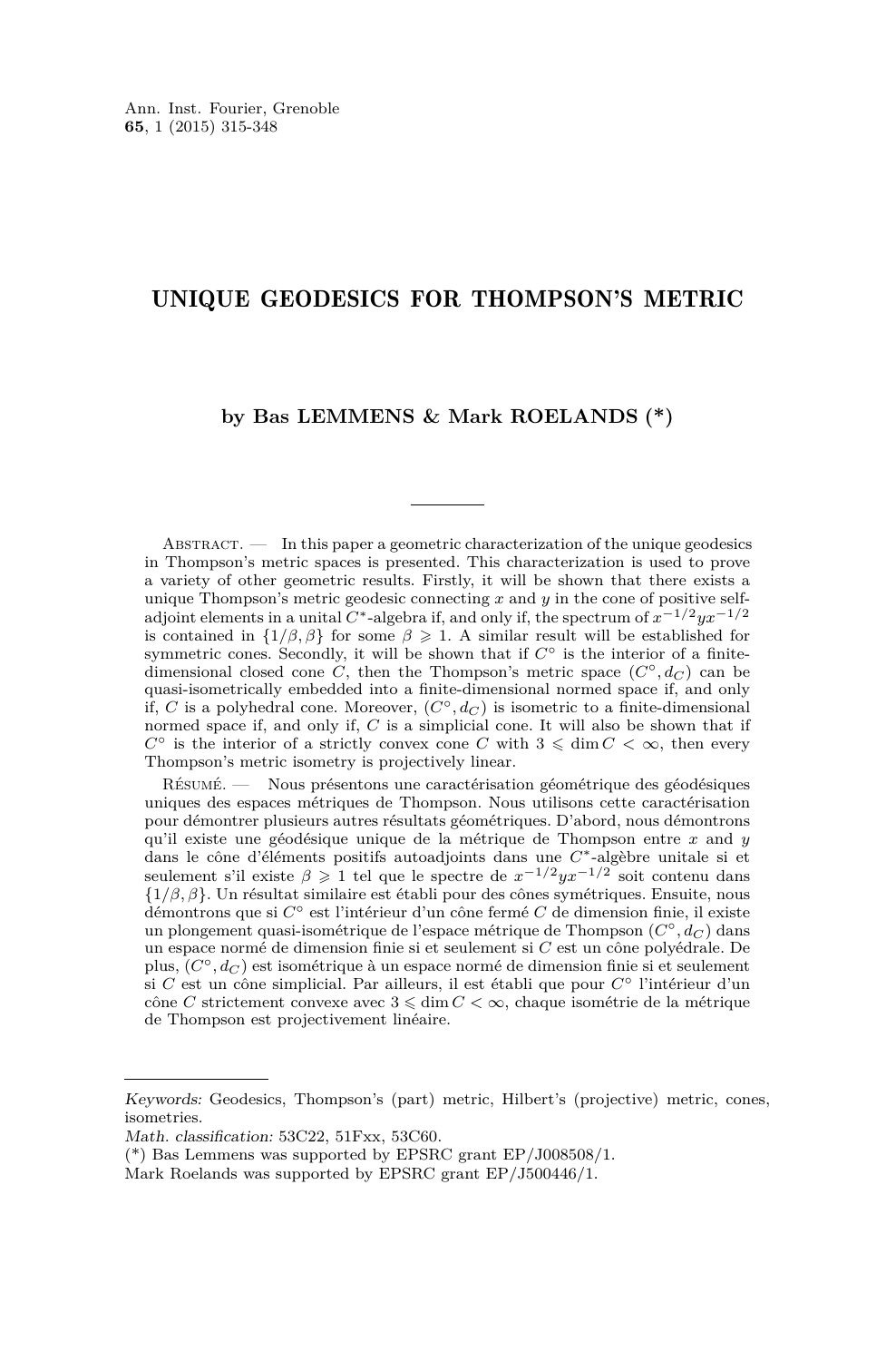#### **1. Introduction**

In [\[4\]](#page-32-0) Birkhoff showed that one can use Hilbert's (projective) metric and the contraction mapping principle to prove the existence and uniqueness of a positive eigenvector for a large class of linear operators that leave a closed cone *C* in a Banach space invariant. An alternative to Hilbert's metric was introduced by Thompson in [\[31\]](#page-34-0). Thompson's (part) metric, denoted here by  $d_C$ , has the advantage that it is a metric on each part of a cone *C* rather than a metric between pairs of rays in each part. It has found numerous applications in the analysis of linear and nonlinear operators on cones, see for instance [\[1,](#page-32-0) [13,](#page-33-0) [17,](#page-33-0) [26\]](#page-33-0) and the references therein. Thompson's metric is also used to study the geometry of cones of positive operators [\[2,](#page-32-0) [8,](#page-33-0) [9,](#page-33-0) [22\]](#page-33-0) and symmetric cones [\[16,](#page-33-0) [18,](#page-33-0) [19,](#page-33-0) [21\]](#page-33-0), where it provides an alternative to the usual Riemannian metric. It also appears in the analysis of order-isomorphisms on cones, see [\[24,](#page-33-0) [25\]](#page-33-0).

Despite the frequent use of Thompson's metric spaces in mathematical analysis, there are still many interesting aspects of their geometry that remain to be explored. A number of individual results exist. For example, it is known that Thompson metric spaces are Finsler manifolds, see [\[27\]](#page-33-0). Furthermore, on the cones of positive self-adjoint elements in unital C<sup>∗</sup>-algebras and symmetric cones, Thompson's metric possesses certain non-positive curvature properties, see [\[2,](#page-32-0) [16\]](#page-33-0). On general closed cones Thompson's metric is semi-hyperbolic, see [\[28\]](#page-33-0). It is also known [\[17,](#page-33-0) Section 2.2] that if  $C^{\circ}$  is the interior of a closed polyhedral cone in a vector space *V*, then  $(C^{\circ}, d_C)$  can be isometrically embedded into  $(\mathbb{R}^m, \|\cdot\|_{\infty})$ , where  $||z||_{\infty} = \max_i |z_i|$  is the sup-norm and m is the number of facets of *C*. Moreover, if *C* is an *n*-dimensional simplicial cone in *V* , that is to say, there exist linearly independent vectors  $v_1, \ldots, v_n \in V$  such that  $C = {\sum_i \lambda_i v_i \colon \lambda_i \geq 0 \text{ for all } i}, \text{ then } (C^{\circ}, d_C) \text{ is isometric to } (\mathbb{R}^n, \|\cdot\|_{\infty}).$ Furthermore if  $\Lambda_{n+1} = \{(s, x) \in \mathbb{R} \times \mathbb{R}^n : s^2 - x_1^2 - \cdots - x_n^2 \geq 0 \text{ and } s \geq 0\}$ is the Lorentz cone, then  $(\Lambda_{n+1}^{\circ}, d_{\Lambda_{n+1}})$  contains an isometric copy of the real *n*-dimensional hyperbolic space. In fact, on the upper sheet of the hyperboloid  $H = \{(s, x) \in \mathbb{R} \times \mathbb{R}^n : s^2 - x_1^2 - \cdots - x_n^2 = 1\}$ , Thompson's metric coincides with the hyperbolic distance, see [\[19\]](#page-33-0) or [\[17,](#page-33-0) Section 2.3].

One of the main objectives of this paper is to give a geometric characterization of the unique geodesics in Thompson's metric spaces. This characterization is subsequently used to prove a variety of other results.

In particular, we show in Section 5 that if  $A_+^{\circ}$  is the interior of the cone of positive self-adjoint elements in a unital  $C^*$ -algebra  $A$ , then there exists a unique Thompson metric geodesic connecting  $x$  and  $y$  in  $A^{\circ}_{+}$  if,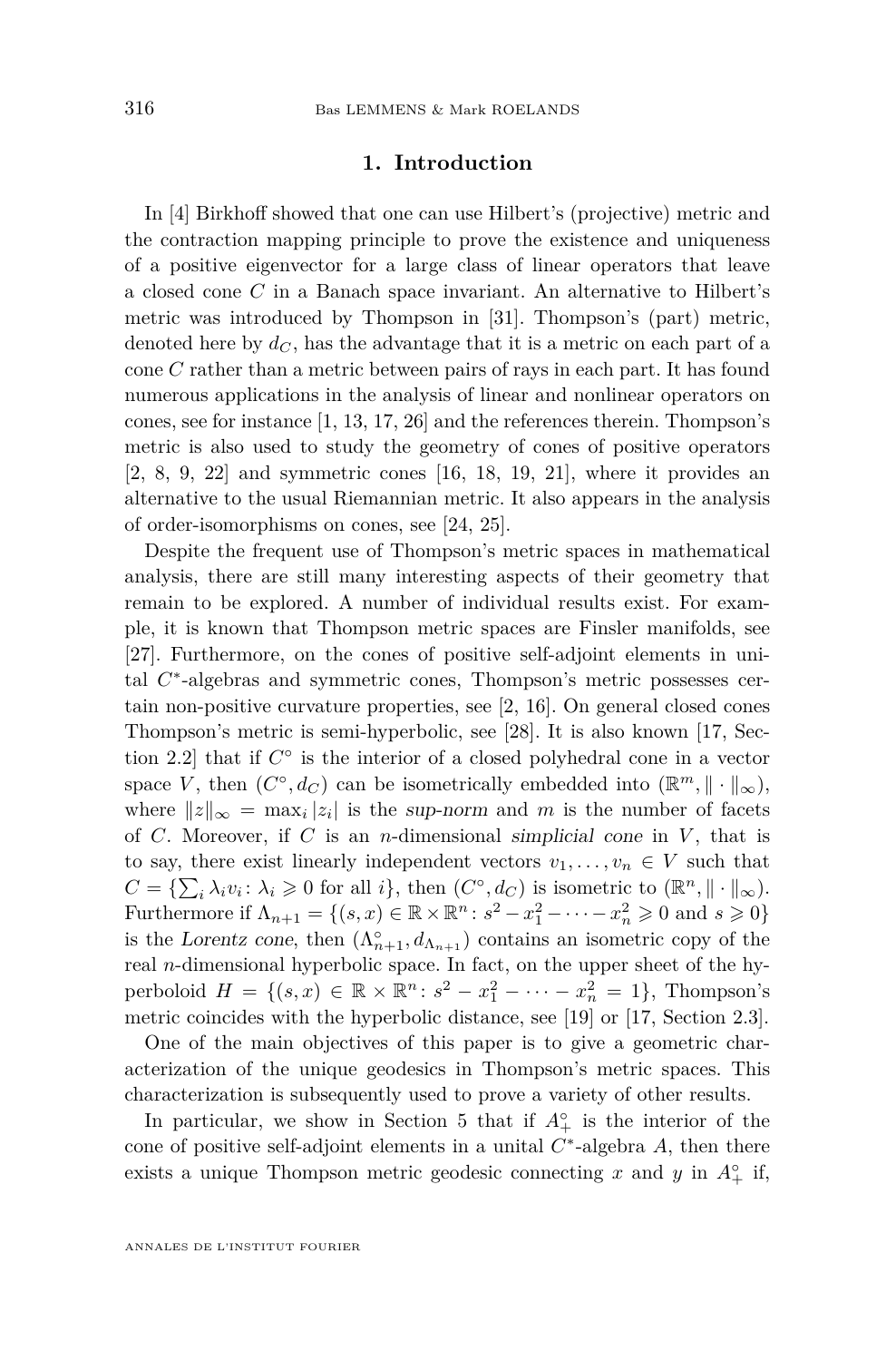and only if,  $\sigma(x^{-1/2}yx^{-1/2}) \subseteq {\beta, 1/\beta}$  for some  $\beta \geq 1$ . Here  $\sigma(z)$  denotes the spectrum of *z*. It turns out that a similar result holds for elements in a symmetric cone. In fact, we will prove in Section 6 that there exists a unique Thompson metric geodesic connecting *x* and *y* in a symmetric cone if, and only if,  $\sigma(P(y^{-1/2})x) \subseteq {\beta, 1/\beta}$  for some  $\beta \geq 1$ . Here *P* is the quadratic representation. These results generalize [\[20,](#page-33-0) Theorem 5.2] by Lim, who showed the equivalence for the cone of positive definite Hermitian matrices.

The characterization will also be used to prove a number of geometric properties of Thompson's metric spaces. For example we prove in Section 7 that if *C* is a finite-dimensional closed cone with nonempty interior, then  $(C^{\circ}, d_C)$  can be quasi-isometrically embedded into a finite-dimensional normed space if, and only if, *C* is a polyhedral cone. Furthermore we show that a Thompson's metric space  $(C^{\circ}, d_C)$  is isometric to an *n*-dimensional normed space if, and only if, *C* is an *n*-dimensional simplicial cone. Analogous results for Hilbert's metric spaces were obtained by Colbois and Verovic [\[6\]](#page-33-0), and by Foertsch and Karlsson [\[12\]](#page-33-0), see also [\[3\]](#page-32-0). Our method of proof is similar to theirs, but interesting adaptations need to be made to make the arguments work.

In the final section it will be shown that if  $C$  is a strictly convex cone with nonempty interior and  $3 \leq \dim C < \infty$ , then every isometry of  $(C^{\circ}, d_C)$ is projectively linear. This result complements recent work by Bosché [\[5\]](#page-33-0) who determined the isometries for Thompson's metric on symmetric cones, and work by Molnár [\[23\]](#page-33-0) on Thompson's metric isometries on the cone of positive self-adjoint operators on a Hilbert space. In [\[10\]](#page-33-0) de la Harpe proved a similar result for strictly convex Hilbert's metric spaces. Our proof will appeal to his result.

In the next section we recall some basic concepts and results.

#### **2. Thompson's metric**

Let *C* be a cone in a vector space *V*. So, *C* is convex,  $\lambda C \subseteq C$  for all  $\lambda \geq 0$ , and  $C \cap (-C) = \{0\}$ . The cone *C* induces a partial ordering  $\leqslant_C$ on *V* by  $x \leq_C y$  if  $y - x \in C$ . For  $x, y \in C$ , we say that *y* dominates *x* if there exists  $\beta > 0$  such that  $x \leq_C \beta y$ . Given  $x, y \in C$  we write  $x \sim_C y$  if *y* dominates *x*, and *x* dominates *y*. In other words,  $x \sim_C y$  if and only if there exist  $0 < \alpha \leq \beta$  such that  $\alpha y \leq_C x \leq_C \beta y$ . It is easy to verify that ∼*<sup>C</sup>* is an equivalence relation on *C*. The equivalence classes are called parts of *C*. If *C* is a finite-dimensional closed cone, then the parts are precisely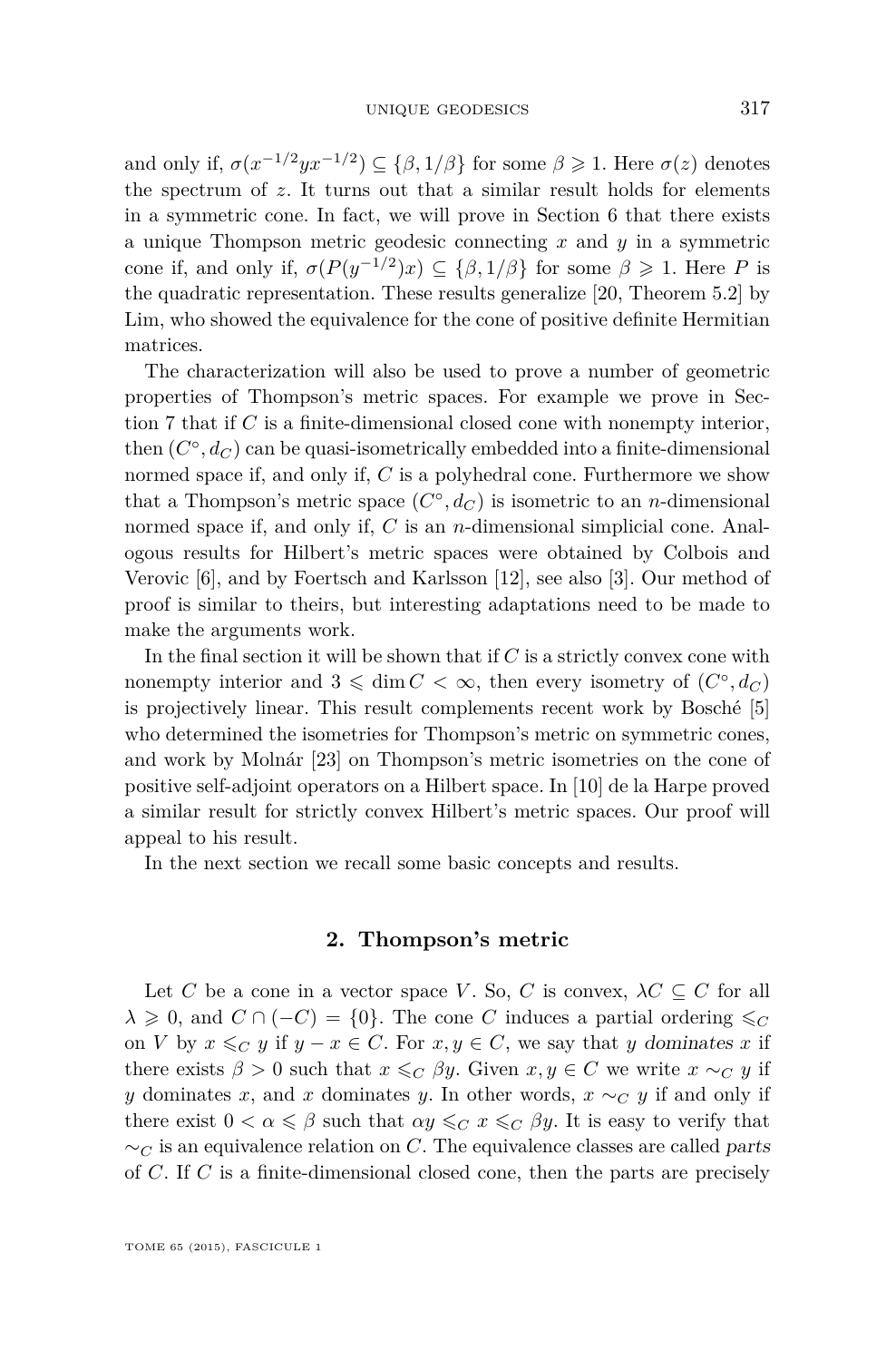the relative interiors of the faces of *C*, see [\[17,](#page-33-0) Lemma 1.2.2]. Recall that a nonempty convex set  $F \subseteq C$  is a face of  $C$  if  $x, y \in C$  and  $\lambda x + (1 - \lambda)y \in F$ for some  $0 < \lambda < 1$  implies  $x, y \in F$ . The relative interior of a convex set  $S \subset V$  is its interior in the affine span of *S*.

Given  $x, y \in C$  such that  $x \sim_C y$ , we define

$$
M(x/y;C) = \inf\{\beta > 0\colon x \leqslant_C \beta y\} \text{ and } m(x/y;C) = \sup\{\alpha > 0\colon \alpha y \leqslant_C x\}.
$$

We simply write  $M(x/y)$  and  $m(x/y)$  if C is clear from the context. Note that  $m(x/y) = M(y/x)^{-1}$ .

DEFINITION 2.1. — On a cone C in a vector space V, Thompson's metric,  $d_C: C \times C \rightarrow [0, \infty]$ , is defined by

$$
d_C(x,y) = \log\Big(\max\{M(x/y), M(y/x)\}\Big)
$$

for  $x \sim_C y$  in *C*, and  $d_C(x, y) = \infty$  otherwise.

This metric was introduced by Thompson in [\[31\]](#page-34-0), who showed that *d<sup>C</sup>* is a metric on each part of *C*, when *C* is a closed cone in a normed space. Furthermore, he showed that if C is a closed cone in a Banach space  $(V, \|\cdot\|)$ , and *C* is a normal cone, i.e., there exists  $\kappa > 0$  such that  $||x|| \le \kappa ||y||$ whenever  $x \leqslant_C y$ , then  $(P, d_C)$  is a complete metric space for each part P of *C*, and the topology coincides with the norm topology on *P*. In particular, Thompson's metric topology on the interior of a closed finite-dimensional cone coincides with the norm topology.

It can be shown, see [\[17,](#page-33-0) Appendix A.2], that  $d_C$  is a metric on each part if *C* is an almost Archimedean cone, i.e., if  $x \in V$  and there exists  $y \in V$ such that  $-e_y \leq_C x \leq_C ey$  for all  $\epsilon > 0$ , then  $x = 0$ . Almost Archimedean cones can be characterized by their intersections with finite-dimensional linear subspaces. To state this result the following notation is convenient.

Given an almost Archimedean cone *C* in a vector space *V* and  $S \subseteq V$ , we let  $V(S) = \text{span}\{S\}$ . If dim  $V(S) < \infty$ , then we define  $C(S) = C \cap V(S)$ , where the topology is the unique topology that turns  $V(S)$  into a Hausdorff topological vector space. We denote the interior of  $C(S)$  in  $V(S)$  by  $C(S)^\circ$ , and its boundary in  $V(S)$  by  $\partial C(S)$ . Now the characterization of almost Archimedean cones can be stated as follows.

LEMMA 2.2.  $- A$  cone *C* in a vector space *V* is almost Archimedean if and only if for each finite dimensional subspace *W* of *V* we have that  $C(W)$  is a cone.

Proof. — From [\[17,](#page-33-0) Proposition A.2.2] we know that *C* is almost Archimedean if and only if for each 2-dimensional subspace *W* of *V* we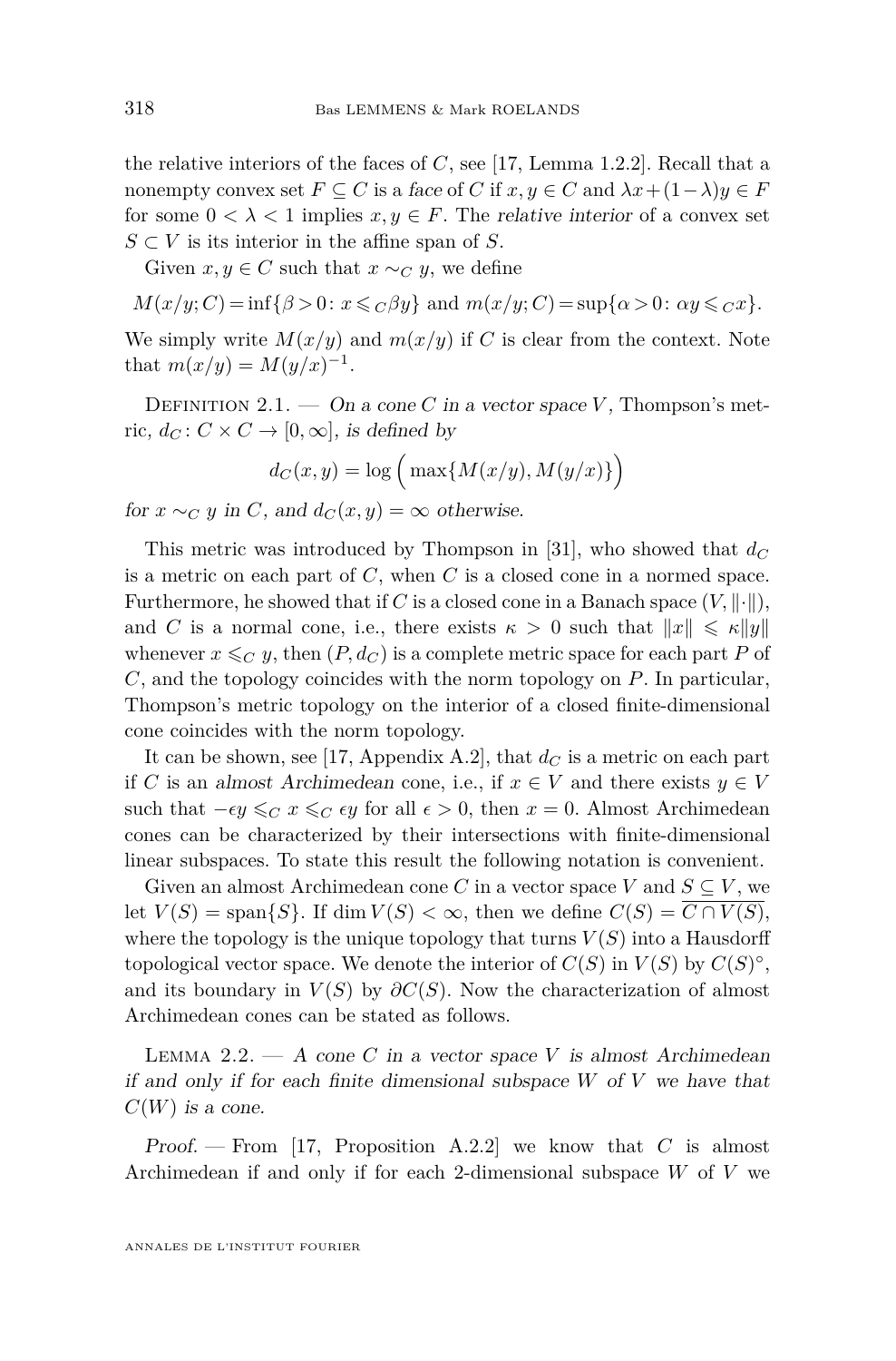have that  $C(W)$  is a cone. Thus, it remains to show that the condition is necessary. So, let *C* be an almost Archimedean cone and let *W* be a finite-dimensional subspace of V. We need to show that  $C(W)$  is a cone. It is clear that  $C(W)$  is convex and  $\lambda C(W) \subseteq C(W)$  for all  $\lambda \geq 0$ . Suppose that there exists  $x \neq 0$  such that *x* and  $-x$  in  $C(W)$ . Note that we can replace *W* by  $C(W) - C(W)$  and assume that the span of  $C(W)$  is W. As *W* is finite-dimensional, this implies that  $C(W)^\circ$  is nonempty.

Select  $y \in C(W)$ <sup>o</sup> and  $\delta > 0$  such that  $B_{\delta}(y) \subseteq C(W)$ <sup>o</sup>, where  $B_{\delta}(w)$ denotes the *δ*-ball around *w* in *W*. Let  $\epsilon > 0$ . There exists  $z \in B_\delta(0) \cap$  $C(W)$  such that  $x + \epsilon z \in C(W)$ . Using the convexity of  $C(W)$  we see that  $\frac{1}{1+\epsilon}x + (1 - \frac{1}{1+\epsilon})y = \frac{1}{1+\epsilon}(x+\epsilon z) + (1 + \frac{1}{1+\epsilon})(y-z) \in C(W)$ . These points lie in span $\{x, y\}$  and converge to *x* as  $\epsilon \to 0$ . In the same way we can find points in span $\{x, y\}$  converging to  $-x$ . This implies that *x* and  $-x$  are in  $C(x, y)$ , which is impossible by [\[17,](#page-33-0) Proposition A.2.2].

A useful variant of Thompson's metric, which will also play a role here, is Hilbert's (projective) metric,

$$
\delta_C(x,y) = \log\Big(M(x/y)M(y/x)\Big)
$$

for  $x \sim_C y$  in *C*, and  $d_C(x, y) = \infty$  otherwise. Hilbert's metric is only a metric on the rays in each part of *C*, as  $\delta_C(\lambda x, \mu y) = \delta_C(x, y)$  for all *λ, μ* > 0 and  $x \sim_C y$  in *C*.

Given a cone *C* in *V* we denote the dual cone by  $C^* = {\varphi \in V^* : \varphi(x) \geqslant \varphi(x)}$ 0 for all  $x \in C$ . A linear functional  $\varphi \in C^*$  is said to be *strictly positive* if  $\varphi(x) > 0$  for all  $x \in C \setminus \{0\}$ . It is well know, see for example, [\[17,](#page-33-0) Theorem 2.1.2], that if *C* is a closed cone with nonempty interior in a finitedimensional vector space  $V$ , then  $C^*$  is also a closed cone with nonempty interior. Moreover, for each strictly positive  $\varphi \in C^*$  the set  $\Sigma_{\varphi}^{\circ} = \{x \in$  $C^{\circ}$ :  $\varphi(x) = 1$  is a bounded convex set on which  $\delta_C$  coincides with Hilbert's cross-ratio metric,

$$
\kappa(x, y) = \log \Big( \frac{\|x' - y\|}{\|x' - x\|} \frac{\|y' - x\|}{\|y' - y\|} \Big),\,
$$

where  $x'$  and  $y'$  are the points of intersection of the straight line through  $x$ and *y* and  $\partial \Sigma^{\circ}_{\varphi}$  such that *x* is between *x'* and *y*, and *y* is between *y'* and *x*.

We will be interested in the geodesics in  $(C, d_C)$ . Recall that a map  $\gamma$ from an (open, closed, bounded, or, unbounded) interval  $I \subseteq \mathbb{R}$  into a metric space  $(X, d_X)$  is called a geodesic path if

$$
d_X(\gamma(s), \gamma(t)) = |s - t| \quad \text{for all } s, t \in I.
$$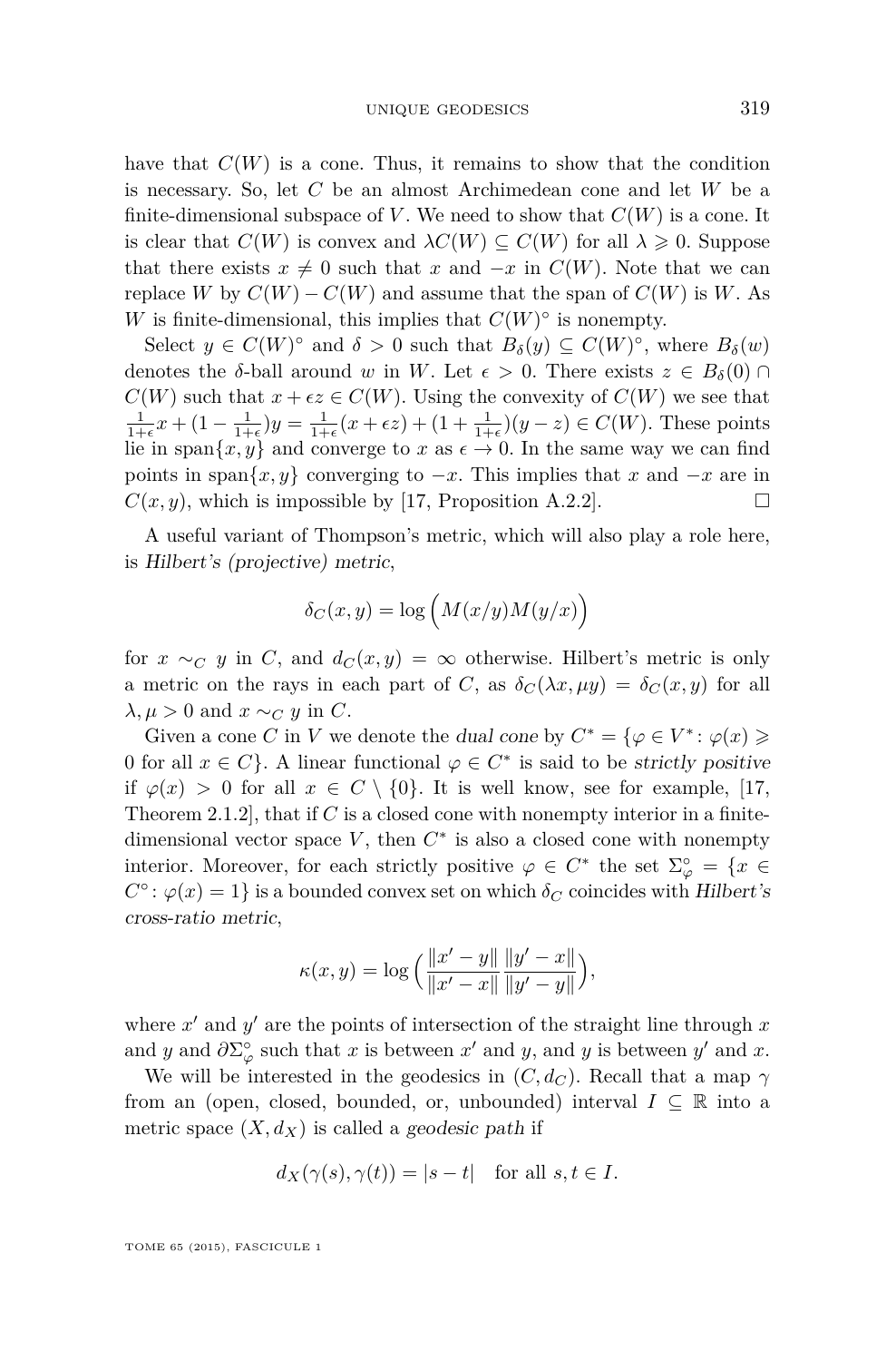<span id="page-6-0"></span>The image of  $\gamma$  is called a *geodesic segment* in  $(X, d_X)$ . It said to be a geodesic line in  $(X, d_X)$  if  $I = \mathbb{R}$ .

It is known, see for example [\[17,](#page-33-0) Theorem 2.6.9], that if *P* is a part of *C*, then  $(P, d_C)$  is a geodesic metric space, i.e., for each  $x, y \in P$  there exists a geodesic path  $\gamma$ :  $[a, b] \to P$  with  $\gamma(a) = x$  and  $\gamma(b) = y$ . In general there can be more than one geodesic segment connecting *x* and *y* in  $(P, d_C)$ . One of the main objectives is to characterize those x and y in  $(C, d_C)$  that are connected by a **unique** geodesic segment. The following elementary result will be useful. We leave the proof to the reader.

LEMMA  $2.3.$  — If *x* and *y* are distinct points in a geodesic metric space  $(X, d_X)$  and  $\gamma: [a, b] \to X$  is a geodesic path with  $\gamma(a) = x$  and  $\gamma(b) = y$ , then the image of  $\gamma$  is a unique geodesic segment connecting x and y if and only if for each  $z \in X$  with  $d_X(x, y) = d_X(x, z) + d_X(z, y)$ , we have that  $z = \gamma(t)$  for some  $t \in [a, b]$ .

#### **3. Two dimensional cones**

The following elementary lemma is useful.

LEMMA 3.1. — Let *C* be an almost Archimedean cone. If  $x \sim_C y$  in *C*, then  $x, y \in C(x, y)$ <sup>o</sup> and  $d_C(w, z) = d_{C(x, y)}(w, z)$  for all  $w, z \in C(x, y)$ <sup>o</sup>.

Proof. — The statements are trivial for  $x = y = 0$ . If  $x = \mu y$  for some  $\mu > 0$  and  $x \neq 0$ , then  $C(x, y) = {\lambda x : \lambda \geq 0}$  and hence  $x, y \in C(x, y)$ <sup>o</sup>. Obviously, for  $w = \alpha x$  and  $z = \beta x$  with  $0 < \alpha \leq \beta$  we have  $d_C(w, z) =$  $\log \frac{\beta}{\alpha} = d_{C(x,y)}(w,z).$ 

If  $x \sim_C y$  are linearly independent, then  $C(x, y)$  is a 2-dimensional closed cone in  $V(x, y)$ . By [\[17,](#page-33-0) Theorem A.5.1] we know that there exists linearly independent vector  $u$  and  $v$  in  $V(x, y)$  such that

$$
C(x,y) = \{su + tv: s, t \geq 0\}.
$$

It follows that  $C(x, y)$  has 4 parts:  $\{0\}$ ,  $\{su: s > 0\}$ ,  $\{tu: t > 0\}$ , and  $C(x, y)$ <sup>o</sup>. As *x* and *y* are linearly independent, *x* and *y* must be in  $C(x, y)$ <sup>o</sup>. Moreover, it follows from [\[17,](#page-33-0) Corollary A.5.2] that

$$
M(w/z;C) = M(w/z;C \cap V(x,y)) = M(w/z;C(x,y))
$$

for all  $w, z \in C(x, y)^\circ$ , which proves the final assertion.

Lemma 3.1 has the following basic consequence.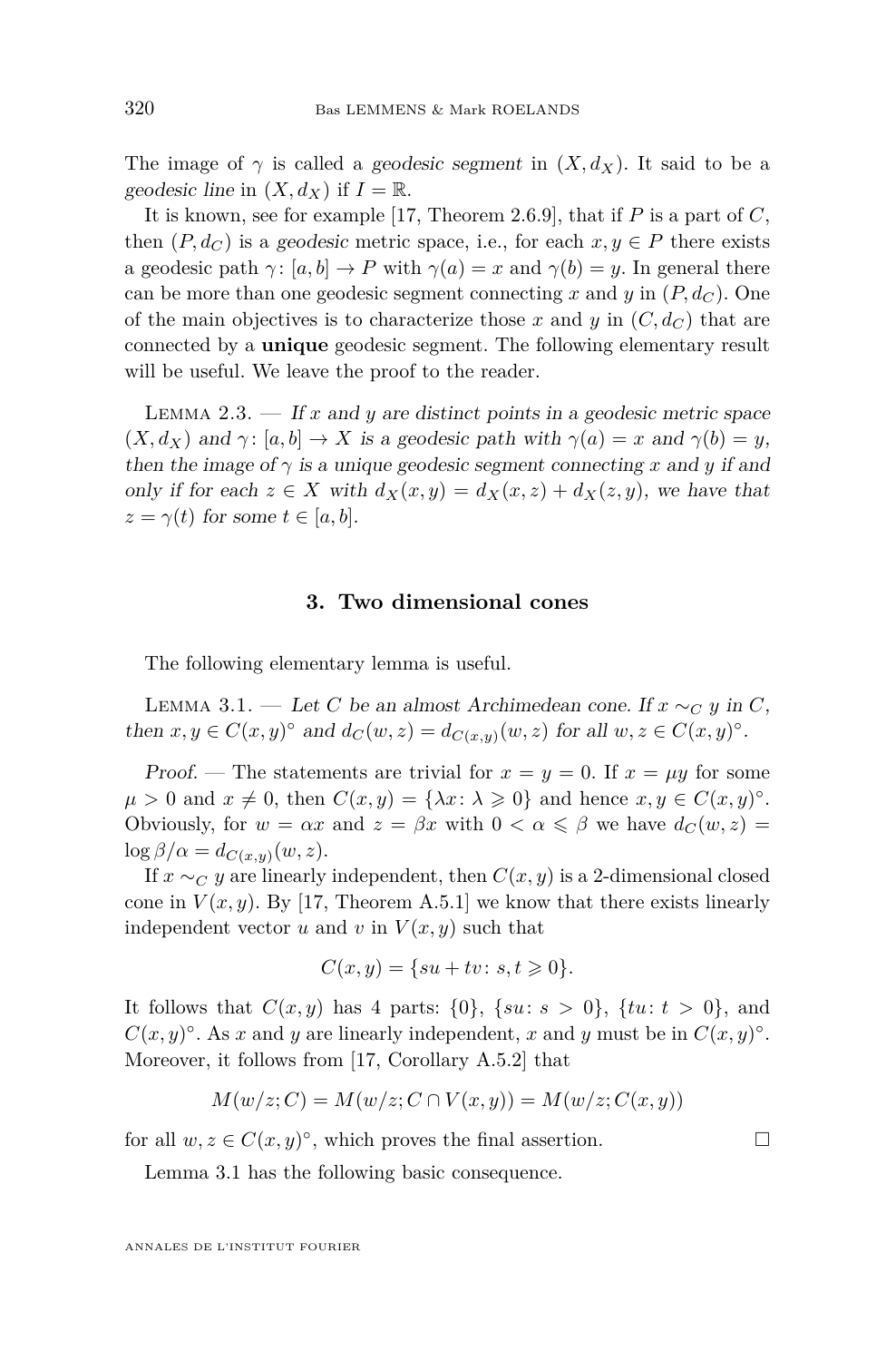<span id="page-7-0"></span>COROLLARY 3.2. — If  $x \sim_C y$  are connected by a unique geodesic segment  $\gamma$  in  $(C, d_C)$ , then  $\gamma$  lies in  $C(x, y)$ <sup>°</sup> and  $\gamma$  is a unique geodesic segment connecting *x* and *y* in  $(C(x, y)^\circ, d_{C(x, y)})$ .

Thus, we need to first analyze the problem in two dimensions. If *K* is a closed cone with nonempty interior in a 2-dimensional vector space *W*, then there exists  $u, v \in \partial K$  linearly independent such that

$$
K = \{\alpha u + \beta v : \alpha, \beta \geq 0\},\
$$

see [\[17,](#page-33-0) Theorem A.5.1]. Alternatively, there exists linearly independent functionals  $\psi_1$  and  $\psi_2$  on W such that

$$
K = \{x \in W \colon \psi_1(x) \geq 0 \text{ and } \psi_2(x) \geq 0\}.
$$

LEMMA 3.3. — Let  $K \subseteq W$  be a closed cone with nonempty interior in a 2-dimensional normed space *W*. If  $x, y \in K^{\circ}$ , then there exists a unique geodesic segment connecting *x* and *y* in  $(K^{\circ}, d_K)$  if and only if either

(i)  $M(x/y) = M(y/x)$ , or,

(ii)  $M(x/y) = M(y/x)^{-1}$ , in which case  $x = \lambda y$  for some  $\lambda > 0$ .

In particular, through each  $x \in K^{\circ}$  there are precisely two unique geodesics.

Proof. — Define a map  $\Psi: K^{\circ} \to \mathbb{R}^2$  by  $\Psi(x) = (\log \psi_1(x), \log \psi_2(x)).$ Since  $x \leq y$  if and only if  $\psi_i(x) \leq \psi_i(y)$  for  $i = 1, 2$ , it follows that

$$
M(x/y) = \max_{i=1,2} \frac{\psi_i(x)}{\psi_i(y)}
$$

on  $K^{\circ}$ . So, for  $x, y \in K^{\circ}$  the equalities

$$
d_K(x, y) = \max_{i=1,2} \left| \log \frac{\psi_i(x)}{\psi_i(y)} \right| = ||\Psi(x) - \Psi(y)||_{\infty},
$$

hold, where  $||z||_{\infty} = \max_i |z_i|$  is the sup-norm. This implies that  $\Psi$  is an isometry from  $(K^{\circ}, d_K)$  onto  $(\mathbb{R}^2, \|\cdot\|_{\infty})$ . In  $(\mathbb{R}^2, \|\cdot\|_{\infty})$  there are precisely two unique geodesic lines through each point *z*, namely

$$
\ell_I = \{z + t(1, -1) : t \in \mathbb{R}\}\
$$
 and  $\ell_{II} = \{z + t(1, 1) : t \in \mathbb{R}\},\$ 

which proves the last assertion of the lemma.

It follows that there exists a unique geodesic segment connecting *x* and  $y$  in  $(K^{\circ}, d_K)$  if and only if either

$$
\Psi(x) - \Psi(y) = s(1, -1)
$$
 or  $\Psi(x) - \Psi(y) = s(1, 1)$ 

for some  $s \in \mathbb{R}$ . The first equality is equivalent to

$$
\log \frac{\psi_1(x)}{\psi_1(y)} = s = \log \frac{\psi_2(y)}{\psi_2(x)},
$$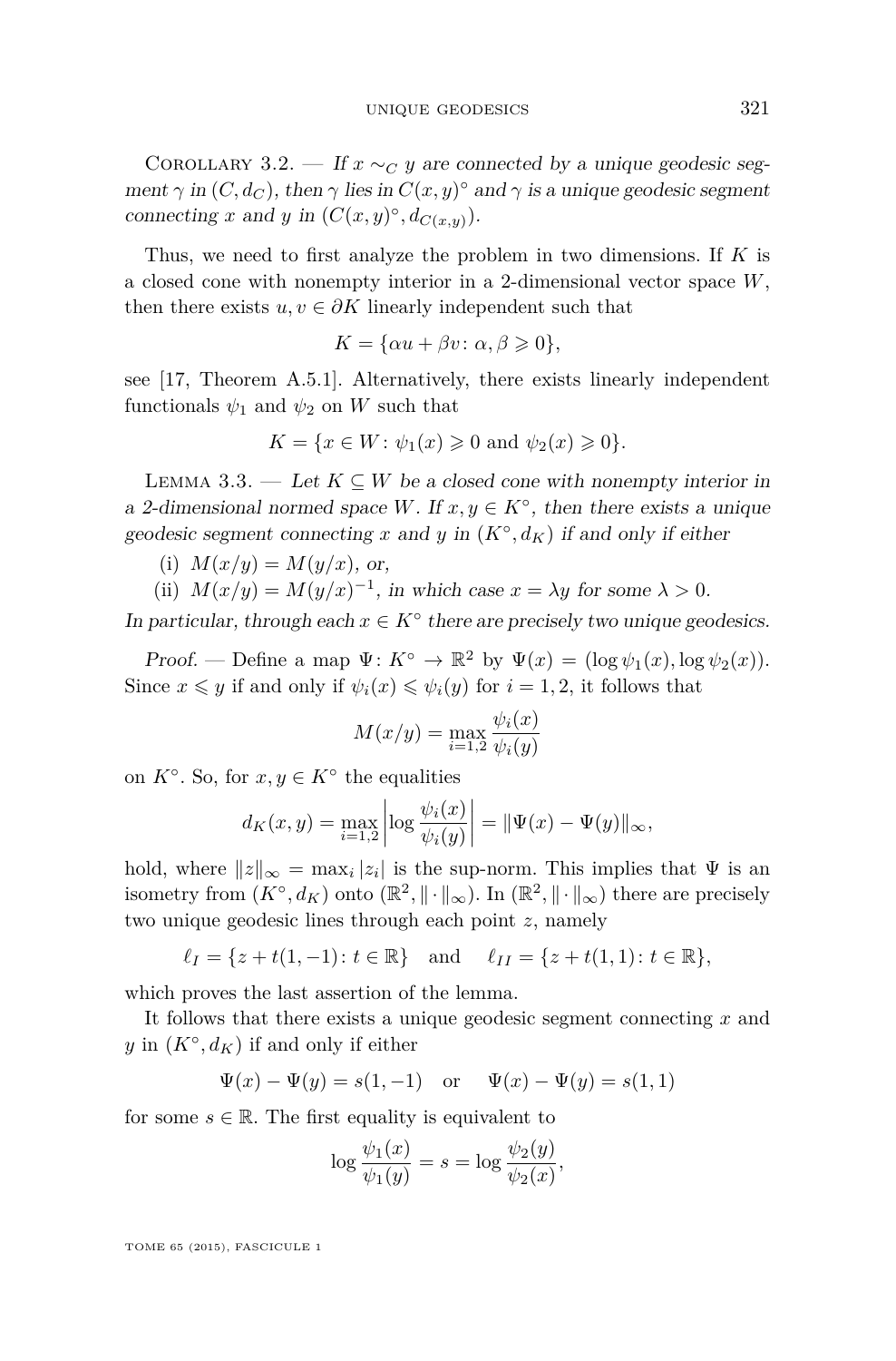<span id="page-8-0"></span>which holds if and only if  $M(x/y) = M(y/x)$ . The second equality is equivalent to

$$
\log \frac{\psi_1(x)}{\psi_1(y)} = s = \log \frac{\psi_2(x)}{\psi_2(y)},
$$

which holds if and only if  $M(x/y) = M(y/x)^{-1}$ . Finally note that as *K* is closed,  $M(y/x)^{-1}y \leqslant_K x \leqslant_K M(x/y)y$ . So, if  $M(x/y) = M(y/x)^{-1}$ , then  $x = M(x/y)y$ .

As an immediate consequence we obtain the following result.

Corollary 3.4. — Suppose that *C* is an almost Archimedean cone in a vector space *V*. If  $x \sim_C y$  are linearly independent elements of *C* and there exists a unique geodesic segment connecting *x* and *y* in  $(C, d_C)$ , then  $M(x/y) = M(y/x)$ .

It will be convenient to make the following definition.

DEFINITION 3.5. — Let C be an almost Archimedean cone in a vector space *V*. If  $x \sim_C y$  are linearly independent elements in *C* and  $M(x/y) =$  $M(y/x)$ , then we call the unique geodesic segment (line) through *x* and *y* in  $(C(x, y)^\circ, d_{C(x, y)})$  a type I geodesic segment (line) in  $(C, d_C)$ . For  $x \in C \setminus \{0\}$  we call a segment of the ray,  $\{tx : t > 0\}$ , through *x* a type II geodesic segment in  $(C, d_C)$ .

Remark 3.6. — Note that if *u* and *v* are points on a type I geodesic segment, then  $M(u/v) = M(v/u)$ .



Figure 3.1. Type I and type II geodesic segments

LEMMA 3.7. — Let  $K = {\alpha u + \beta v \in W : \alpha, \beta \geq 0}$  be a closed cone with nonempty interior in a 2-dimensional vector space *W*. Every type I geodesic line in  $(K^{\circ}, d_K)$  is of the form

$$
\{\alpha(e^t u + e^{-t} v) \colon t \in \mathbb{R}\}
$$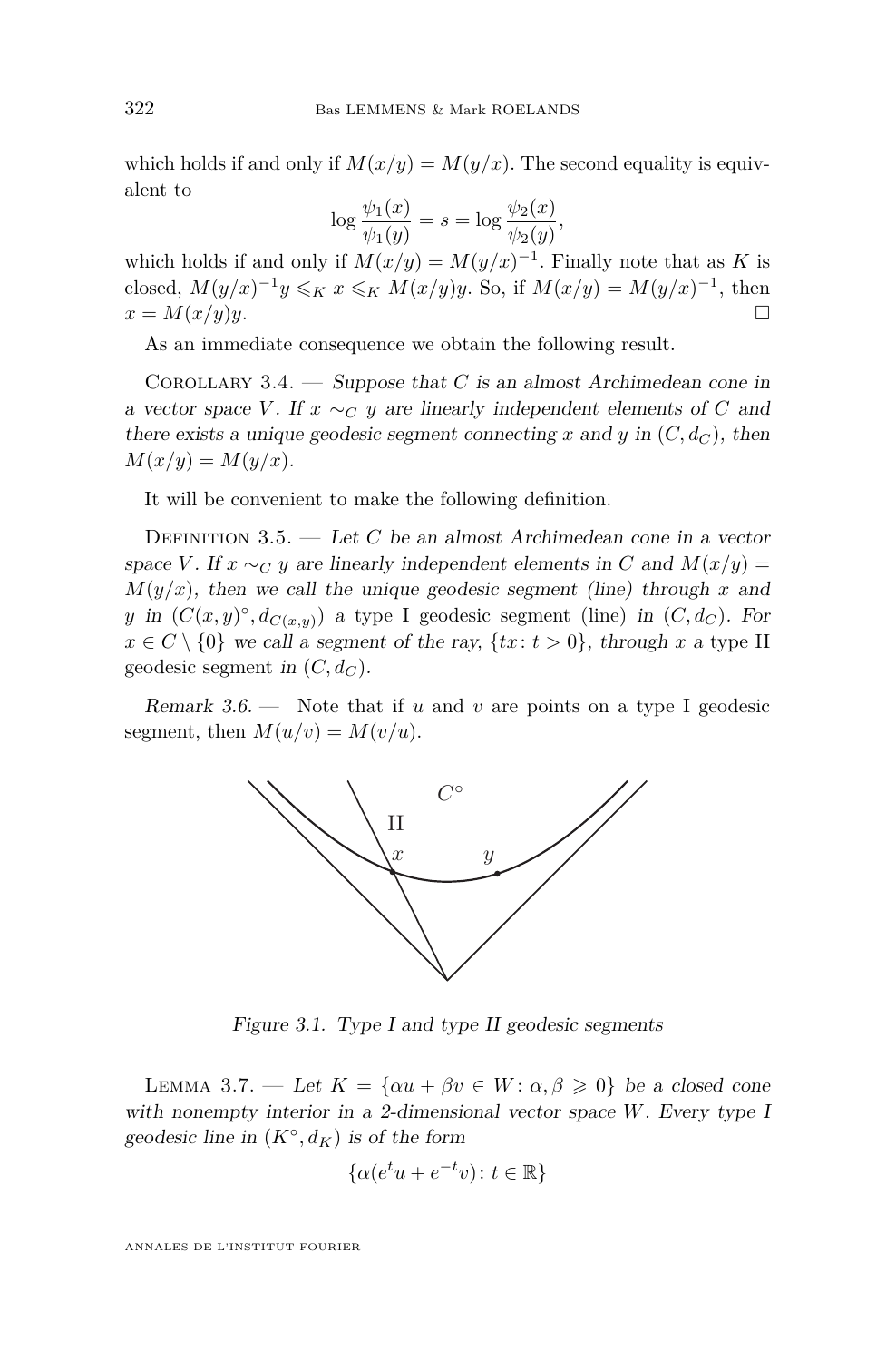for some  $\alpha > 0$ . Moreover, for each  $\alpha > 0$ , the map  $\gamma : t \mapsto \alpha(e^t u + e^{-t} v)$ ,  $t \in \mathbb{R}$ , is a geodesic path and its image is a type I geodesic line in  $(K^{\circ}, d_K)$ .

Proof. — Let  $x \in K^{\circ}$ . As *u* and *v* are linearly independent, there exist unique  $a, b > 0$  such that  $x = au + bv$ . A simple linear algebra argument shows that  $a = \alpha e^t$  and  $b = \alpha e^{-t}$  has a unique solution with  $\alpha > 0$  and  $t \in \mathbb{R}$ . Thus there exist unique  $\alpha > 0$  and  $t \in \mathbb{R}$  such that  $x = \alpha(e^t u + e^{-t} v)$ .

As *K* is 2-dimensional, there is exactly one type I geodesic line through *x* in  $(K^{\circ}, d_K)$ . So, it suffices to show for  $\alpha > 0$  that the image of  $\gamma : \mathbb{R} \to$  $(K^{\circ}, d_K)$  given by,

$$
\gamma(t) = \alpha(e^t u + e^{-t} v) \quad \text{for } t \in \mathbb{R},
$$

is a type I geodesic line. Let *t > s* and note that

$$
e^{t-s}\gamma(s) - \gamma(t) = \alpha(e^{t-2s} - e^{-t})v \in \partial K,
$$

so that  $M(\gamma(t)/\gamma(s)) = e^{t-s}$ . Likewise,

$$
\gamma(t) - e^{s-t}\gamma(s) = \alpha(e^t - e^{2s-t})u \in \partial K
$$

implies that  $M(\gamma(s)/\gamma(t)) = e^{t-s}$ . Thus,  $d_K(\gamma(t), \gamma(s)) = t - s$  and

$$
M(\gamma(t)/\gamma(s)) = M(\gamma(s)/\gamma(t)) \quad \text{for all } t > s.
$$

This shows that  $\gamma(\mathbb{R})$  is a unique type I geodesic line in  $(K^{\circ}, d_K)$ .

#### **4. A characterization of unique geodesics**

In this section we prove a geometric characterization of the unique geodesic segments in  $(C, d_C)$ . As we shall see, it is quite easy to show that a type II geodesic segment is always a unique geodesics segment in the whole space  $(C, d_C)$ . In general, however, additional assumptions are needed for a type I geodesic to be unique in the whole space.

PROPOSITION 4.1. — Let *C* be an almost Archimedean cone in a vector space *V*, If  $x \in C \setminus \{0\}$  and  $y = \lambda x$  for some  $\lambda > 1$ , then the type II geodesic segment,  $\{\lambda^t x : 0 \leq t \leq 1\}$ , connecting *x* and *y* is a unique geodesic segment in  $(C^{\circ}, d_C)$ .

Proof. — Suppose that  $z \in C$  is such that

$$
d_C(x, z) = sd_C(x, y)
$$
 and  $d_C(z, y) = (1 - s)d_C(x, y)$ .

As  $\lambda > 1$ ,  $d_C(x, y) = \log M(y/x) = \log \lambda$ . Thus,  $M(z/x) \le \lambda^s$  and  $M(y/z) \leq \lambda^{(1-s)}$ . It follows from the first inequality that  $z \leq_C (\lambda^s + \epsilon)x$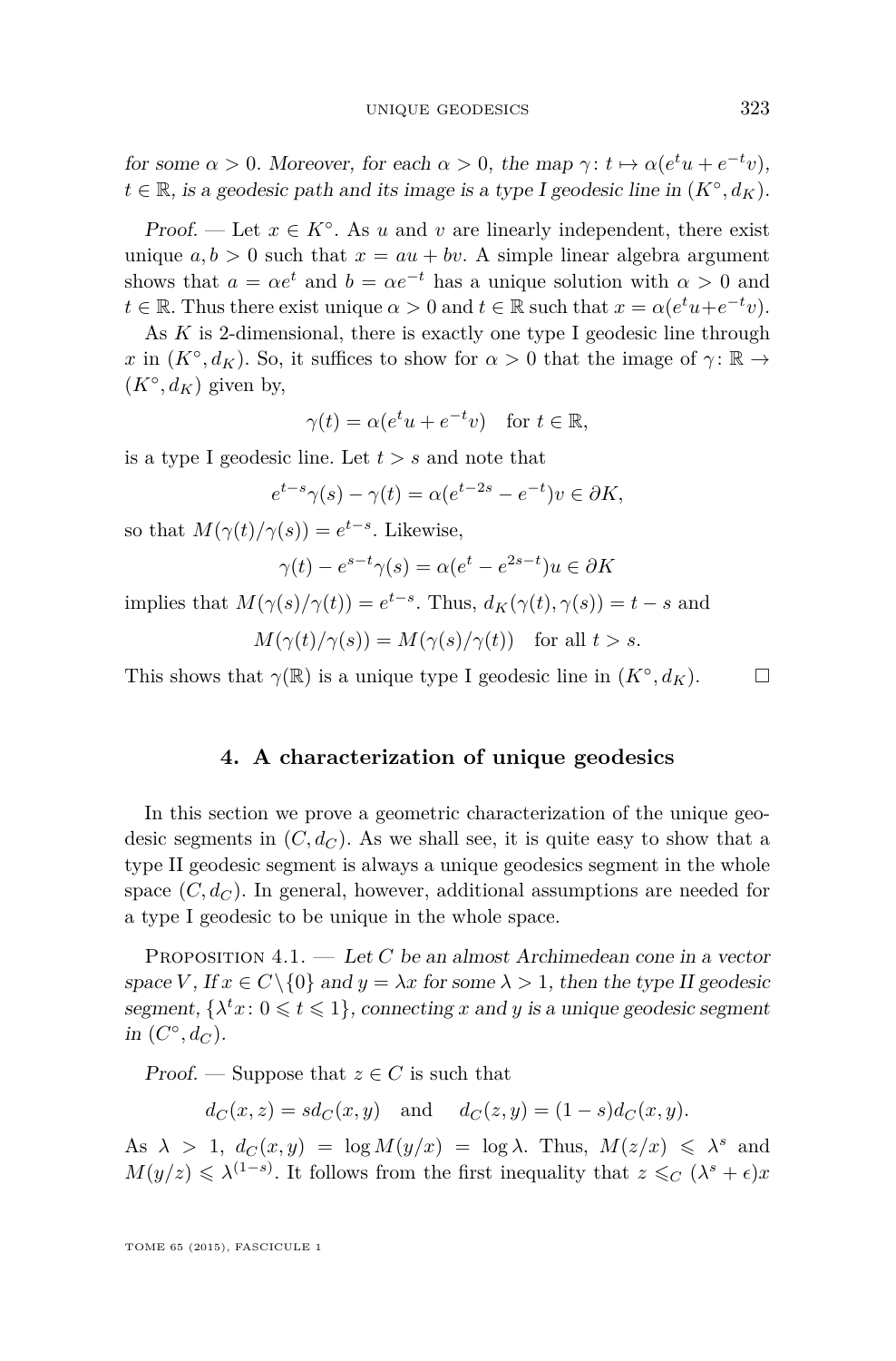<span id="page-10-0"></span>for all  $\epsilon > 0$ . The second inequality gives  $y \leq C (\lambda^{1-s} + \epsilon)z$  for all  $\epsilon > 0$ . As  $y = \lambda x$  we find that

$$
\frac{\lambda}{\lambda^{1-s} + \epsilon} x \leqslant_C z \leqslant_C (\lambda^s + \epsilon)x
$$

for all  $\epsilon > 0$ . This implies that  $z = \lambda^s x$ , as *C* is almost Archimedean.  $\square$ 

Before we analyze the type I geodesic segments, we prove the following basic lemma.

Lemma 4.2. — Let *C* be an almost Archimedean cone in a vector space *V*. If *x* ∼*C y* are linearly independent elements in *C* and  $M(x/y)$  =  $M(y/x)$ , then the straight line through *x* and *y* intersects  $\partial C(x, y)$  in precisely two points.

Proof. — Suppose that  $x \sim_C y$  are linearly independent and  $M(x/y) =$  $M(y/x)$ . Write  $\beta = M(x/y)$ . Note that  $d_{C(x,y)}(x,y) = d_C(x,y) = \log \beta > 1$ by Lemma [3.1.](#page-6-0) So,  $x \leq_{C(x,y)} \beta y$  and  $y \leq_{C(x,y)} \beta x$ , as  $C(x,y)$  is closed. This implies that  $x - \frac{1}{\beta}y \in \partial C(x, y)$  and  $y - \frac{1}{\beta}x \in \partial C(x, y)$ . Thus,

$$
x' = \frac{\beta}{\beta - 1} x - \frac{1}{\beta - 1} y \in \partial C(x, y) \quad \text{and} \quad y' = \frac{\beta}{\beta - 1} y - \frac{1}{\beta - 1} x \in \partial C(x, y).
$$

Obviously,  $x'$  and  $y'$  also lie on the straight line through  $x$  and  $y$ .

THEOREM  $4.3.$  — Let C be an almost Archimedean cone in a vector space *V*. Suppose that  $x \sim_C y$  are linearly independent elements of *C* and  $M(x/y) = M(y/x)$ . Let  $x', y' \in \partial C(x, y)$  be the points of intersection of the straight line through  $x$  and  $y$  such that  $x$  is between  $x'$  and  $y$  and  $y$ is between  $y'$  and  $x$ . The type I geodesic segment connecting  $x$  and  $y$  is a unique geodesic segment in  $(C, d_C)$  if and only if there exist no  $z \in V \setminus \{0\}$ and  $\epsilon > 0$  such that  $x' + tz \in \partial C(x, y, z)$  and  $y' + tz \in \partial C(x, y, z)$  for all  $|t| < \epsilon$ .

Proof. — Suppose that  $z \in V \setminus \{0\}$  and  $\epsilon > 0$  are such that  $x' + tz \in$  $\partial C(x, y, z)$  and  $y' + tz \in \partial C(x, y, z)$  whenever  $|t| < \epsilon$ . Let  $\gamma$  be the type I geodesic segment connecting x and y. Further let  $\zeta$  be the point on  $\gamma$  with the property

$$
d_C(x,\zeta) = \frac{1}{2}d_C(x,y) = d_C(\zeta, y).
$$

For  $\delta > 0$  define  $\zeta_{\delta} = \zeta + \delta z$ . Note that as  $\zeta$  lies on  $\gamma$ ,  $M(x/\zeta) = M(\zeta/x)$ . By Lemma 4.2 the straight line through *x* and  $\zeta$  intersects  $\partial C(x, y)$  in two points  $\tilde{x}$  and  $\zeta'$ , as in Figure [4.1.](#page-11-0) Note that  $\tilde{x}$  is a positive multiple of  $x'$ and  $\zeta'$  is a positive multiple of  $y'$ , as  $\zeta \in \text{span}\{x, y\}.$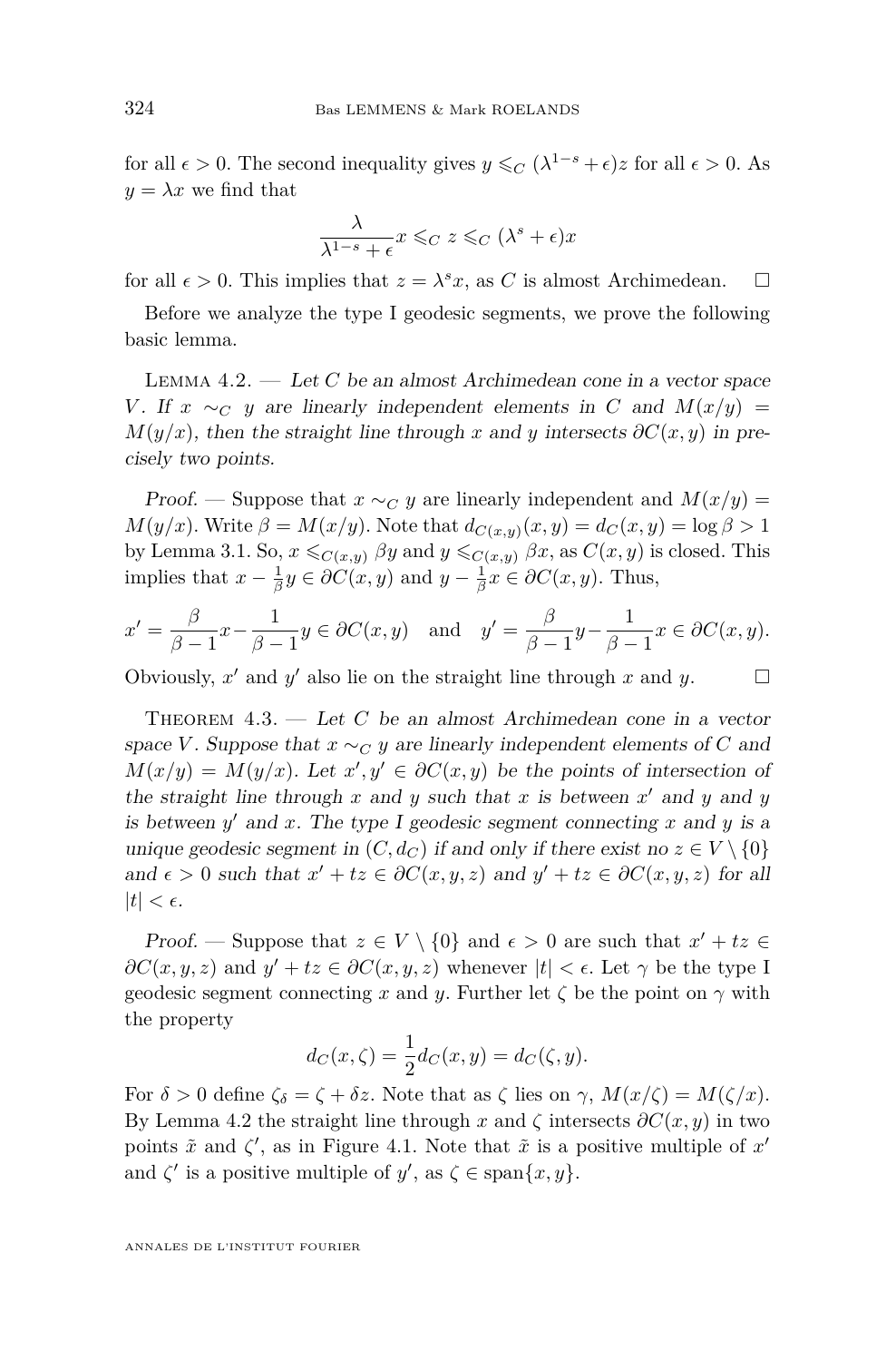<span id="page-11-0"></span>

Figure 4.1. The points in the boundary

If  $s > 1$  is such that  $sx + (1 - s)\zeta = \tilde{x}$ , then

$$
sx + (1 - s)\zeta_{\delta} = sx + (1 - s)\zeta + (1 - s)\delta z = \tilde{x} + (1 - s)\delta z.
$$

As  $\tilde{x}$  is a multiple of  $x'$ ,  $\tilde{x} + \lambda z \in \partial C(x, y, z)$  for all  $\lambda \in \mathbb{R}$  with  $|\lambda|$  small. Thus for all  $\delta > 0$  sufficiently small  $x'_{\delta} = \tilde{x} + (1 - s)\delta z \in \partial C(x, y, z)$ . Similarly, if we let  $t < 0$  be such that  $\zeta' = tx + (1-t)\zeta$ , then

$$
tx + (1-t)\zeta_{\delta} = tx + (1-t)\zeta + (1-t)\delta z = \zeta' + (1-t)\delta z.
$$

As  $\zeta'$  is a multiple of *y'*, the point  $\zeta'_{\delta} = \zeta' + (1 - t)\delta z \in \partial C(x, y, z)$  for all  $\delta > 0$  small. Note also that if  $x'_{\delta}, \zeta'_{\delta} \in \partial C(x, y, z)$ , then  $\zeta_{\delta} \in C(x, y, z)$ .

Recall that  $\tilde{x} = sx - (1 - s)\zeta$  and  $\zeta' = tx - (1 - t)\zeta$ . Using similarity of triangles in Figure 4.2, we see that



Figure 4.2. Identities

$$
M(\zeta/x) = \frac{s}{s-1}
$$
 and  $M(x/\zeta) = \frac{t}{t-1}$ .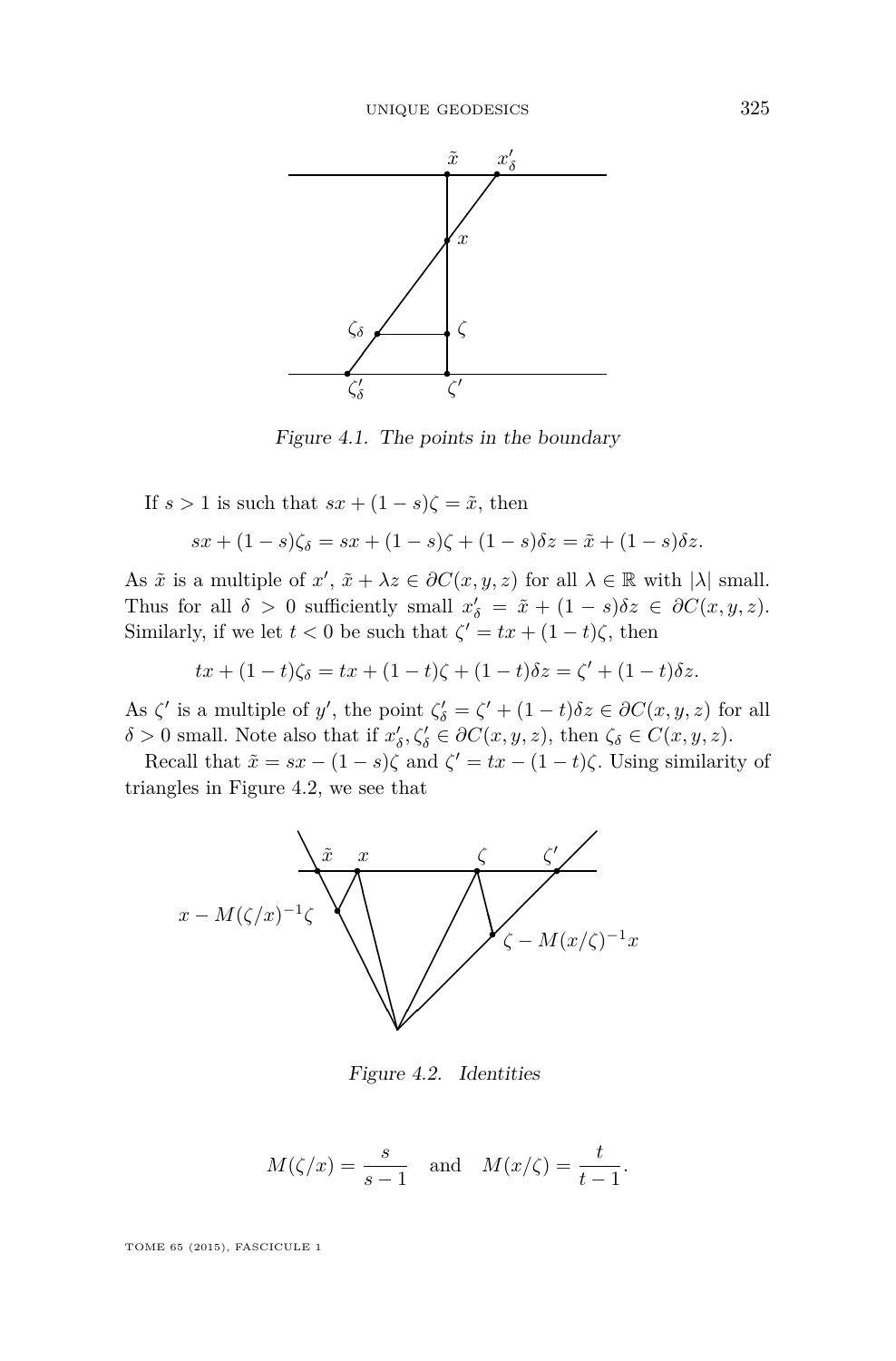Since  $x'_{\delta} = sx - (1 - s)\zeta_{\delta}$  and  $\zeta'_{\delta} = tx - (1 - t)\zeta_{\delta}$ , we can derive in the same way that

$$
M(\zeta_\delta/x) = \frac{s}{s-1}
$$
 and  $M(x/\zeta_\delta) = \frac{t}{t-1}$ .

This implies that  $d_C(x,\zeta_\delta) = d_C(x,\zeta) = \frac{1}{2}d_C(x,y)$ . Analogously, for  $\delta > 0$ small enough we have  $d_C(\zeta_\delta, y) = d_C(\zeta, y) = \frac{1}{2}d_C(x, y)$ . It now follows from Lemma [2.3](#page-6-0) that  $\gamma$  is not a unique geodesic segment.

Conversely, suppose that  $\gamma$  is not a unique geodesic segment connecting x and y in  $(C, d_C)$ . It follows from Lemmas [2.3](#page-6-0) and [3.3](#page-7-0) that there exists an element  $\zeta \in C \setminus C(x, y)$ <sup>°</sup> such that  $d_C(x, \zeta) + d_C(\zeta, y) = d_C(x, y)$ . As

$$
d_C(x, y) = \log M(x/y)
$$
  
\n
$$
\leq \log(M(x/\zeta)M(\zeta/y))
$$
  
\n
$$
= \log M(x/\zeta) + \log M(\zeta/y)
$$
  
\n
$$
\leq d_C(x, \zeta) + d_C(\zeta, y)
$$
  
\n
$$
= d_C(x, y),
$$

we have that  $d_C(x,\zeta) = \log M(x/\zeta)$  and  $d_C(\zeta,y) = \log M(\zeta/y)$ . Also, since  $M(x/y) = M(y/x)$ , we have  $d_C(x,\zeta) = \log M(\zeta/x)$  and  $d_C(\zeta,y) =$ log  $M(y/\zeta)$ . Write  $K = C(x, y, \zeta)$ . Then *K* is a 3-dimensional closed cone in  $W = \text{span}\{x, y, \zeta\}$ , with  $x, y$  and  $\zeta$  in its interior. Let  $\varphi: W \to \mathbb{R}$ be a strictly positive functional. Such a functional exists, since *K* is a finite dimensional closed cone, see [\[17,](#page-33-0) Lemma 1.2.4]. Consider the bounded convex set  $\Sigma^{\circ}_{\varphi} = \{ w \in K^{\circ} : \varphi(w) = 1 \}.$ 

Now, for the Hilbert metric  $\delta_K$  on  $\Sigma^{\circ}_{\varphi}$  and the elements  $[x] = x/\varphi(x)$ ,  $[y] = y/\varphi(y)$  and  $[\zeta] = \zeta/\varphi(\zeta)$ , our previous findings together with the scalar invariance of  $\delta_K$  imply that

$$
\delta_K([x],[y]) \leq \delta_K([x],[\zeta]) + \delta_K([\zeta],[y])
$$
  
= 
$$
\delta_K(x,\zeta) + \delta_K(\zeta,y)
$$
  
= 
$$
2d_C(x,\zeta) + 2d_C(\zeta,y)
$$
  
= 
$$
2d_C(x,y)
$$
  
= 
$$
\delta_K(x,y)
$$
  
= 
$$
\delta_K([x],[y]).
$$

Straight line segments are geodesic segments in  $(\Sigma_{\varphi}^{\circ}, \delta_K)$ , see for example [\[29,](#page-34-0) Section 5.6]. So, it follows from the previous equality and Lemma [2.3](#page-6-0) that there exists more than one geodesic segment in  $(\Sigma_{\varphi}^{\circ}, \delta_K)$  connecting [*x*] and [*y*]. This implies that there exists two straight line segments *I<sup>x</sup>* and *I*<sup>*y*</sup> in  $\partial\Sigma^{\circ}_{\varphi}$  such that the endpoints  $u \in \partial K$  and  $v \in \partial K$  of the straight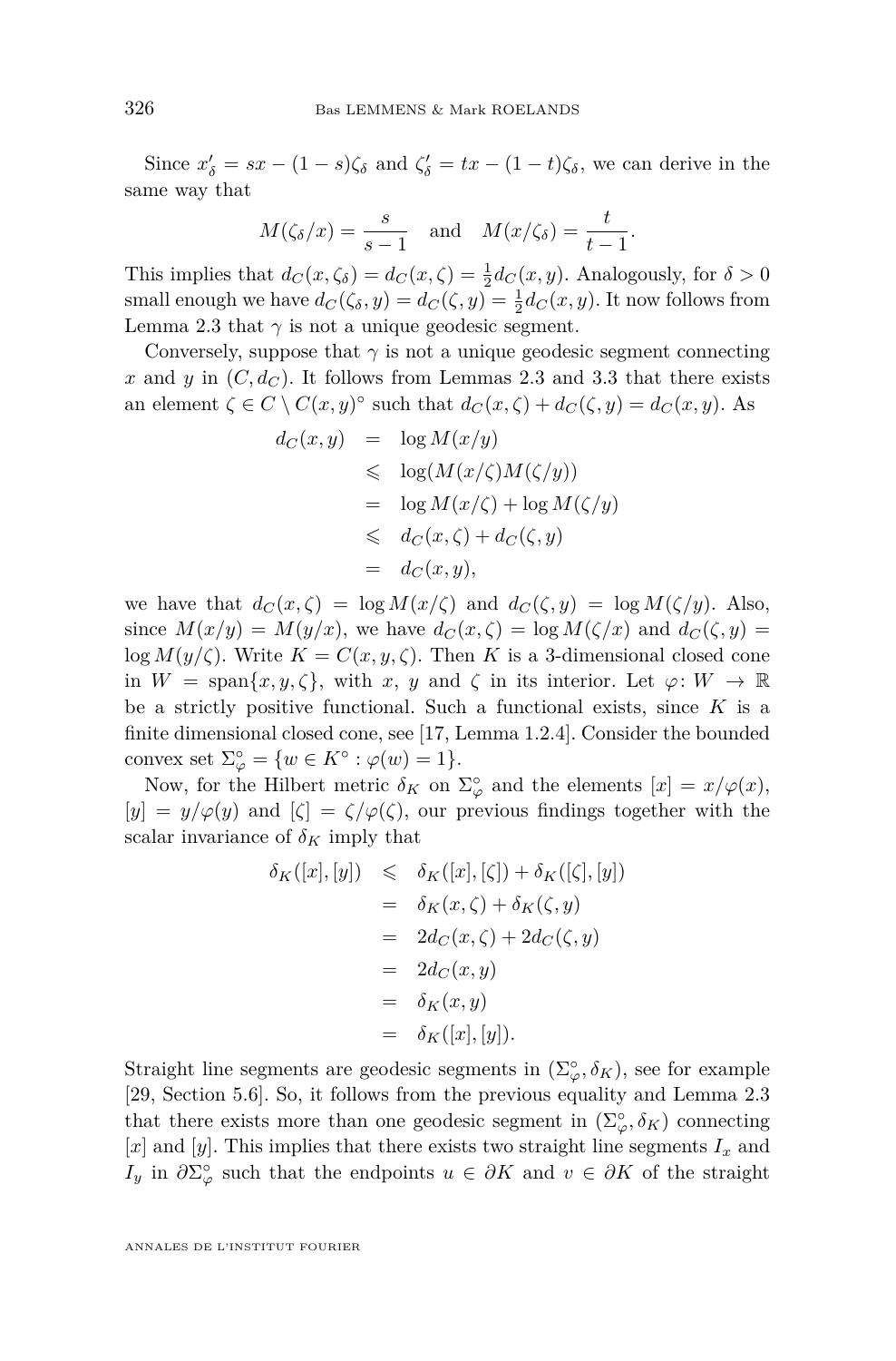UNIQUE GEODESICS 327

<span id="page-13-0"></span>line segment through  $[x]$  and  $[y]$  lie in the relative interiors of  $I_x$  and  $I_y$ , respectively, see for example [\[29,](#page-34-0) Theorem 5.6.7]. Thus, *u* and *v* lie in the relative interiors of two distinct 2-dimensional faces of  $K$ . Since  $W =$ span $\{x, y, \zeta\}$  is 3-dimensional, it follows that the intersection of the span of these two faces is non-trivial. To that end, let  $z \neq 0$  be a point in the intersection of the spans of the faces of  $u$  and  $v$  in  $W$ . Then there exists  $\eta > 0$  such that  $u + \mu z \in \partial K$  and  $v + \mu z \in \partial K$  whenever  $|\mu| < \eta$ .

As  $x' = \alpha u$  and  $y' = \beta v$  for some  $\alpha, \beta > 0$ , we conclude that there exists an  $\epsilon > 0$  such that  $x' + tz \in \partial K$  and  $y' + tz \in \partial K$  whenever  $|t| < \epsilon$ . To finish the proof, it remains to be shown that  $K = C(x, y, z)$ . To establish this equality, we argue by contradiction that  $z \notin \text{span}\{x, y\}$ . We know that there exists linearly independent functionals  $\psi_1$  and  $\psi_2$  on  $V(x, y)$  such that

$$
C(x, y) = \{ w \in V(x, y) \colon \psi_1(w) \geq 0 \text{ and } \psi_2(w) \geq 0 \}
$$

and  $\psi_1(x') = 0 = \psi_2(y')$ . So,  $\psi_1(x' + tz) = t\psi_1(z) \ge 0$  and  $\psi_2(y' + tz) =$  $t\psi_2(z) \geq 0$  for all  $|t| < \epsilon$ . So,  $\psi_1(z) = 0 = \psi_2(z)$ , and hence  $z = 0$ , as  $\psi_1$ and  $\psi_2$  are linearly independent, which is impossible.

Note that if *C* is a closed cone with nonempty interior in a normed space *V*, then  $C^{\circ}$  is a part of *C*. In that case, if  $x, y \in C^{\circ}$  and  $M(x/y) = M(y/x)$ then the type I geodesic segment connecting *x* and *y* is unique if and only if there exists no  $z \in V \setminus \{0\}$  and  $\epsilon > 0$  such that  $x' + tz \in \partial C$  and  $y' + tz \in \partial C$ for all  $|t| < \epsilon$ .

The type I unique geodesics in  $(C, d_C)$  are closely related to unique Hilbert's metric geodesics as the following lemma shows.

Lemma 4.4. — Let *C* be an almost Archimedean cone in a vector space *V*. Suppose that  $\varphi \in V^*$  is a strictly positive functional and let  $\Sigma_{\varphi} =$  ${x \in C : \varphi(x) = 1}.$  If  $x \sim_C y$  are linearly independent elements in *C* and  $M(x/y) = M(y/x)$ , then the type I geodesic connecting x and y is unique in  $(C, d_C)$  if and only if the straight line segment connecting  $[x] = x/\varphi(x)$ and  $[y] = y/\varphi(y)$  is a unique geodesic in  $(\Sigma_{\varphi} \cap P_x, \delta_C)$ , where  $P_x$  is the part of *x*.

 $Proof.$  — It is known, see [\[26,](#page-33-0) Proposition 1.9], that straight lines are geodesic segments in  $(\Sigma_{\varphi} \cap P_x, \delta_C)$ . Now suppose that the type I geodesic segment connecting x and y in  $(C, d_C)$  is not unique. Then there exists  $z \in P_x$  with  $z \notin \text{span}\{x, y\}$  and

$$
d_C(x, y) = d_C(x, z) + d_C(z, y).
$$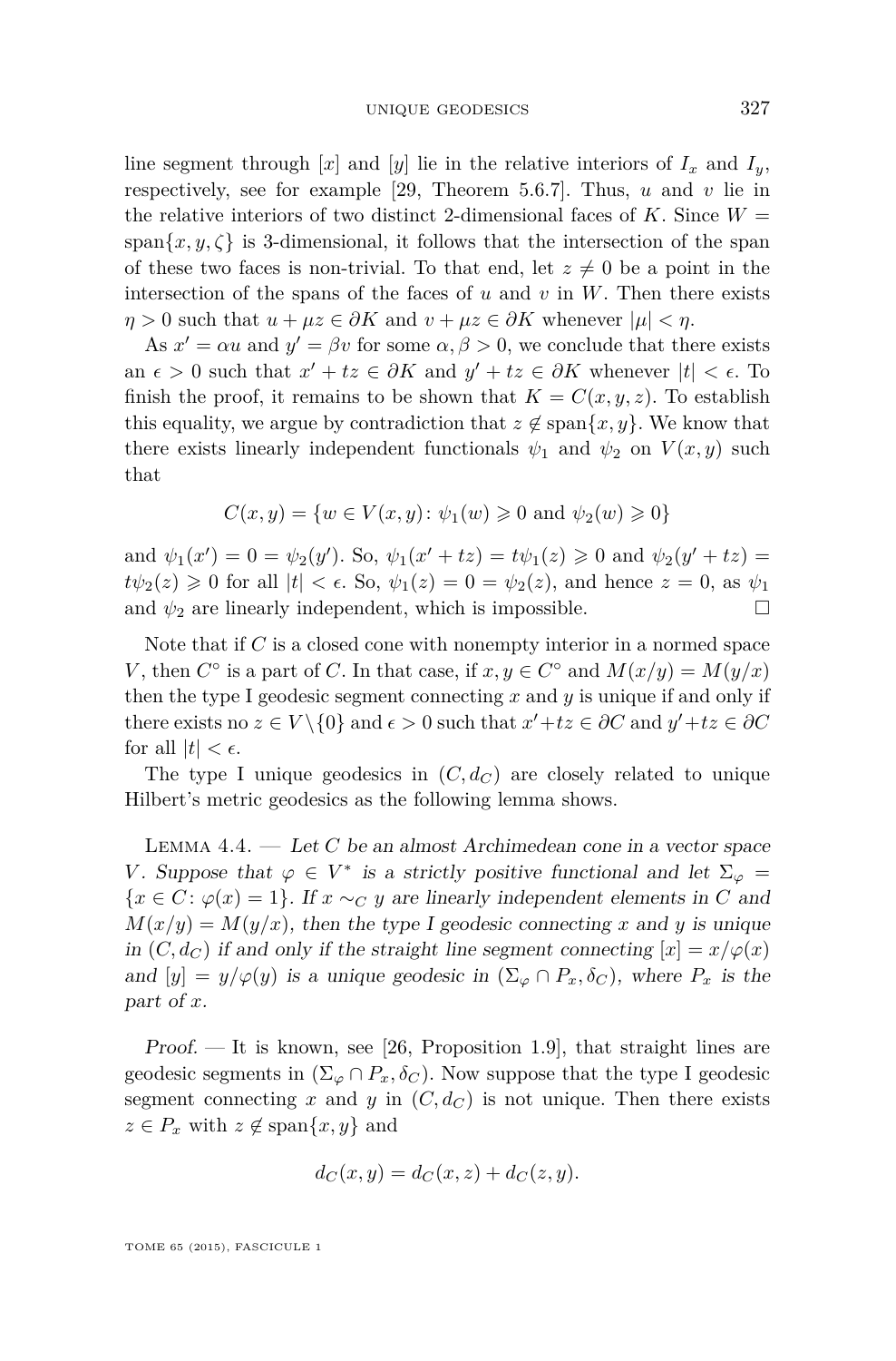<span id="page-14-0"></span>As  $M(x/y) = M(y/x)$ , we have

$$
\log M(x/y) = d_C(x, y)
$$
  
=  $d_C(x, z) + d_C(z, y)$   

$$
\geq \log M(x/z) + \log M(z/y)
$$
  

$$
\geq \log M(x/y),
$$

so that  $d_T(x, z) = \log M(x/z)$  and  $d_T(z, y) = \log M(z/y)$ . Using the fact that  $\log M(y/x) = d_T(x, y)$ , it can be shown in the same way that  $d_T(x, z) = \log M(z/x)$  and  $d_T(z, y) = \log M(y/z)$ . Thus,

(4.1) 
$$
M(x/z) = M(z/x)
$$
 and  $M(y/z) = M(z/y)$ .

Writing  $[u] = u/\varphi(u)$  for  $u \in C \setminus \{0\}$ , it now follows from (4.1) that

$$
\delta_C([x],[y]) = 2d_C(x,y) = 2d_C(x,z) + 2d_C(z,y) = \delta_C([x],[z]) + \delta_C([z],[y]).
$$

As  $z \notin \text{span}\{x, y\}, |z|$  is not on the straight line segment connecting [*x*] and [*y*]. It now follows from Lemma [2.3](#page-6-0) that there is more than one geodesic segment connecting [*x*] and [*y*] in  $(\Sigma_{\varphi} \cap P_x, \delta_C)$ .

Conversely, suppose that the straight line segment connecting [*x*] and [*y*] is not a unique Hilbert's metric geodesic in  $\Sigma_{\varphi} \cap P_x$ . Then there exists  $w \in \Sigma_{\varphi} \cap P_x$  with  $w \notin \text{span}\{x, y\}$  such that

(4.2) 
$$
\delta_C([x],[y]) = \delta_C([x],w) + \delta_C(w,[y]).
$$

Recall that  $M(x/y) = M(y/x)$ . So, for

$$
\lambda = M(x/w)^{1/2} M(w/x)^{-1/2}
$$
 and  $\mu = M(y/w)^{1/2} M(w/y)^{-1/2}$ 

we have that

(4.3) 
$$
M(x/\lambda w) = M(\lambda w/x)
$$
 and  $M(y/\mu w) = M(\mu w/y)$ .

We will show by contradiction that  $\lambda = \mu$ . Without loss of generality assume that  $\lambda < \mu$ . Note that  $2d_C(x, \lambda w) = \delta_C([x], w)$  and  $2d_C(\mu w, y) =$  $\delta_C(w, [y])$ , so that

(4.4) 
$$
d_C(x, \lambda w) + d_C(y, \mu w) = d_C(x, y)
$$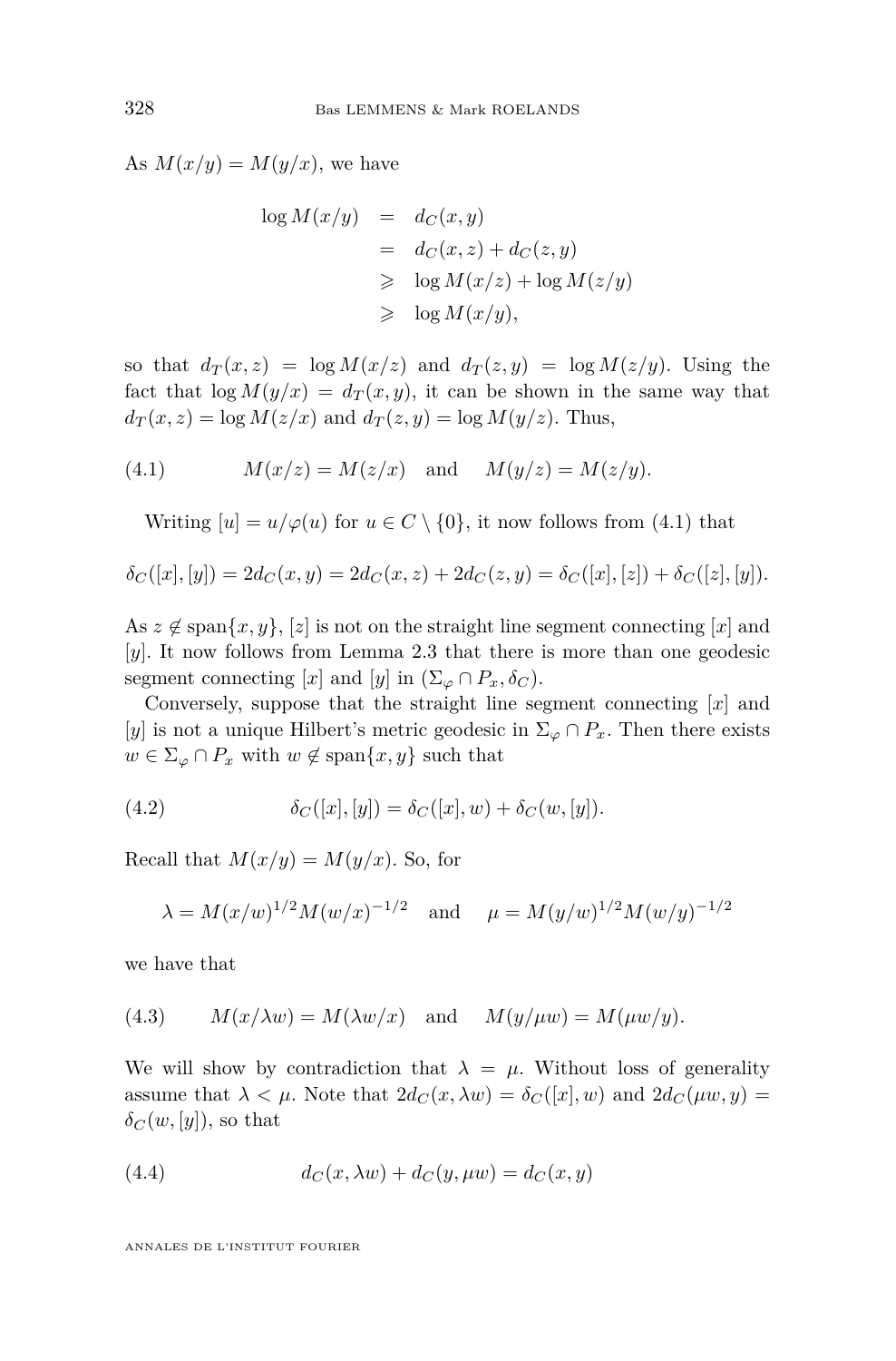by [\(4.2\)](#page-14-0). As  $\lambda < \mu$ ,  $M(\lambda w/\mu w) = \lambda/\mu < 1$ , and hence it follows from [\(4.3\)](#page-14-0) and [\(4.4\)](#page-14-0) that

$$
\log M(x/y) \leq \log (M(x/\lambda w)M(\lambda w/\mu w)M(\mu w/y))
$$
  

$$
< \log M(x/\lambda w) + \log M(\mu w/y)
$$
  

$$
= d_C(x, \lambda w) + d_C(y, \mu w)
$$
  

$$
= d_C(x, y)
$$
  

$$
= \log M(x/y),
$$

which is absurd, and hence  $\lambda = \mu$ .

This implies that  $d_C(x, y) = d_C(x, \lambda w) + d_C(\lambda w, y)$ . As  $\lambda w \notin \text{span}\{x, y\}$ and  $(C, d_C)$  contains the type I geodesic segment in  $C(x, y)$  connecting x and *y*, it follows from Lemma [2.3](#page-6-0) that this type I geodesic segment is not a unique geodesic segment in  $(C, d_C)$ .

#### **5. Unique geodesics in unital** *C* ∗ **-algebras**

In this section *A* will denote a unital  $C^*$ -algebra and  $\Re(A)$  will be the real vector space of the self-adjoint elements in *A*. For standard results in the theory of  $C^*$ -algebras we refer the reader to [\[7\]](#page-33-0). In  $\Re(A)$  all elements have real spectra, which yields a closed cone  $A_+ = \{a \in \Re(A) : \sigma(a) \subseteq [0, \infty)\},\$ where  $\sigma(a)$  denotes the spectrum of *a*. It is well known that the interior,  $A_+^{\circ}$ , of  $A_+$  is the set of those  $a \in A_+$  that are invertible. Moreover,  $A_+^{\circ}$  is a part of  $A_+$  and for  $a, b \in A_+^{\circ}$  we have that

$$
d_{A_+}(a,b) = ||\log(b^{-1/2}ab^{-1/2})||,
$$

see for example [\[2\]](#page-32-0).

For  $x \in A_+^{\circ}$  we define the linear map  $\psi_x : \Re(A) \to \Re(A)$  by  $\psi_x(a) =$  $x^{-1/2}ax^{-1/2}$ . Note that if  $a \in A_+$ , then  $\psi_x(a) = (x^{-1/2}a^{1/2})(x^{-1/2}a^{1/2})^*$ , so that  $\psi_x(a) \in A_+$ , and hence  $\psi_x(A_+) \subseteq A_+$ . In fact,  $\psi_x$  is an invertible linear map that maps  $A_+$  onto itself. It follows from [\[17,](#page-33-0) Corollary 2.1.4] that  $\psi_x$  is a Thompson's metric isometry on  $A^{\circ}_+$ . This isometry will be useful in the sequel.

For  $a \in A_+^{\circ}$ , we write

$$
\lambda_{+}(a) = \max\{\lambda : \lambda \in \sigma(a)\}\
$$
 and  $\lambda_{-}(a) = \min\{\lambda : \lambda \in \sigma(a)\}.$ 

Using this notation, we have for  $a, b \in A_+^{\circ}$  that  $a \le \beta b$  if and only if  $b^{-1/2}ab^{-1/2} \leq \beta e$ , where *e* is the unit in *A*. So,

$$
M(a/b) = \inf \{ \beta > 0 \colon \sigma(\beta e - b^{-1/2}ab^{-1/2}) \subseteq [0, \infty) \} = \lambda_+(b^{-1/2}ab^{-1/2}).
$$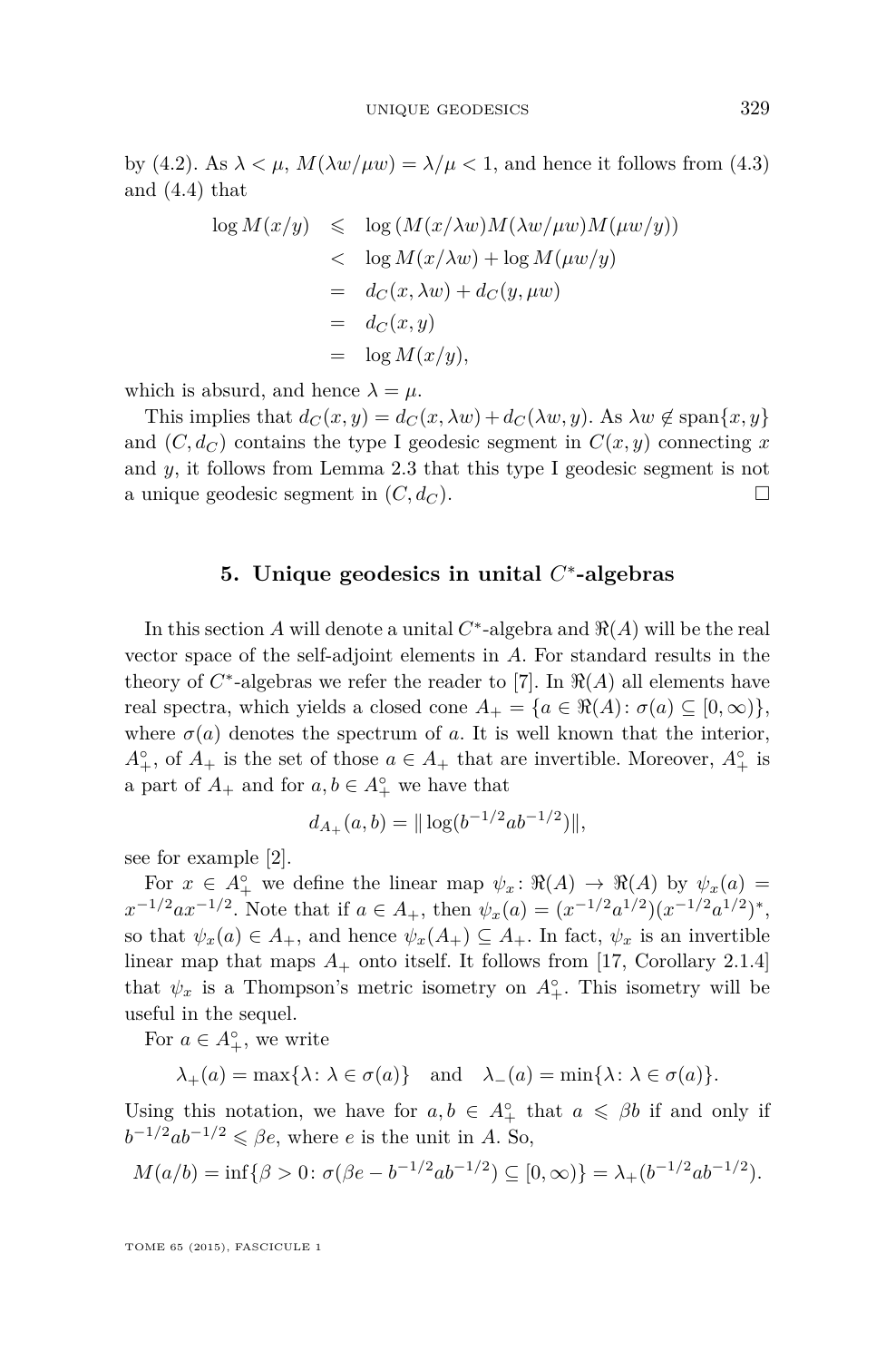<span id="page-16-0"></span>Likewise  $\alpha b \leq a$  is equivalent to  $\sigma(b^{-1/2}ab^{-1/2}-\alpha e) \subseteq [0,\infty)$ , so that  $M(b/a) = m(a/b)^{-1} = \lambda_-(b^{-1/2}ab^{-1/2})^{-1}$ . So, for  $a, b \in A^{\circ}_+$  we have that  $d_{A_+}(a,b) = \log \left( \max\{\lambda_+(b^{-1/2}ab^{-1/2}), \lambda_-(b^{-1/2}ab^{-1/2})^{-1}\} \right).$ 

We have the following characterization for the unique geodesic in  $A_+^{\circ}$ .

THEOREM 5.1. — Let *A* be a unital  $C^*$ -algebra. If *x* ad *y* are linearly independent elements of  $A^{\circ}_{+}$ , then there exists a unique geodesic segment connecting *x* and *y* in  $(A_+^{\circ}, d_{A_+})$  if and only if  $\sigma(x^{-1/2}yx^{-1/2}) = {\beta^{-1}, \beta}$ for some  $\beta > 1$ .

Proof. — Note that there is a unique geodesic segment connecting *x* and  $y$  in  $A_+^{\circ}$  if and only if there is a unique geodesic segment connecting  $\psi_x(x) = e$  and  $\psi_x(y) = x^{-1/2} y x^{-1/2}$ , as  $\psi_x$  is an isometry. Thus, it suffices to show that there is a unique geodesic segment connecting  $e$  and  $z \in A^{\circ}_{+}$ if and only if  $\sigma(z) = {\beta^{-1}, \beta}$  for some  $\beta > 1$  whenever *e* and *z* are linearly independent.

Suppose first that there exists a unique geodesic segment connecting  $z$  and  $e$  in  $A^{\circ}_{+}$ , where  $z$  and  $e$  are linearly independent. It follows from Corollary [3.4](#page-8-0) that  $\lambda_+(z) = M(z/e) = M(e/z) = \lambda_-(z)^{-1}$ . This yields the inclusions,

$$
\{\lambda_+(z)^{-1},\lambda_+(z)\}\subseteq \sigma(z)\subseteq [\lambda_+(z)^{-1},\lambda_+(z)].
$$

Suppose that there exists  $\lambda \in \sigma(z)$  such that  $\lambda_+(z)^{-1} < \lambda < \lambda_+(z)$ . Let  $\delta >$ 0 be such that  $\lambda_+(z)^{-1} < \lambda - \delta < \lambda + \delta < \lambda_+(z)$ , then there is a continuous function  $f_{\delta}$ :  $[\lambda_{+}(z)^{-1}, \lambda_{+}(z)] \rightarrow [0, 1]$  with  $f_{\delta}(\lambda) = 1$  and supp $(f_{\delta}) \subseteq [\lambda$ *δ*, *λ* + *δ*. Furthermore, let *g* : [ $λ$ <sub>+</sub>(*z*)<sup>-1</sup>,  $λ$ <sub>+</sub>(*z*)] → [ $λ$ <sub>+</sub>(*z*)<sup>-1</sup>,  $λ$ <sub>+</sub>(*z*)] be the identity map. Using the functional calculus  $\phi_z : C(\sigma(z)) \to C^*(z, e)$  we can define  $\zeta_{\delta} = \phi_z(f_{\delta}) \in C^*(z, e)$ , where  $C^*(z, e)$  is the  $C^*$ -algebra generated by *z* and *e*. For  $\epsilon > 0$  we have that  $\phi_z(g + \epsilon f_\delta) = z + \epsilon \zeta_\delta$  with  $g + \epsilon f_\delta \geq 0$ . So,

$$
\phi_z((g+\epsilon f_\delta)^{1/2})=(z+\epsilon \zeta_\delta)^{1/2}
$$

and  $\sigma((z+\epsilon\zeta_{\delta})^{1/2}) = \{(g(t)+\epsilon f_{\delta}(t))^{1/2} : t \in \sigma(z)\}\$  by the spectral mapping theorem. So, by choosing  $\epsilon > 0$  such that  $\lambda + \delta + \epsilon < \lambda_+(z)$ , we find that

$$
\{\lambda_+(z)^{-1/2}, \lambda_+(z)^{1/2}\} \subseteq \sigma((z+\epsilon \zeta_\delta)^{1/2}) \subseteq [\lambda_+(z)^{-1/2}, \lambda_+(z)^{1/2}]
$$

and  $d_{A_+}((z+\epsilon\zeta_\delta)^{1/2}, e) = \frac{1}{2}\log(\lambda_+(z))$  for all  $\epsilon > 0$  sufficiently small. As *ζ<sup>δ</sup>* ∈ *C* ∗ (*z, e*),

$$
d_{A_+}((z+\epsilon\zeta_\delta)^{1/2},z) = d_{A_+}(z^{-1}(z+\epsilon\zeta_\delta)^{1/2},e).
$$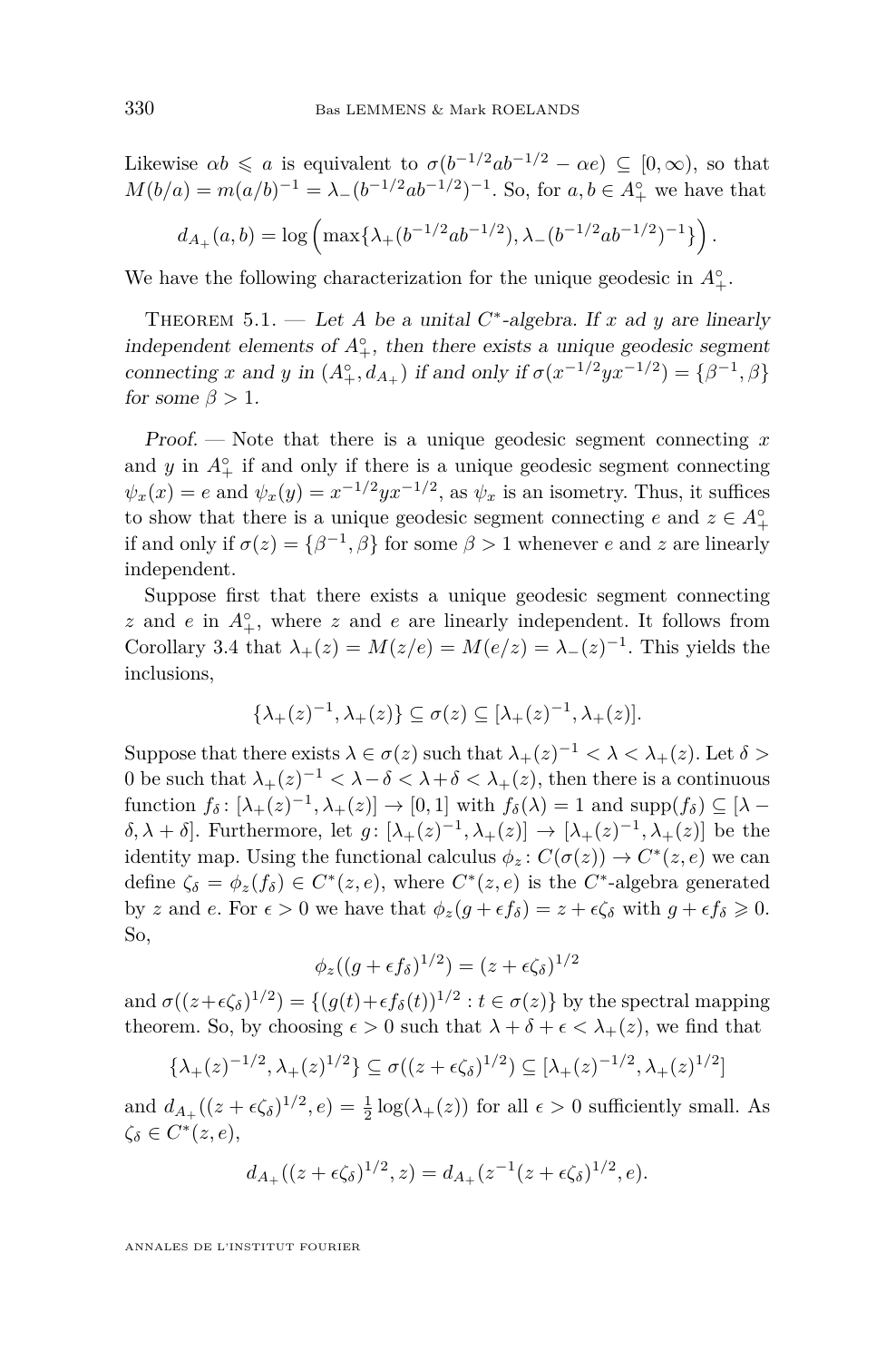Now, define  $\xi \in C(\sigma(z))$  by  $\xi(t) = t^{-1}(t + \epsilon f_\delta(t))^{1/2}$ . Again by the functional calculus we have  $\xi(z) = z^{-1}(z + \epsilon \zeta_{\delta})^{1/2}$ . Moreover,

$$
\xi(t) = \begin{cases} t^{-1/2} & t \in [\lambda_+(z)^{-1}, \lambda_+(z)] \setminus [\lambda - \delta, \lambda + \delta], \\ t^{-1/2} \left( 1 + \frac{\epsilon f_\delta(t)}{t} \right)^{1/2} & t \in [\lambda - \delta, \lambda + \delta], \end{cases}
$$

and hence  $\xi(t) \le \max\{\lambda_+(z)^{1/2}, (\lambda - \delta)^{-1/2}(1 + \frac{\epsilon}{\lambda - \delta})^{1/2}\}\)$  for all  $\lambda_+(z)^{-1} \le$  $t \leq \lambda_+(z)$ . For sufficiently small  $\epsilon > 0$  we can ensure the inequality *ξ*(*t*) ≤ *λ*<sub>+</sub>(*z*)<sup>1/2</sup> on *σ*(*z*). As *ξ*(*t*) ≥ *t*<sup>-1/2</sup> and *ξ*(*λ*<sub>+</sub>(*z*)<sup>-1</sup>) = *λ*<sub>+</sub>(*z*)<sup>1/2</sup> =  $\xi(\lambda_+(z))^{-1}$ ,

$$
\{\lambda_+(z)^{-1/2}, \lambda_+(z)^{1/2}\} \subseteq \sigma(\xi(z)) \subseteq [\lambda_+(z)^{-1/2}, \lambda_+(z)^{1/2}].
$$

This implies that  $d_{A_+}((z + \epsilon \zeta_\delta)^{1/2}, z) = d_{A_+}(\xi(z), e) = \frac{1}{2} \log(\lambda_+(z))$  for all  $\epsilon > 0$  sufficiently small. Note that  $\zeta_{\delta} \neq 0$ , as  $f_{\delta} \neq 0$ , which contradicts the fact that there is a unique geodesic segment connecting *z* and *e* by Lemma [2.3.](#page-6-0) We conclude that  $\sigma(z) = {\lambda_+(z)^{-1}, \lambda_+(z)}$ .

Conversely, if  $z \in A_+^{\circ}$  and *e* are linearly independent and  $\sigma(z) = {\beta^{-1}, \beta}$ for some  $\beta > 1$ , then the function  $f : \sigma(z) \to \{0, 1\}$  defined by  $f(\beta^{-1}) = 1$ and  $f(\beta) = 0$  is continuous, and  $\beta^{-1}f + \beta(1 - f)$  is the identity function on *σ*(*z*). So, for  $π = φ_z(f)$ , it follows that  $β^{-1}π+β(e−π) = z$  by the functional calculus  $\phi_z : C(\sigma(z)) \to C^*(z, e)$ . Now consider the 2-dimensional closed cone  $A_+ \cap \text{span}\{e, z\}$ , which we can identify with  $\mathbb{R}^2_+$ . It follows that

$$
z - m(z/e)e = z - \beta^{-1}e = (\beta - \beta^{-1})(e - \pi) \in \partial (A_+ \cap \text{span}\{e, z\})
$$

and

$$
e - m(e/z)z = e - \beta^{-1}z = (1 - \beta^{-2})\pi \in \partial (A_+ \cap \text{span}\{e, z\}).
$$

So, for some  $\alpha_1, \alpha_2 > 0$  we have that

$$
e' = \alpha_1 (1 - \beta^{-2}) \pi
$$
 and  $z' = \alpha_2 (\beta - \beta^{-1}) (e - \pi)$ 

are the endpoints in *∂* (*A*<sup>+</sup> ∩span{*e, z*}) of the straight line segment through *e* and *z*. Suppose that there is a  $v \in \Re(A)$  and an  $\epsilon > 0$  such that  $e' + tv \in \Re(A)$  $\partial A_+$  and  $z' + tv \in \partial A_+$  for  $|t| < \epsilon$ , or equivalently, there is a  $\delta > 0$  such that  $|t| < \delta$  implies  $\pi + tv \in \partial A_+$  and  $(e - \pi) + tv \in \partial A_+$ . By the Gelfand-Naimark theorem, we can view *A* as a  $C^*$ -subalgebra of  $B(\mathcal{H})$  for some Hilbert space H. So, let  $P: \mathcal{H} \to \mathcal{H}$  be the projection representing  $\pi$  and *V* :  $\mathcal{H} \rightarrow \mathcal{H}$  be the operator representing *v*. We now have the identities

$$
P = \left(\begin{array}{cc} 0 & 0 \\ 0 & I_2 \end{array}\right), \quad I - P = \left(\begin{array}{cc} I_1 & 0 \\ 0 & 0 \end{array}\right) \quad \text{and} \quad V = \left(\begin{array}{cc} V_1 & V_2 \\ V_2^* & V_4 \end{array}\right)
$$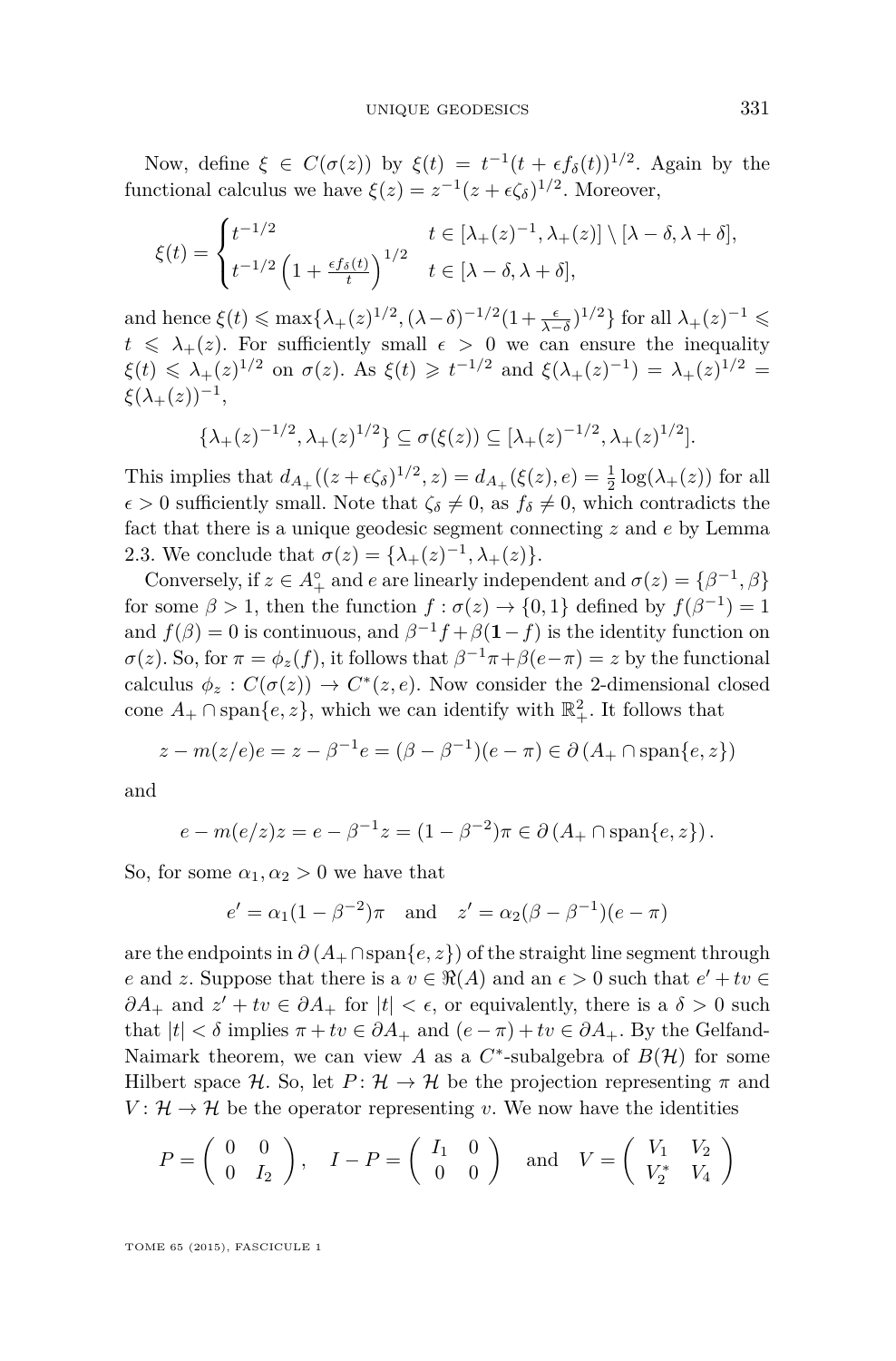<span id="page-18-0"></span>relative to  $\mathcal{H} = \ker(P) \oplus \text{ran}(P)$ . Since  $P - tV \geq 0$ , it follows that for each  $x_1 \oplus x_2 \in \text{ker}(P) \oplus \text{ran}(P)$  we have

$$
-t\langle V_1(x_1), x_1 \rangle - t\langle V_2(x_2), x_1 \rangle - t\langle V_2^*(x_1), x_2 \rangle - t\langle V_4(x_2), x_2 \rangle + ||x_2||^2 \ge 0
$$

whenever  $|t| < \delta$ . If we take  $0 \neq x_1 \in \text{ker}(P)$  and  $x_2 = 0$ , then  $\langle V_1(x_1), x_1 \rangle =$ 0, and hence  $V_1 = 0$ , since  $V_1$  is self-adjoint. Similarly, the inequality obtained from  $(I - P) - tV \geq 0$  for all  $|t| < \delta$  implies that  $V_4 = 0$ . Now let  $0 \neq x_2 \in \text{ran}(P)$  and  $x_1 = \alpha V_2(x_2)$ , which is an element of ker(*P*) for an arbitrary  $\alpha \in \mathbb{R}$ . Then our findings yield

$$
-2t\alpha \langle V_2(x_2), V_2(x_2) \rangle + ||x_2||^2 = -2t\alpha ||V_2(x_2)||^2 + ||x_2||^2 \ge 0
$$

whenever  $|t| < \delta$ . It follows that  $V_2 = 0$ , and therefore also  $V_2^* = 0$ . We conclude from Theorem [4.3](#page-10-0) that the geodesic segment connecting *e* and *z* is unique. So, if  $x, y \in A_+^{\circ}$  are linearly independent with  $\sigma(x^{-1/2}yx^{-1/2}) =$  $\{\beta^{-1}, \beta\}$  for some  $\beta > 1$ , we have shown that the geodesic segment connecting *e* and *x* <sup>−</sup>1*/*2*yx*<sup>−</sup>1*/*<sup>2</sup> is unique, and hence the geodesic segment connecting  $x = \psi_{x-1}(e)$  and  $\psi_{x-1}(x^{-1/2}yx^{-1/2}) = y$  is unique.

We have a similar result for Hilbert's metric geodesic segments in  $\Sigma^{\circ}_{\varphi}$  for some strictly positive functional  $\varphi$  on *A*. Such a functional exists if *A* is separable. Indeed, in that case, the state space,

$$
\mathcal{S}_A = \{ \psi \in A^* : \psi \geq 0 \text{ and } ||\psi|| = 1 \}
$$

is w<sup>\*</sup>-metrizable and therefore, since it is also w<sup>\*</sup>-compact by the Banach-Alaoglu's theorem, we must have that  $S_A$  is separable. For a  $w^*$ -dense sequence  $(\varphi_n)_n$  in  $\mathcal{S}_A$  we can define the functional

$$
\varphi=\sum_{n=1}^\infty 2^{-n}\varphi_n.
$$

Clearly, this defines a positive functional with  $\|\varphi\| = 1$ . Since we have

$$
||x|| = \sup\{\psi(x) : \psi \in \mathcal{S}_A\}
$$

for all  $x \ge 0$ , it follows that  $\varphi$  is strictly positive. For more details, see [\[7,](#page-33-0) §5.1] and [\[7,](#page-33-0) §5.15].

THEOREM 5.2. — Let *A* be a unital  $C^*$ -algebra with a strictly positive functional  $\varphi$ . For distinct  $x, y \in \Sigma_{\varphi}^{\circ}$ , there exists a unique Hilbert's metric geodesic segment connecting *x* and *y* in  $\Sigma^{\circ}_{\varphi}$  if and only if  $\sigma(x^{-1/2}yx^{-1/2}) =$ {*α, β*} for some *β > α >* 0.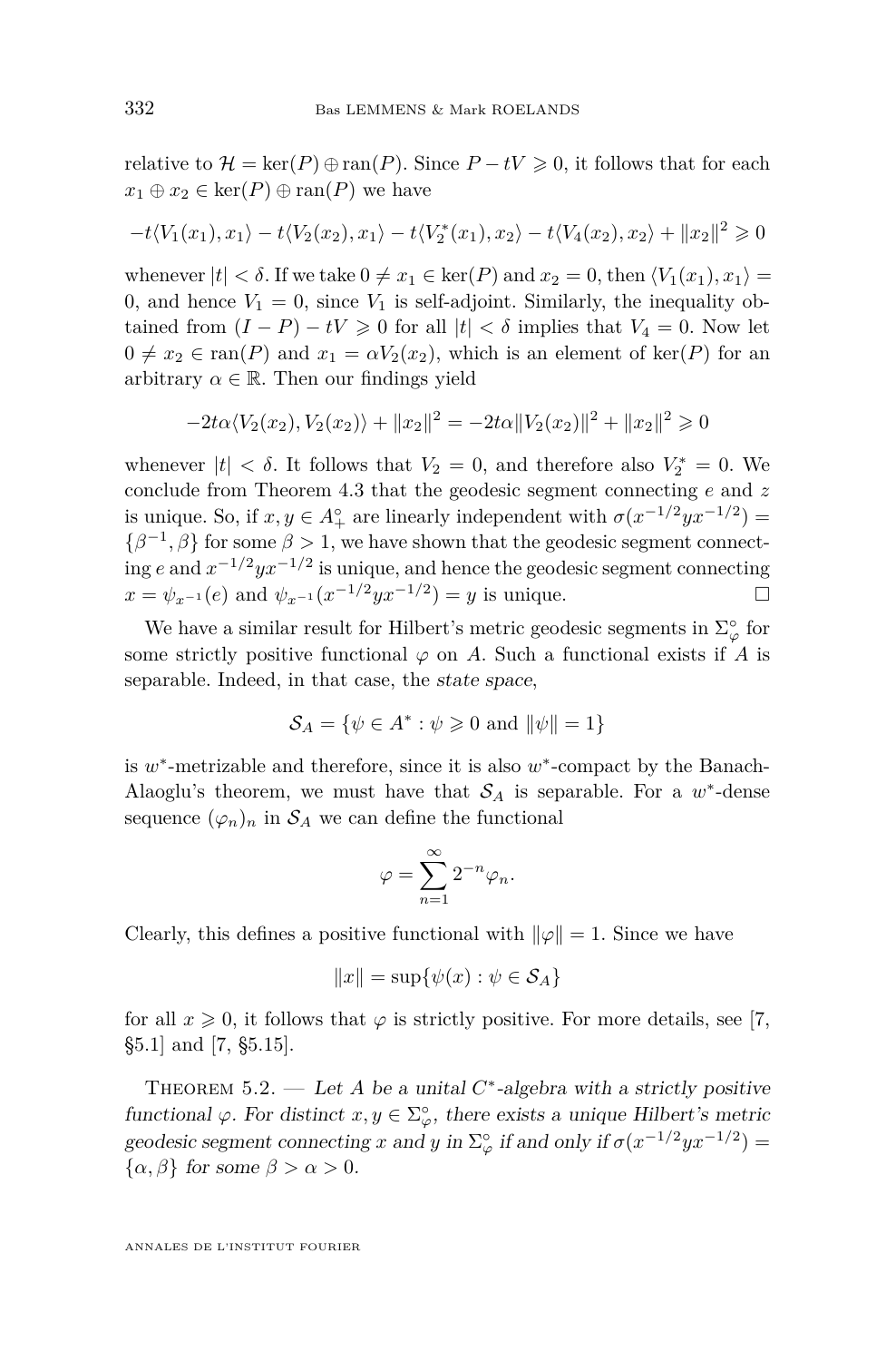Proof. — Suppose the straight line segment connecting *x* and *y* is the unique Hilbert's metric geodesic segment in  $\Sigma_\varphi^\circ$ . For

$$
\lambda = M(x/y)^{1/2} M(y/x)^{-1/2}
$$

we have

$$
M(x/\lambda y) = M(x/y)^{1/2} M(y/x)^{1/2} = M(\lambda y/x).
$$

So, there exists a unique type I geodesic segment connecting *x* and *λy* in  $A^{\circ}_{+}$  ∩ span $\{x, y\}$ . By Lemma [4.4](#page-13-0) this geodesic segment is unique in  $(A_+^{\circ}, d_{A_+})$ . Now Theorem [5.1](#page-16-0) implies that

$$
\sigma(x^{-1/2}(\lambda y)x^{-1/2}) = \lambda \sigma(x^{-1/2}yx^{-1/2}) = {\beta^{-1}, \beta}
$$

for some  $\beta > 1$ , or equivalently,  $\sigma(x^{-1/2}yx^{-1/2}) = {\lambda^{-1}\beta^{-1}, \lambda^{-1}\beta}.$ 

Conversely, if  $\sigma(x^{-1/2}yx^{-1/2}) = {\alpha, \beta}$  for some  $\beta > \alpha > 0$ . Then for  $\mu = \sqrt{\alpha \beta}$  and  $\xi = \sqrt{\beta/\alpha}$ , we can write

$$
\sigma(x^{-1/2}(\mu^{-1}y)x^{-1/2}) = \{\xi^{-1}, \xi\}.
$$

So, Theorem [5.1](#page-16-0) implies that the Thompson's metric geodesic segment connecting *x* and  $\mu^{-1}y$  in  $A^{\circ}_{+}$  is unique. So, by Lemma [4.4](#page-13-0) the straight line segment connecting x and y in  $\Sigma^{\circ}_{\varphi}$  is the unique Hilbert's metric geodesic segment.  $\square$ 

#### **6. Unique geodesics in symmetric cones**

Recall that the interior  $K^{\circ}$  of a closed cone  $K$  in a finite-dimensional inner-product space  $(V, \langle \cdot, \cdot \rangle)$  is called a symmetric cone if *K* the dual cone,  $K^* = \{y \in V : \langle y, x \rangle \geq 0 \text{ for all } x \in K\}$  satisfies  $K^* = K$ , and  $Aut(K) =$  ${A \in GL(V): A(K) = K}$  acts transitively on  $K^{\circ}$ . A prime example is the cone of positive definite Hermitian matrices. In this section we prove a characterization of the unique Thompson metric geodesics in symmetric cones  $K^{\circ}$ , which is similar to the one given in Theorem [5.1.](#page-16-0)

It is well known that the symmetric cones in finite dimensions are precisely the interiors of the cones of squares of Euclidean Jordan algebras. This fundamental result is due to Koecher [\[15\]](#page-33-0) and Vinberg [\[32\]](#page-34-0). A detailed exposition of the theory of symmetric cones can be found in the book by Faraut and Korányi [\[11\]](#page-33-0). We will follow their notation and terminology. Recall that a Euclidean Jordan algebra is a finite-dimensional real innerproduct space  $(V, \langle \cdot, \cdot \rangle)$  equipped with a bilinear product  $(x, y) \mapsto x \bullet y$ from  $V \times V$  into *V* such that for each  $x, y \in V$ :

$$
(1) x \bullet y = y \bullet x,
$$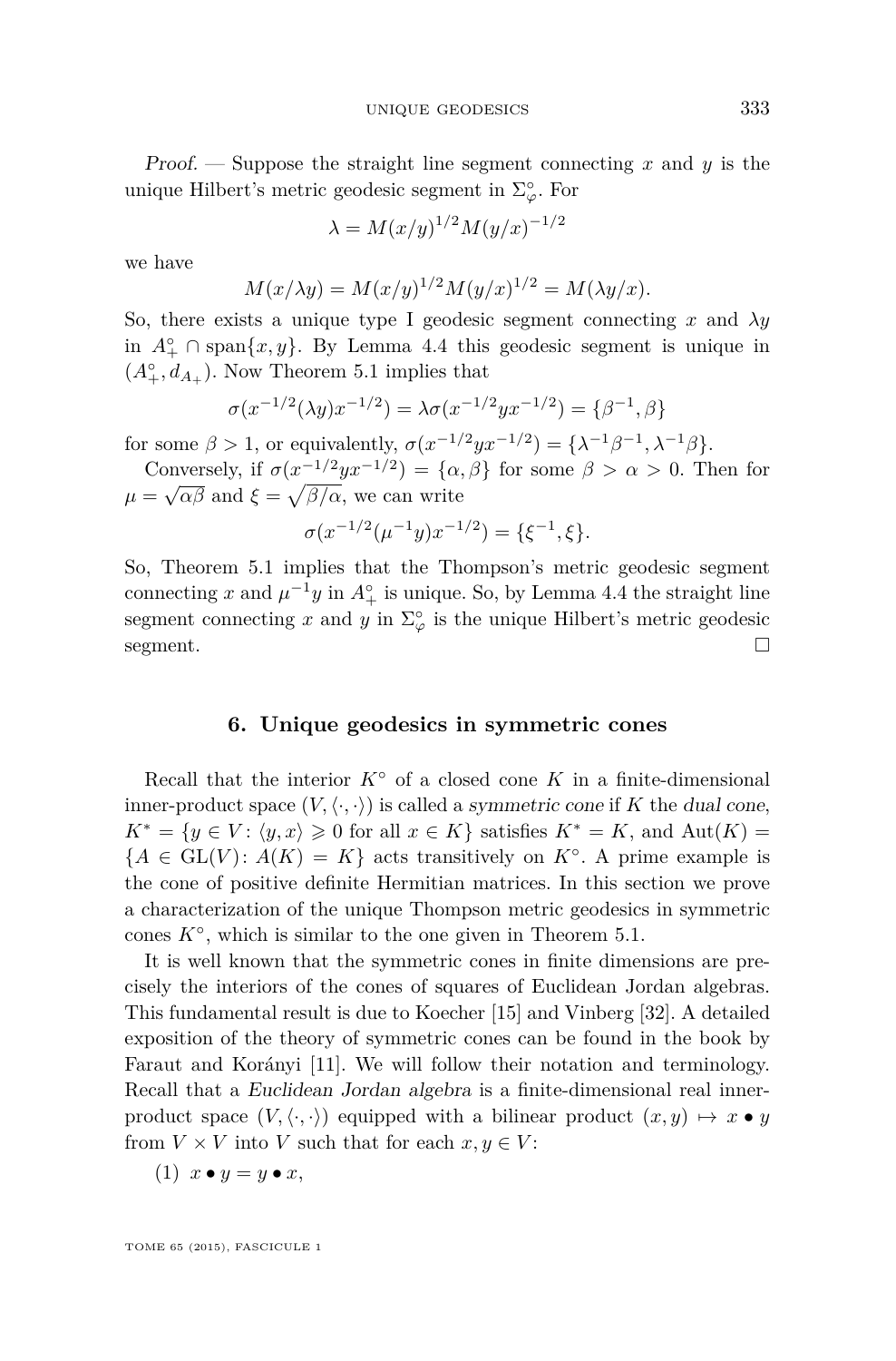- (2)  $x \bullet (x^2 \bullet y) = x^2 \bullet (x \bullet y)$ , and
- (3) for each  $x \in V$ , the linear map  $L(x)$ :  $V \to V$  given by  $L(x)y = x \bullet y$ satisfies

$$
\langle L(x)y, z \rangle = \langle y, L(x)z \rangle \quad \text{for all } y, z \in V.
$$

In general a Euclidean Jordan algebra is not associative, but it is commutative. We denote the unit in a Euclidean Jordan algebra by *e*. An element  $c \in V$  is called an idempotent if  $c^2 = c$ . A set  $\{c_1, \ldots, c_k\}$  is called a complete system of orthogonal idempotents if

- (1)  $c_i^2 = c_i$  for all *i*,
- (2)  $c_i \bullet c_j = 0$  for all  $i \neq j$ , and
- $(3)$   $c_1 + \cdots + c_k = e$ .

The spectral theorem [\[11,](#page-33-0) Theorem III.1.1] says that for each  $x \in V$  there exist unique real numbers  $\lambda_1, \ldots, \lambda_k$ , all distinct, and a complete system of orthogonal idempotents  $c_1, \ldots, c_k$  such that  $x = \lambda_1 c_1 + \cdots + \lambda_k c_k$ . The numbers  $\lambda_i$  are called the eigenvalues of x. The spectrum of x is denoted by  $\sigma(x) = {\lambda : \lambda}$  eigenvalue of x, and we write

$$
\lambda_+(x) = \max\{\lambda : \lambda \in \sigma(x)\}\
$$
 and  $\lambda_-(x) = \min\{\lambda : \lambda \in \sigma(x)\}.$ 

It is known, see for example [\[11,](#page-33-0) Theorem III.2.2], that  $x \in K^{\circ}$  if and only if  $\sigma(x) \subseteq (0,\infty)$ , which is equivalent to  $L(x)$  being positive definite. So, one can use the spectral decomposition,  $x = \lambda_1 c_1 + \cdots + \lambda_k c_k$ , of  $x \in K^{\circ}$ , to define a spectral calculus, e.g.,

$$
x^{-1/2} = \lambda_1^{-1/2} c_1 + \dots + \lambda_k^{-1/2} c_k.
$$

For  $x \in V$  the linear mapping,  $P(x) = 2L(x)^2 - L(x^2)$ , is called the quadratic representation of *x*. Note that  $P(x^{-1/2})x = e$  for all  $x \in K^{\circ}$ . It is known that  $P(x^{-1}) = P(x)^{-1}$  for all  $x \in K^{\circ}$  and  $P(x) \in Aut(K)$  whenever *x* ∈ *K*<sup>°</sup>, see [\[11,](#page-33-0) Proposition III.2.2]. So, *P*(*x*) is an isometry of  $(K^{\circ}, d_K)$ if *x* ∈ *K*◦ by [\[17,](#page-33-0) Corollary 2.1.4]. For *x, y* ∈ *K*◦ we write

$$
\lambda_+(x, y) = \lambda_+(P(y^{-1/2})x)
$$
 and  $\lambda_-(x, y) = \lambda_-(P(y^{-1/2})x)$ .

Note that for  $x, y \in K^{\circ}$ ,  $x \le \beta y$  if and only if  $0 \le \beta e - P(y^{-1/2})x$ , and hence

$$
M(x/y) = \lambda_+(x, y).
$$

Similarly,  $\alpha y \leq x$  is equivalent with  $0 \leq P(y^{-1/2})x - \alpha e$ , and hence

$$
M(y/x)^{-1} = m(x/y) = \lambda_{-}(x, y).
$$

So, for  $x, y \in K^{\circ}$  the Thompson metric distance is given by

$$
d_K(x, y) = \log \left( \max\{\lambda_+(x, y), \lambda_-(x, y)^{-1}\} \right).
$$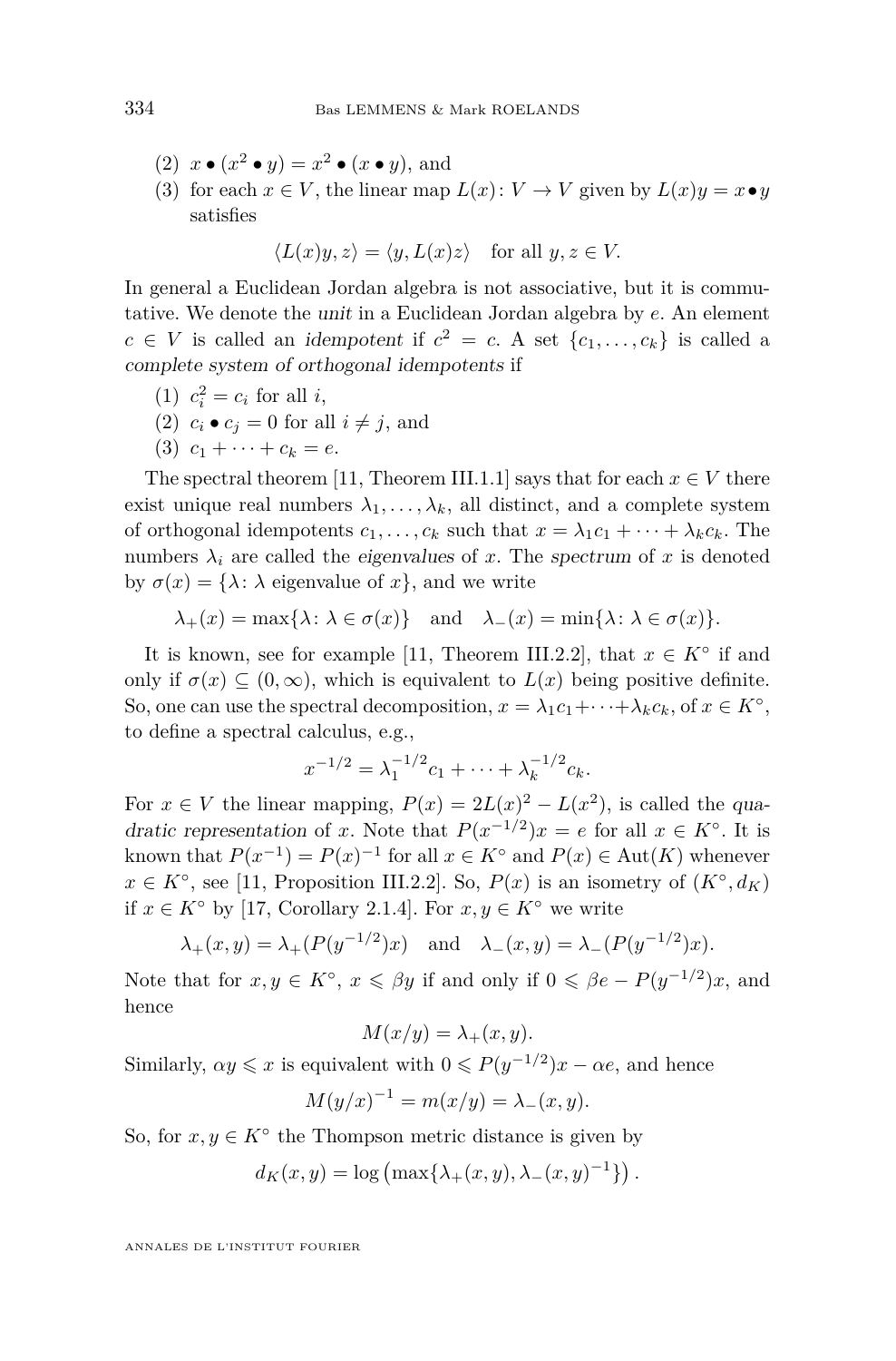<span id="page-21-0"></span>The following lemma is Exercise 3.3 in [\[11\]](#page-33-0). For the sake of completeness, we will give a proof.

LEMMA  $6.1.$  — Let *V* be a Euclidean Jordan algebra with symmetric cone  $K^{\circ}$ . For  $x, y \in K$  we have  $\langle x, y \rangle = 0$  if and only if  $x \bullet y = 0$ .

Proof. — Without loss of generality, we may assume that  $x, y \in K \setminus \{0\}$ . Suppose that  $\langle x, y \rangle = 0$ . Write  $y = v^2$  for some  $v \in V$ . It follows that

$$
\langle x, v \bullet v \rangle = \langle L(v)x, v \rangle = \langle L(x)v, v \rangle = 0.
$$

Since  $L(x) : V \to V$  is a self-adjoint positive semi-definite linear map, we know that  $L(x)^{1/2}$  is well defined, which yields

$$
||L(x)^{1/2}v||^2 = \langle L(x)^{1/2}v, L(x)^{1/2}v \rangle = 0.
$$

It follows that  $L(x)v = L(x)^{\frac{1}{2}}(L(x)^{\frac{1}{2}}v) = 0$ . However,  $L(y)$  and  $L(v)$  commute, so that

$$
\langle L(x)y, y \rangle = \langle L(x)y, L(v)v \rangle
$$
  
= 
$$
\langle L(v)(L(y)x), v \rangle
$$
  
= 
$$
\langle L(y)(L(v)x), v \rangle
$$
  
= 
$$
\langle L(y)(L(x)v), v \rangle = 0.
$$

Using the same argument as above, we deduce that  $L(x)y = x \bullet y = 0$ .

Obviously, if  $x \bullet y = 0$ , then  $\langle x, y \rangle = \langle e, L(x)y \rangle = \langle e, x \bullet y \rangle = 0$ .

We can now prove the analogue of Theorem [5.1](#page-16-0) for symmetric cones.

THEOREM  $6.2.$  — Let *V* be a Euclidean Jordan algebra with symmetric cone  $K^{\circ}$ . If  $x, y \in K^{\circ}$  are linearly independent, then there exists a unique geodesic segment connecting *x* and *y* in  $(K^{\circ}, d_K)$  if and only if  $\sigma(P(y^{-\frac{1}{2}})x) = {\beta^{-1}, \beta}$  for some  $\beta > 1$ .

Proof. — Suppose that there exists a unique geodesic segment connecting two linearly independent elements  $x, y \in K^{\circ}$ . As  $y^{-1/2} \in K^{\circ}$ ,  $P(y^{-1/2}) \in$ Aut(*K*) (see [\[11,](#page-33-0) Theorem III.2.2]), and hence  $P(y^{-1/2})$  is an isometry of  $(K^{\circ}, d_K)$  by [\[17,](#page-33-0) Corollary 2.1.4]. Thus, there exists a unique geodesic segment connecting  $x$  and  $y$  in  $K^{\circ}$  if and only if there is a unique geodesic connecting  $P(y^{-1/2})y = e$  and  $P(y^{-1/2})x$ . So, it suffices to show that if there exists a unique geodesic segment connecting  $e$  and  $z \in K^{\circ}$  with  $e$  and *z* linearly independent, then  $\sigma(z) = {\beta, 1/\beta}$  for some  $\beta > 1$ .

Let  $z = \lambda_1 c_1 + \cdots + \lambda_k c_k$  be the spectral decomposition of *z*. We have that

 $\lambda_+(z) = M(z/e)$  and  $\lambda_-(z) = m(z/e) = M(e/z)^{-1}$ .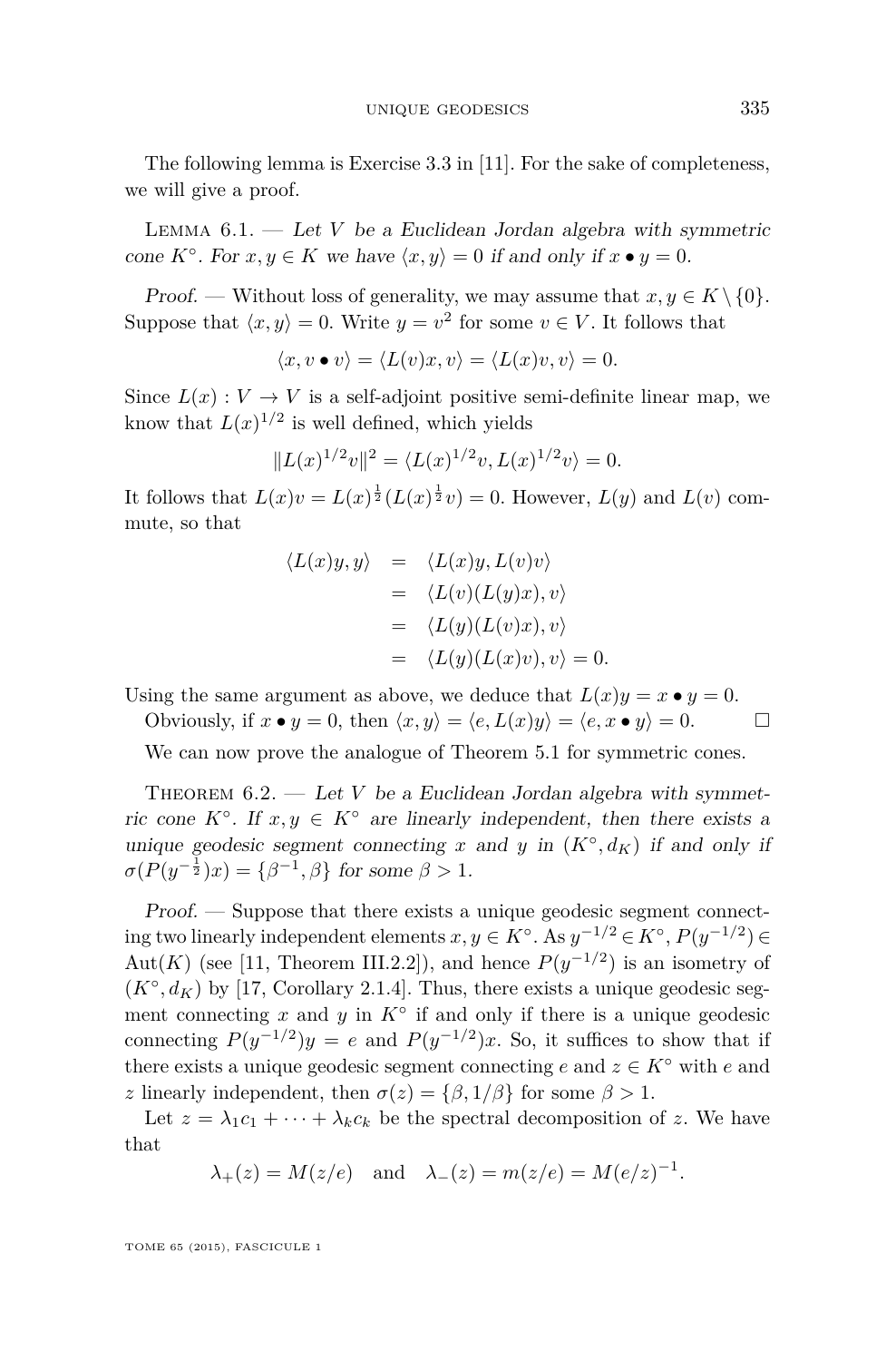As there exists a unique geodesic segment connecting *z* and *e*, we have that  $M(z/e) = M(e/z)$  by Corollary [3.4.](#page-8-0) So, if we write  $r = \lambda_+(z)$ , then

$$
\{1/r,r\} \subseteq \sigma(z) \subseteq [1/r,r].
$$

Note that  $d_K(e, z) = \log M(z/e) > 0$ , and hence  $r > 1$ .

Suppose there exists  $\lambda_i \in \sigma(z)$  with  $1/r < \lambda_i < r$ . For  $\epsilon > 0$  we define  $z_{\epsilon} = (z + \epsilon c_i)^{1/2}$ . If  $\lambda_i + \epsilon < r$ , we can use the spectral decomposition of *z* to find that  $d_K(e, z_\epsilon) = \frac{1}{2} \log r$ . Also, note that  $d_K(z_\epsilon, z) = d_K(P(z^{-1/2})z_\epsilon, e)$ and

$$
P(z^{-1/2})z_{\epsilon} = \lambda_1^{-1/2}c_1 + \cdots + \frac{(\lambda_i + \epsilon)^{1/2}}{\lambda_i}c_i + \cdots + \lambda_k^{-1/2}c_k.
$$

As  $0 < 1/r < \lambda_i < r$ , we have that  $r^{-1/2} < \lambda_i^{-1/2} < (\lambda_i + \epsilon)^{1/2}/\lambda_i$  and  $r\lambda_i^2 - \lambda_i > 0$ . So, for  $0 < \epsilon < r\lambda_i^2 - \lambda_i$ ,

$$
r^{-1/2} < \frac{(\lambda_i + \epsilon)^{1/2}}{\lambda_i} < r^{1/2}.
$$

Thus,  $d_K(z_\epsilon, z) = \frac{1}{2} \log r$  and  $d_K(e, z_\epsilon) = \frac{1}{2} \log r$  for all  $0 < \epsilon < \min\{r - \epsilon\}$  $\lambda_i$ ,  $r\lambda_i^2 - \lambda_i$ . This is impossible by Lemma [2.3](#page-6-0) and therefore  $\sigma(z)$  = {1*/r, r*}.

Conversely, suppose that *z* and *e* in *K*◦ are linearly independent, and  $\sigma(z) = \{1/\beta, \beta\}$  for some  $\beta > 1$ . Then we have the spectral decomposition  $z = \beta^{-1}c_1 + \beta c_2$ . Note that, as  $\sigma(z) = \{\beta, 1/\beta\}$ ,  $M(z/e) = M(e/z) = \beta >$ 1. So, the straight line through  $e$  and  $z$  intersects  $\partial K$  in 2 points  $e'$  and  $x'$  by Lemma [4.2.](#page-10-0) In fact,  $(\beta - 1/\beta)c_1 = \beta e - z \in \partial K$  and  $(\beta^2 - 1)c_2 = \beta z - e \in \partial K$ , so that  $e' = \lambda_1 c_1$  and  $z' = \lambda c_2$  for some  $\lambda_1, \lambda_2 > 0$ . Suppose there exist  $\epsilon > 0$  and  $v \in V$  such that  $c_1 + tv \in \partial K$  and  $c_2 + tv \in \partial K$  whenever  $|t| < \epsilon$ . So, for  $|t| < \epsilon$  the operator  $L(c_1 + tv)$  is positive semi-definite, which yields

$$
0 \leq \langle L(c_1 + tv)c_2, c_2 \rangle = t \langle v \bullet c_2, c_2 \rangle = t \langle v, c_2 \rangle,
$$

and hence  $\langle v, c_2 \rangle = 0$ . It follows from Lemma [6.1](#page-21-0) that  $v \bullet c_2 = 0$ . In a similar way we find that  $v \bullet c_1 = 0$ , so  $v = v \bullet e = v \bullet (c_1 + c_2) = 0$ and we conclude from Theorem [4.3](#page-10-0) that the geodesic segment connecting *e* and *z* in  $(K^{\circ}, d_K)$  is unique. We have shown that if  $x, y \in K^{\circ}$  are linearly independent and  $\sigma(P(y^{-1/2})x) = {\beta, 1/\beta}$  for some  $\beta > 1$ , that there exists a unique geodesic segment connecting *e* and  $P(y^{-1/2})x$  in  $(K^{\circ}, d_K)$ . Equivalently, there is a unique geodesic segment connecting  $y = P(y^{1/2})e$ and  $x = P(y^{1/2}) (P(y^{-1/2}))$  $(x)$ .

As for the characterization of unique geodesic segments in  $(\Sigma_{\varphi}^{\circ}, \delta_K)$  for some strictly positive functional  $\varphi$  on *V*, we also have an analogue of Theorem [5.2.](#page-18-0) The proof is completely analogous and is left to the reader.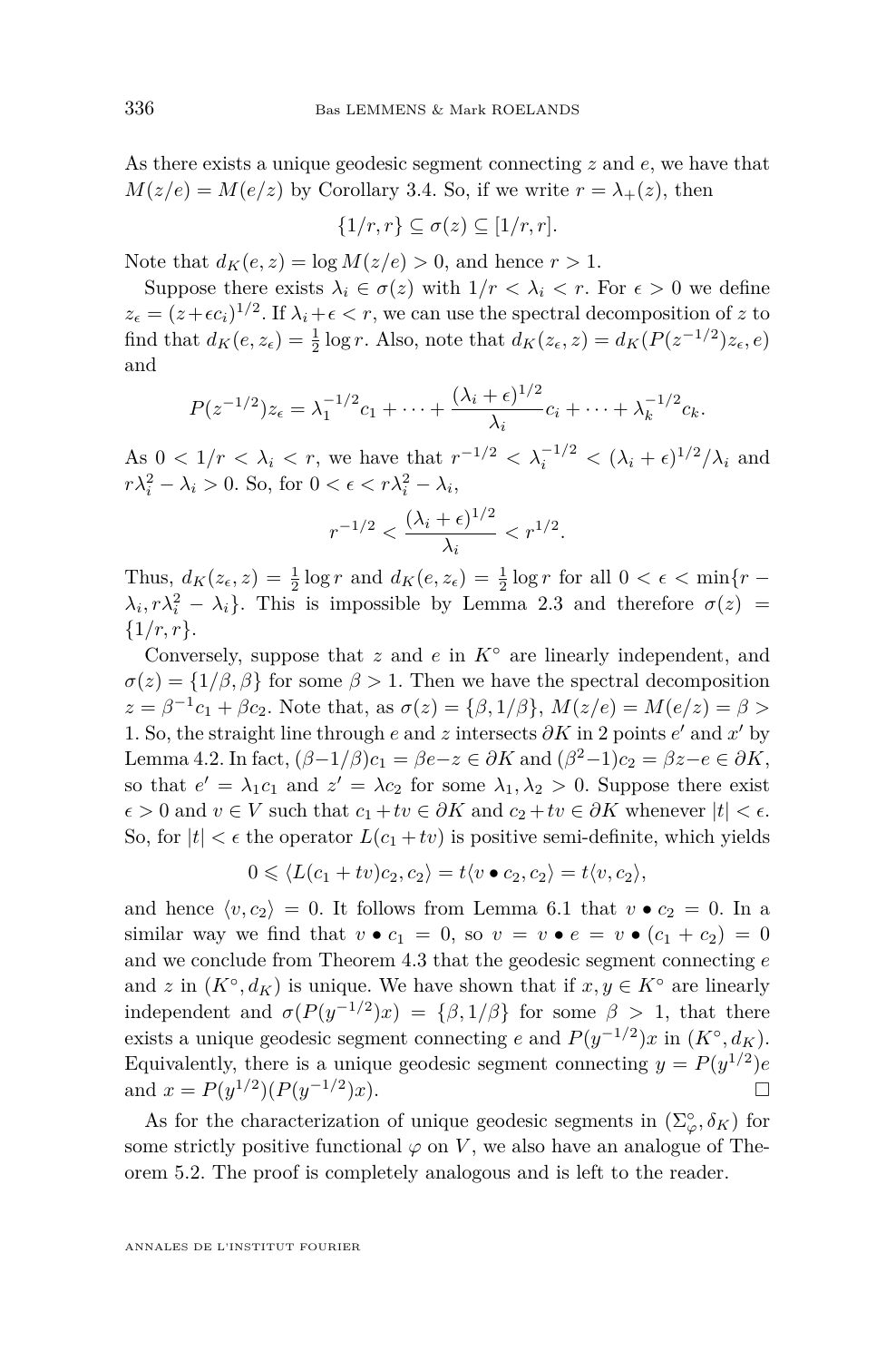<span id="page-23-0"></span>THEOREM  $6.3.$  — Let *V* be a Euclidean Jordan algebra with symmetric cone  $K^{\circ}$ ,  $\varphi \in K^{\circ}$ , and  $\Sigma^{\circ}_{\varphi} = \{x \in K^{\circ} : \langle \varphi, x \rangle = 1\}$ . For distict  $x, y \in \Sigma^{\circ}_{\varphi}$ there exists a unique geodesic segment connecting *x* and *y* in  $(\Sigma_{\varphi}^{\circ}, \delta_K)$  if and only if  $\sigma(P(y^{-1/2})x) = {\alpha, \beta}$  for some  $\beta > \alpha > 0$ .

#### **7. Quasi-isometric embeddings into normed spaces**

In this section we will study isometric and quasi-isometric embeddings of Thompson's metric spaces  $(C^{\circ}, d_C)$ , where  $C^{\circ}$  is the interior of a finitedimensional closed cone, into finite-dimensional normed spaces. Recall that a map *f* from a metric space  $(X, d_X)$  into a metric space  $(Y, d_Y)$  is a called a quasi-isometric embedding if there exist constants  $\alpha \geq 1$  and  $\beta \geq 0$  such that

$$
\frac{1}{\alpha}d_X(x,y) - \beta \leq d_Y(f(x), f(y)) \leq \alpha d_X(x,y) + \beta \quad \text{for all } x, y \in X.
$$

It is known that if *C* is a polyhedral cone with *N* facets, then  $(C^{\circ}, d_C)$  can be isometrically embedded into  $(\mathbb{R}^N, \|\cdot\|_{\infty})$ , see [\[17,](#page-33-0) Lemma 2.2.2]. We will show that polyhedral cones are the only ones that allow a quasi-isometric embedding into a finite-dimensional normed space.

A similar result exists for Hilbert's metric spaces and was proved by Colbois and Verovic in [\[6\]](#page-33-0). The idea of their proof can be traced back to [\[12\]](#page-33-0) and relies on properties of the Gromov product in Hilbert's metric spaces proved in [\[14,](#page-33-0) Theorem 5.2]. It turns out that the usual Gromov product does not have the right behavior in Thompson's metric spaces. The following generalized Gromov product, however, will be useful.

DEFINITION 7.1. — Let  $(X, d_X)$  be a metric space. For  $p \in X$  and  $\eta > 0$ the generalized Gromov product on  $X \times X$  is given by

$$
(x|y)_{p,\eta} = \frac{1}{2} (d_X(x,p) + d_X(y,p) - \eta d_X(x,y)).
$$

Note that for  $\eta = 1$  we recover the usual Gromov product. It turns out that for Thompson's metric the generalized Gromov product where  $\eta = 2$ is relevant.

The following lemma is a slight generalization of [\[6,](#page-33-0) Proposition 2.1].

LEMMA 7.2. — Let  $(X, d_X)$  be a metric space that can be quasi-isometrically embedded into a finite-dimensional normed space  $(V, \|\cdot\|)$ . If there exist  $p \in X$ , a constant  $\eta > 0$ , and sequences  $(x_k^i)_k$  for  $i = 1, ..., m$ such that  $d_X(x_k^i, p) = k$  for all  $i = 1, \ldots, m$  and  $k \geq 1$ , and

$$
\limsup_{k \to \infty} (x_k^i | x_k^j)_{p,\eta} \leqslant C_{ij} < \infty
$$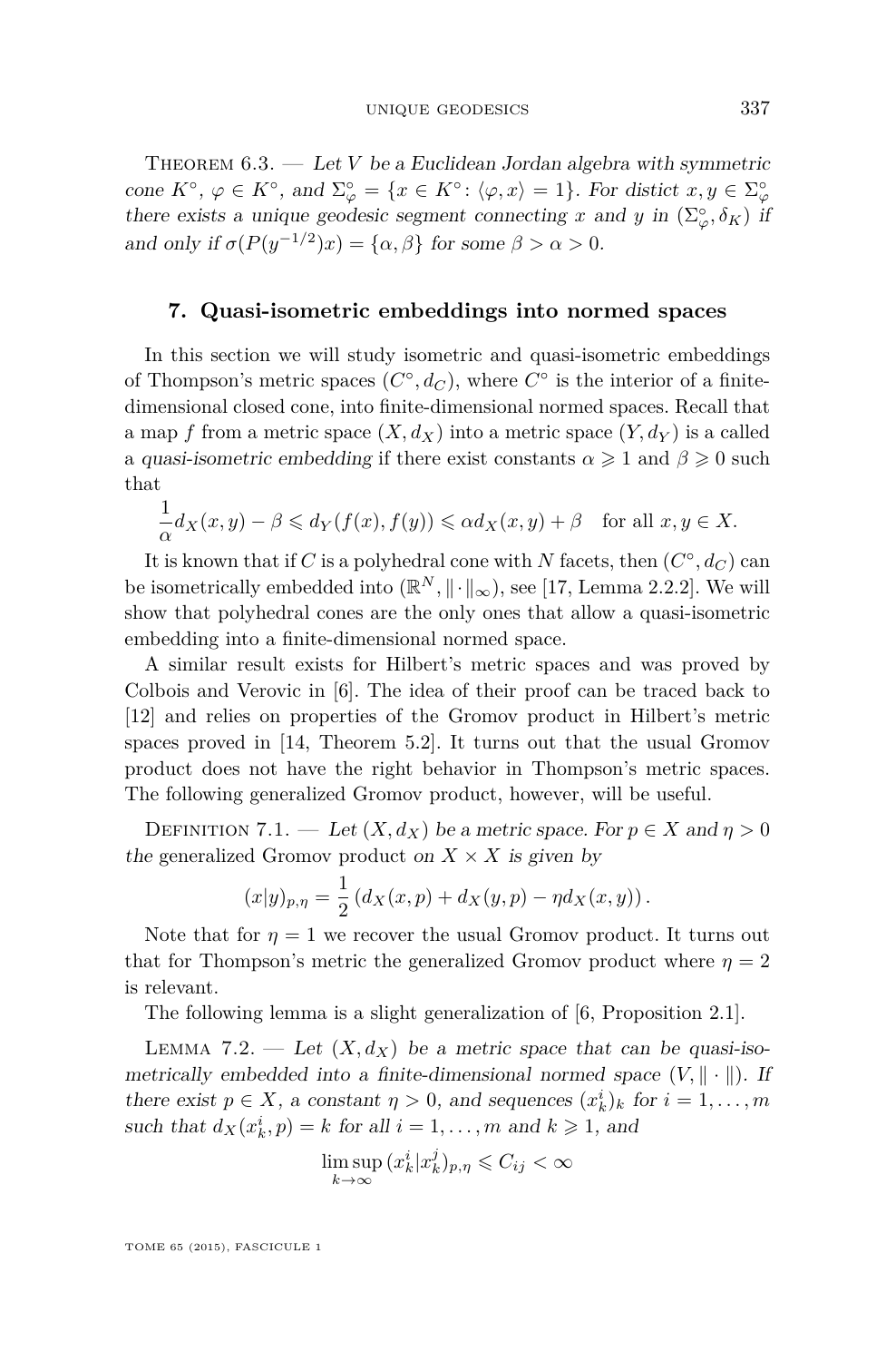<span id="page-24-0"></span>for all  $i \neq j$ , then there exist  $v^1, \ldots, v^m \in V$  satisfying

$$
\|v^i-v^j\|\geqslant\frac{2}{\alpha\eta}\quad\text{for all }i\neq j
$$

and  $1/\alpha \leqslant ||v^i|| \leqslant \alpha$  for all *i*, where  $\alpha \geqslant 1$  is the constant from the quasiisometry.

Proof. — Let  $f: X \to V$  be a quasi-isometric embedding. We may as well assume that  $f(0) = 0$ , as the map  $g(x) = f(x) - f(p)$  is also a quasiisometric embedding. Now for  $i \neq j$  there exists a number  $N \geq 1$  and a constant  $R < \infty$  such that

$$
d_X(x_k^i, x_k^j) \geqslant \frac{d_X(x_k^i, p) + d_X(x_k^j, p) - R}{\eta} = \frac{2k - R}{\eta}
$$

whenever  $k \geq N$ . Define the vectors  $u_k^i = \frac{1}{k} f(x_k^i) \in V$  for all  $k \geq 1$  and  $i = 1, \ldots, m$ . It follows that

$$
||u_k^i - u_k^j|| = \frac{1}{k} ||f(x_k^i) - f(x_k^j)|| \ge \frac{1}{\alpha k} d_X(x_k^i, x_k^j) - \frac{\beta}{k} \ge \frac{2}{\alpha \eta} - \frac{1}{k} \left(\frac{R}{\alpha \eta} + \beta\right)
$$

whenever  $k \geq 1$  and  $i \neq j$ . Also, we have that

$$
\frac{1}{\alpha} - \frac{\beta}{k} \le ||u_k^i|| = \frac{1}{k} ||f(x_k^i) - f(p)|| \le \alpha + \frac{\beta}{k}
$$

for all  $k \geq 1$  and  $1 \leq i \leq m$ . Since *V* is finite-dimensional, there are convergent subsequences  $(u_{k_j}^i)_j$  with limits  $v^i$  for  $i = 1, ..., m$ . The vectors  $v^i$  have the desired properties.

Lemma [7.2](#page-23-0) has the following consequence.

COROLLARY 7.3. — If  $(X, d_X)$  is a metric space and there exist  $p \in X$ , a constant  $\eta > 0$ , and sequences  $(x_k^i)_k$  in *X* for  $i = 1, 2, \ldots$  such that  $d(x_k^i, p) = k$  for all  $i \geq 1$  and  $k \geq 1$ , and

$$
\limsup_{k \to \infty} (x_k^i | x_k^j)_{p,\eta} \leqslant C_{ij} < \infty
$$

for all  $i \neq j$ , then  $(X, d_X)$  cannot be quasi-isometrically embedded into a finite-dimensional normed space.

Proof. — Suppose that  $(X, d_X)$  can be quasi-isometrically embedded into a finite-dimensional normed space  $(V, \|\cdot\|)$  using a quasi-isometry with constants  $\alpha \geq 1$  and  $\beta \geq 0$ . As the set  $S = \{x \in V : 1/\alpha \leq ||x|| \leq \alpha\}$ is compact, the maximum number of points in *S* whose pairwise distance is at least  $2/(\alpha \eta)$  is bounded by a constant  $M_{\alpha,\eta} < \infty$ . This contradicts Lemma [7.2.](#page-23-0)  $\Box$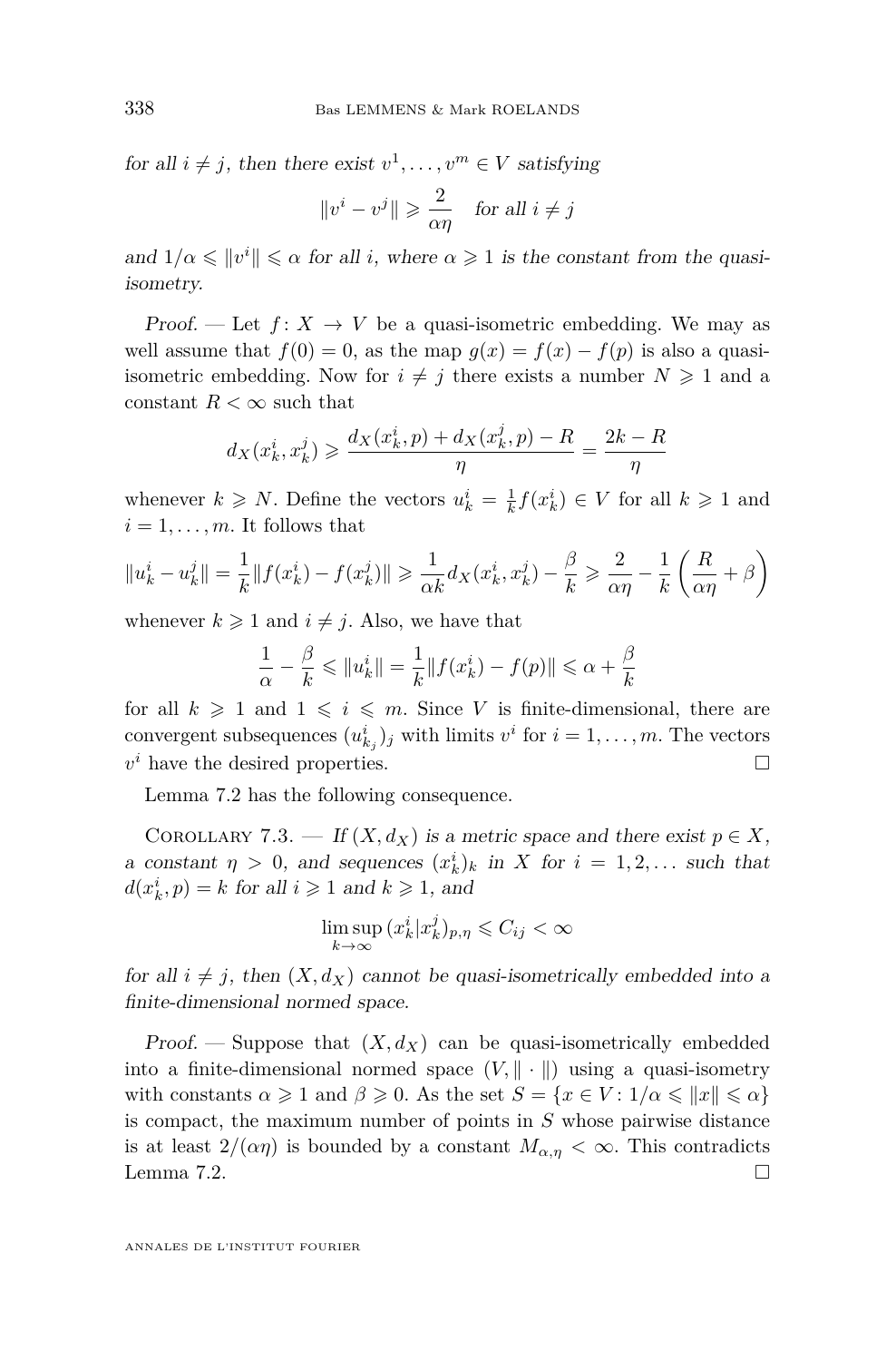<span id="page-25-0"></span>We will see that if *C* is not a polyhedral cone, then we can find infinitely many sequences  $(x_k^i)_k$  in  $(C^{\circ}, d_C)$  satisfying the conditions in Corollary [7.3](#page-24-0) with  $\eta = 2$ . We will need the following auxiliary lemma.

LEMMA 7.4.  $\qquad$  Let *C* be a closed cone with nonempty interior in a finite-dimensional normed space  $(V, \|\cdot\|)$ . If  $S \subseteq C^{\circ}$  is a norm compact subset and  $(x_k)_k$  is a sequence in  $C^{\circ}$  such that  $x_k \to x \in \partial C$ , then there exists  $N \geq 1$  such that  $d_C(x_k, s) = \log M(s/x_k)$  for all  $s \in S$  and all  $k \geq N$ .

Proof. — Let  $u \in C^{\circ}$  and  $\Sigma_u^* = {\varphi \in C^* : \varphi(u) = 1}.$  As  $C^*$  is a closed cone with nonempty interior in  $V^*$ , we know from [\[17,](#page-33-0) Lemma 1.2.4] that  $\Sigma_u^*$  is a compact set of  $V^*$ , and hence there exists a constant  $M_1 > 0$  such that  $\|\varphi\| \leq M_1$  for all  $\varphi \in \Sigma_u^*$ . Define functions  $f: C^\circ \to \mathbb{R}$  and  $g: C^\circ \to \mathbb{R}$ by

$$
f(x) = \min_{\varphi \in \Sigma_u^*} \varphi(x)
$$
 and  $g(x) = \max_{\varphi \in \Sigma_u^*} \varphi(x)$  for  $x \in C^\circ$ .

The topology on  $C^{\circ}$  generated by  $d_C$  is the same as the norm topology by [\[17,](#page-33-0) Corollary 2.5.6]. Note that there exists a constant  $M_2 > 0$  such that  $||s|| \le M_2$  for all  $s \in S$ , as *S* is compact. Thus,  $g(s) \le \max_{\varphi \in \Sigma^*_u} ||\varphi|| ||s|| \le$ *M*<sub>1</sub>*M*<sub>2</sub> for all *s* ∈ *S*. Also, if  $|f(x) - f(y)| = f(x) - f(y)$  and  $f(y) =$  $\psi(y)$  with  $\psi \in \Sigma_u^*$ , then  $|f(x) - f(y)| = f(x) - f(y) \leq \psi(x) - \psi(y) \leq$  $\|\psi\| \|x - y\| \le M_1 \|x - y\|$ . Thus, *f* is a continuous function, and hence  $\delta = \min_{s \in S} f(s) > 0.$ 

For  $x_k \in C^{\circ}$  we know, by [\[17,](#page-33-0) Lemma 1.2.1], that

$$
\sup_{s \in S} M(x_k/s) = \sup_{s \in S} \left( \max_{\varphi \in \Sigma_u^*} \frac{\varphi(x_k)}{\varphi(s)} \right) \leqslant \frac{g(x_k)}{\delta} \leqslant \frac{M_1 M_2}{\delta}.
$$

As  $x \in \partial C$ , there exists  $\rho \in \Sigma_u^*$  such that  $\rho(x) = 0$ . This implies that there exists  $N \geq 1$  such that  $\delta/\rho(x_k) > M_1 M_2/\delta$  for all  $k \geq N$ , and hence

$$
M(s/x_k) = \max_{\varphi \in \Sigma_u^*} \frac{\varphi(s)}{\varphi(x_k)} \ge \max_{\varphi \in \Sigma_u^*} \frac{f(s)}{\phi(x_k)} \ge \frac{\delta}{\rho(x_k)} > M(x_k/s)
$$

for all  $s \in S$  and  $k \geq N$ . Thus,  $d_C(x_k, s) = \log M(s/x_k)$  for all  $s \in S$ whenever  $k \geq N$ .

The following result is the analogue of [\[14,](#page-33-0) Theorem 5.2] for Thompson's metric.

PROPOSITION 7.5. — Let *C* be a closed cone with nonempty interior in a finite-dimensional normed space  $(V, \|\cdot\|)$ ,  $\varphi \in C^*$  strictly positive, and  $\Sigma_{\varphi}^{\circ} = \{x \in C^{\circ} : \varphi(x) = 1\}.$  Suppose that  $(x_n)_n$  and  $(y_n)_n$  are convergent sequences in  $\Sigma^{\circ}_{\varphi}$  with  $x_n \to x \in \partial C$  and  $y_n \to y \in \partial C$ . If  $tx + (1-t)y \in C^{\circ}$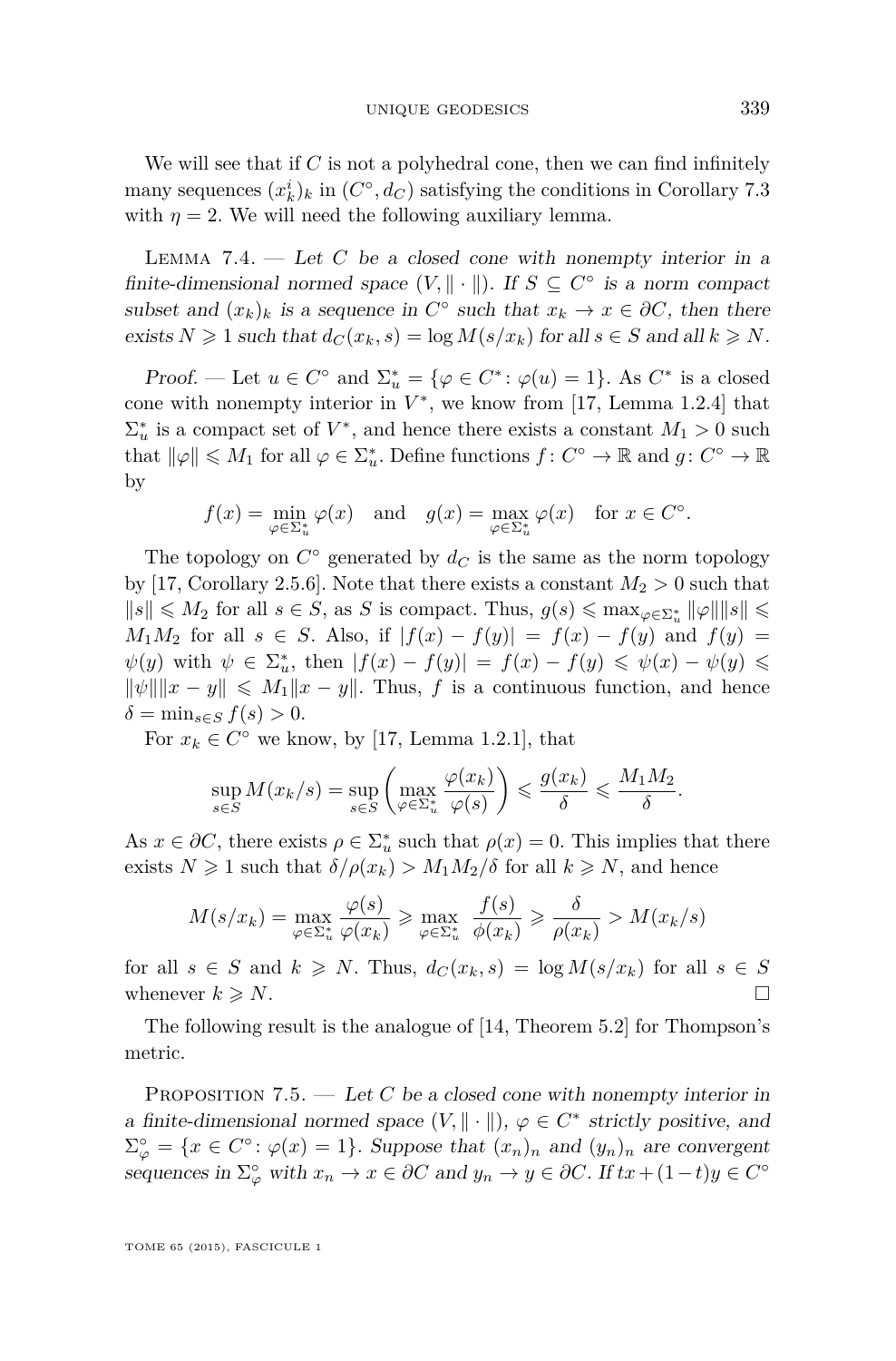for all  $0 < t < 1$  and  $p \in C^{\circ}$ , then

 $\limsup (x_k|y_k)_{p,2} < \infty.$ *k*→∞

*Proof.* — For  $k \ge 1$  let  $z_k = \frac{1}{2}(x_k + y_k)$  and  $z = \frac{1}{2}(x + y) \in C^{\circ}$ . Note that  $z_k \to z$  as  $k \to \infty$ . Let  $\epsilon > 0$  be such that the closed norm ball,  $B_{\epsilon}$ , with radius  $\epsilon$  and center *z* is contained in  $C^{\circ}$ . There exists a number  $M \geq 1$ such that  $z_k \in B_\epsilon$  for all  $k \geq M$ . By Lemma [7.4](#page-25-0) there also exists a number  $N \geq M$  such that  $d_C(x_k, s) = \log M(s/x_k)$  and  $d_C(y_k, s) = \log M(s/y_k)$ for all  $k \geq N$  and all  $s \in B_{\epsilon}$ . Let  $x'_{k}$  and  $y'_{k}$  be the points of intersection of the straight line through  $x_k$  and  $y_k$  with  $\partial C$  such that  $x_k$  is between  $x'_k$  and  $y_k$ , and  $y_k$  is between  $y'_k$  and  $x_k$ . As was shown in the proof of Theorem [4.3,](#page-10-0) we have that

$$
\log M(x_k/y_k) = \log \frac{\|x_k - y'_k\|}{\|y_k - y'_k\|} \quad \text{and} \quad \log M(y_k/x_k) = \log \frac{\|y_k - x'_k\|}{\|x_k - x'_k\|}.
$$

It follows that

$$
d_C(x_k, y_k) \ge \log M(x_k/y_k) = \log \frac{\|x_k - y'_k\|}{\|y_k - y'_k\|} \ge \log \frac{\|z_k - y'_k\|}{\|y_k - y'_k\|} = \log M(z_k/y_k) = d_C(z_k, y_k).
$$

Similarly,  $d_C(x_k, y_k) \geq d_C(x_k, z_k)$ . As the norm topology coincides with the Thompson's metric topology on  $C^{\circ}$ , these inequalities, finally imply that

$$
\limsup_{k \to \infty} 2(x_k|y_k)_{p,2} \leq \limsup_{k \to \infty} d_C(x_k, p) - d_C(x_k, z_k) + d_C(y_k, p) - d_C(y_k, z_k)
$$
  
\n
$$
\leq \limsup_{k \to \infty} 2d_C(z_k, p)
$$
  
\n
$$
\leq 2d_C(z, p).
$$

Recall that if *C* is a closed polyhedral cone with nonempty interior in a finite-dimensional vector space  $V$ , the dual cone is also a polyhedral cone. Indeed, as  $C^{**} = C$  whenever *C* is a closed finite-dimensional cone with nonempty interior, we know that if  $C$  is non-polyhedral, then  $C^*$  is also non-polyhedral, see [\[30,](#page-34-0) Corollary 19.2.2]. The following notions play a role in the proof of the next result. A face *F* of a closed cone *C* is called an extreme ray if dim  $F = 1$ . An extreme ray F of C is said to be an exposed ray if there exists  $\varphi \in C^*$  such that  $F = \{x \in C : \varphi(x) = 0\}.$ The cone version of Strazewicz's theorem [\[30,](#page-34-0) p.167] says that in a finitedimensional closed cone *C* the exposed rays are dense in the extreme rays,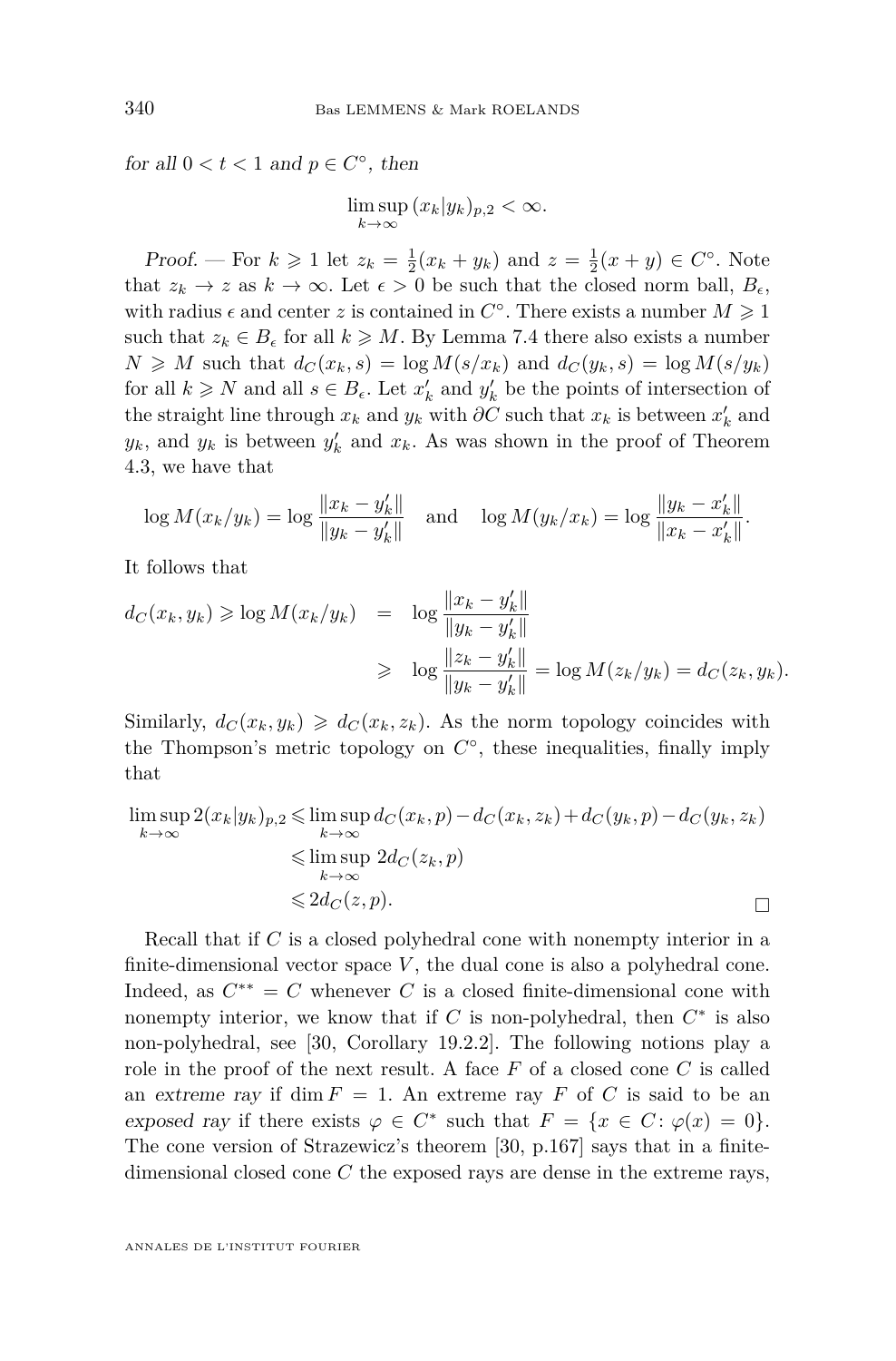<span id="page-27-0"></span>i.e., the norm closure of  $\{x \in C : x$  on an exposed ray of  $C$  coincides with the norm closure of  $\{x \in C : x$  on an extreme ray of  $C\}$ .

THEOREM 7.6.  $-$  If *C* is a closed finite-dimensional cone with nonempty interior, then  $(C^{\circ}, d_C)$  can be quasi-isometrically embedded into a finitedimensional normed space if and only if *C* is a polyhedral cone.

 $Proof.$  — It is known that if *C* is a closed polyhedral cone with nonempty interior, then  $(C^{\circ}, d_C)$  can be isometrically embedded into  $(\mathbb{R}^m, \|\cdot\|_{\infty})$ , where *m* is the number of facets of *C*, see [\[17,](#page-33-0) Lemma 2.2.2].

To prove the converse, let *C* be a closed non-polyhedral cone with nonempty interior in a finite-dimensional vector space *V* . As *C* is a closed non-polyhedral cone with nonempty interior,  $C^*$  is a also a closed nonpolyhedral cone with nonempty interior in  $V^*$ . So,  $C^*$  has infinitely many extreme rays. By the cone version of Strazewicz's theorem [\[30,](#page-34-0) p.167], *C* ∗ has infinitely many exposed rays. Let  $\xi \in C^*$  be a strictly positive functional and let  $\Sigma_{\xi}^{\circ} = \{x \in C^{\circ} : \xi(x) = 1\}.$ 

For each integer  $i \geq 1$ , select distinct  $\psi_i \in \partial C^*$  such that  $F_i = {\mu \psi_i : \mu \geq 1}$ 0} is an exposed ray of  $C^*$ . This means that there exists  $w_i \in V^{**} = V$ with  $w_i \in \partial C$  with  $\xi(w_i) = 1$  such that  $F_i = \{ \varphi \in C^* : \varphi(w_i) = 0 \}.$  So,  $\varphi(w_i) > 0$  whenever  $\varphi \in C^*$  and  $\varphi \neq \mu \psi_i$  for all  $\mu \geq 0$ .

Clearly, if  $i \neq j$  and  $0 < \lambda < 1$ , then  $\varphi(\lambda w_i + (1 - \lambda)w_j) > 0$  for all  $\varphi \in C^* \setminus \{0\}$ . This implies that  $\lambda w_i + (1 - \lambda) w_j \in C^{\circ}$  for all  $i \neq j$  and  $0 < \lambda < 1$ , see [\[30,](#page-34-0) Theorem 11.2].

Take  $p \in \Sigma_{\xi}^{\circ}$  fixed. For  $i \geqslant 1$  and  $0 < t < 1$  let

$$
\gamma_i(t) = tw_i + (1-t)p.
$$

As the norm topology of  $d_C$  coincides with the topology on  $C^{\circ}$ , the maps,  $t \mapsto d_C(\gamma_i(t), p)$ , are continuous on  $(0, 1)$  for all  $i \geq 1$ . Moreover,  $d_C(\gamma_i(t), p) \to \infty$  as  $t \to 1$ . Thus, for each  $i \geq 1$ , there exists a strictly increasing sequence  $(t_k^i)_k$  in  $(0,1)$  with  $t_k^i \to 1$  as  $k \to \infty$  such that  $d_C(\gamma_i(t_k^i), p) = k$  for all  $k \geq 1$ . If we let  $x_k^i = \gamma_i(t_k^i)$  in  $\Sigma_{\xi}^{\circ}$ , the sequences  $(x_k^i)_k$  in  $(C^{\circ}, d_C)$  satisfy the conditions of Corollary [7.3](#page-24-0) by Proposition [7.5,](#page-25-0) and hence  $(C^{\circ}, d_C)$  cannot be quasi-isometrically embedded into a finitedimensional normed space.

We can use Theorems [4.3](#page-10-0) and 7.6 to prove the following characterization of simplicial cones, which is the analogue of [\[12,](#page-33-0) Theorem 2] for Thompson's metric spaces.

THEOREM 7.7.  $\longrightarrow$  If *C* is a closed finite-dimensional cone with nonempty interior, then  $(C^{\circ}, d_C)$  is isometric to a finite-dimensional normed space if and only if *C* is a simplicial cone.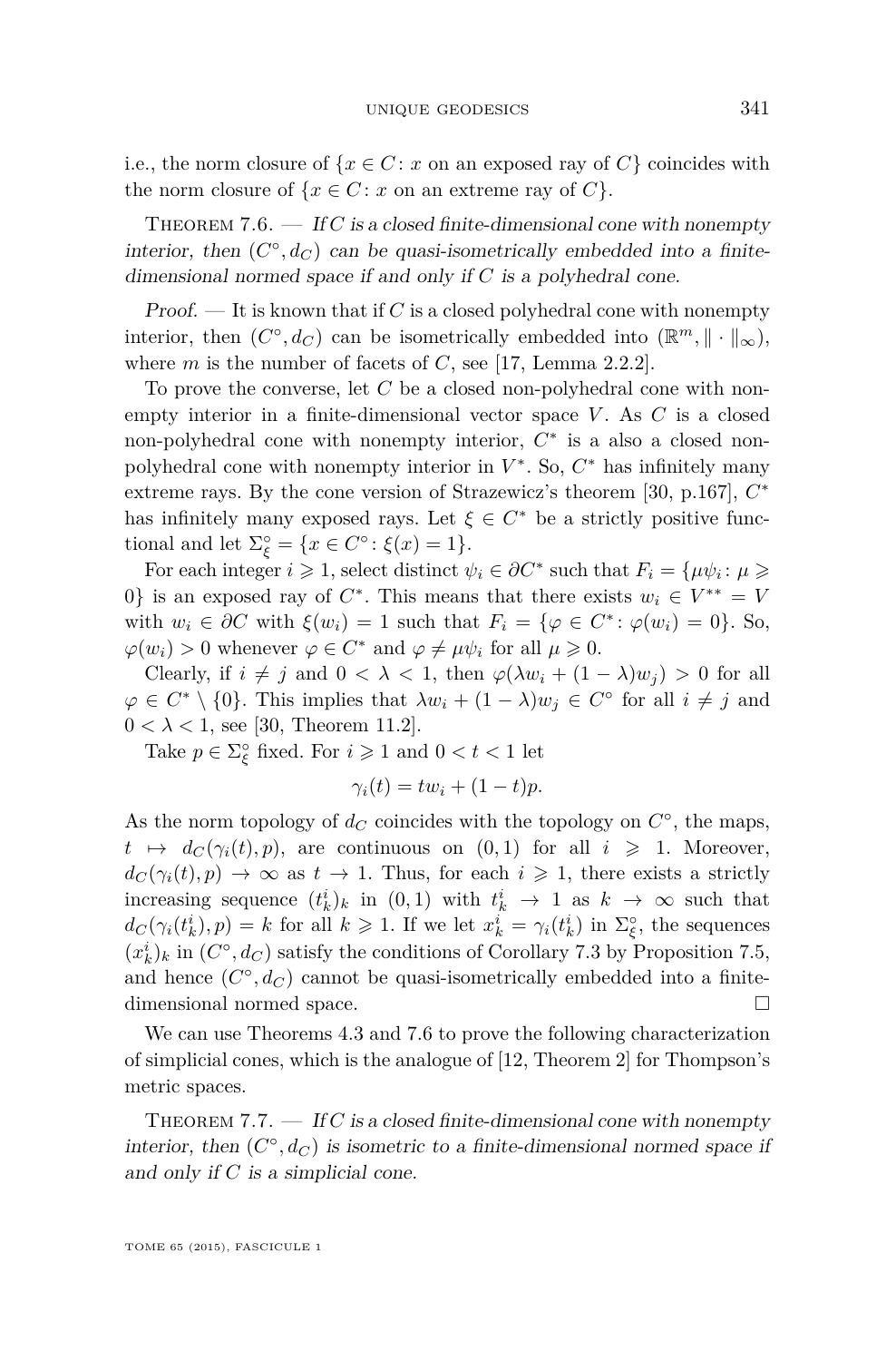Proof. — Suppose that that *C* is not simplicial and that *f* is an isometry of  $(C^{\circ}, d_C)$  onto a finite-dimensional normed space  $(V, \|\cdot\|)$ . Let  $\varphi \in C^*$  be strictly positive and  $\Sigma^{\circ}_{\varphi} = \{x \in C^{\circ} : \varphi(x) = 1\}$ . By Theorem [7.6](#page-27-0) we have that *C* is a polyhedral cone, so  $\Sigma^{\circ}_{\varphi}$  is the interior of a polytope. Since *C* is not simplicial, it follows that  $\Sigma^{\circ}_{\varphi}$  is not the interior of an  $(n-1)$ -simplex, where  $n = \dim(V)$ . This implies that there exist vertices  $v_1$  and  $v_2$  in  $\partial \Sigma^{\circ}_{\varphi}$ and  $u \in \partial \Sigma^{\circ}_{\varphi}$  such that  $tv_1 + (1-t)u \in \Sigma^{\circ}_{\varphi}$  and  $tv_2 + (1-t)u \in \Sigma^{\circ}_{\varphi}$  for all  $0 < t < 1$  and  $u$  is not a vertex. The situation is depicted in the Figure 7.1.



Figure 7.1. Vertices

Let  $\gamma_1(t) = e^t u + e^{-t} v_1$  and  $\gamma_2(t) = e^t u + e^{-t} v_2$ , for  $t \in \mathbb{R}$ , be type I geodesics in  $(C^{\circ}, d_C)$ , see Lemma [3.7.](#page-8-0) As  $v_1$  and  $v_2$  are vertices of  $\Sigma_{\varphi}$ , it follows from Theorem [4.3](#page-10-0) that both  $\gamma_1$  and  $\gamma_2$  are unique geodesic lines in  $(C^{\circ}, d_C)$ . This implies that the images of  $\gamma_1$  and  $\gamma_2$  under the isometry *f*, which we will denote by  $\ell_1$  and  $\ell_2$ , respectively, are straight lines in *V*, since unique geodesic lines are mapped to unique geodesic lines by *f*.

Now, fix  $\xi \in C^{\circ}$  and let  $\Sigma_{\xi}^{*} = {\varphi \in C^{*} : \varphi(\xi) = 1}.$  For  $x, y \in C^{\circ}$  we have that

$$
M(x/y) = \sup_{\varphi \in \Sigma_{\xi}^*} \frac{\varphi(x)}{\varphi(y)},
$$

see [\[17,](#page-33-0) p.34]. Note that for  $\varphi \in \Sigma_{\xi}^*$  and  $t \in \mathbb{R}$  we have

$$
\frac{\varphi(\gamma_1(t))}{\varphi(\gamma_2(t))} = \frac{e^t \varphi(u) + e^{-t} \varphi(v_1)}{e^t \varphi(u) + e^{-t} \varphi(v_2)} = \frac{\varphi(u) + e^{-2t} \varphi(v_1)}{\varphi(u) + e^{-2t} \varphi(v_2)}.
$$

So, if  $\varphi(u) = 0$ , then neither  $\varphi(v_1)$  nor  $\varphi(v_2)$  can be 0, and we find that

$$
\frac{\varphi(\gamma_1(t))}{\varphi(\gamma_2(t))} = \frac{\varphi(v_1)}{\varphi(v_2)} < \infty
$$

for all  $t \in \mathbb{R}$ . On the other hand, if  $\varphi(u) \neq 0$ , then

$$
\frac{\varphi(\gamma_1(t))}{\varphi(\gamma_2(t))} \leqslant \frac{\varphi(u) + \varphi(v_1)}{\varphi(u)} < \infty
$$

for all  $t \geqslant 0$ . Thus,

$$
\limsup_{k \to \infty} M(\gamma_1(t_k)/\gamma_2(t_k)) = \limsup_{k \to \infty} \left( \sup_{\varphi \in \Sigma_{\xi}^*} \frac{\varphi(\gamma_1(t_k))}{\varphi(\gamma_2(t_k))} \right) < \infty
$$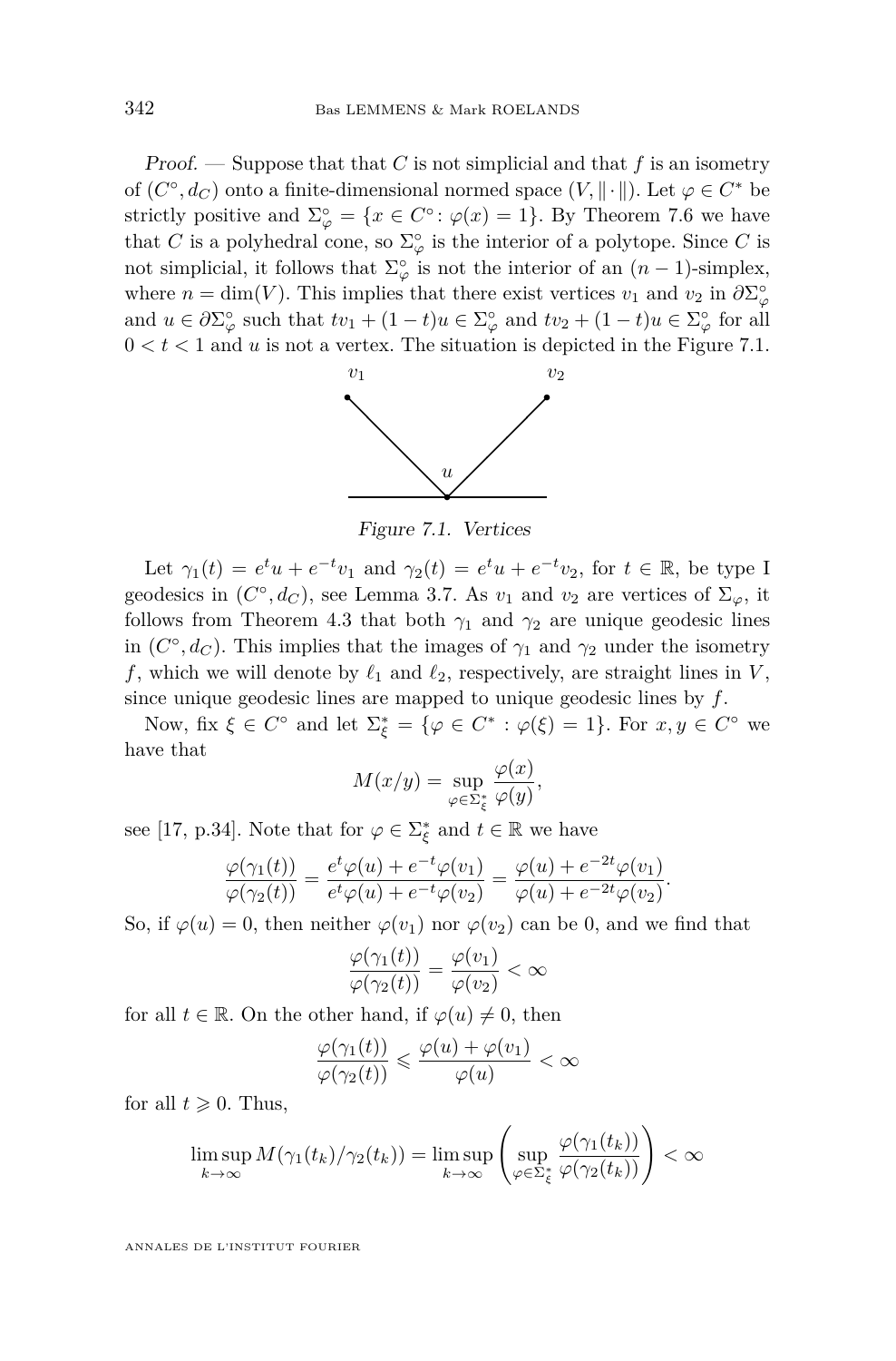for all sequences  $(t_k)_k$  with  $t_k \to \infty$ . Interchanging the roles of  $\gamma_1$  and  $\gamma_2$ yields an analogous result, from which we deduce that

$$
\limsup_{k \to \infty} d_C(\gamma_1(t_k), \gamma_2(t_k)) < \infty
$$

for all sequences  $(t_k)_k$  with  $t_k \to \infty$ . These findings imply that for each *k* ≥ 1 there exist  $x_k$  on  $\ell_1$  and  $y_k$  on  $\ell_2$  with  $\sup_{k\geq 1} ||x_k - y_k|| < \infty$  such that  $||x_k|| \to \infty$  and  $||y_k|| \to \infty$  as  $k \to \infty$ . This implies that  $\ell_1$  and  $\ell_2$  are parallel.

As the extreme rays of the polyhedral cone *C* are exposed, there exists a functional  $\vartheta \in C^*$  such that  $\vartheta(\mu v_2) = 0$  for all  $\mu \geq 0$  and  $\vartheta(x) > 0$  for all  $x \in C \setminus \{ \mu v_2 : \mu \geq 0 \}.$  After scaling with an appropriate factor, we have  $\vartheta \in \Sigma_{\xi}^*$ . Now it follows that

$$
\frac{\vartheta(\gamma_1(t))}{\vartheta(\gamma_2(t))} = \frac{e^t \vartheta(u) + e^{-t} \vartheta(v_1)}{e^t \vartheta(u) + e^{-t} \vartheta(v_2)} = \frac{\vartheta(u) + e^{-2t} \vartheta(v_1)}{\vartheta(u)} \to \infty
$$

as  $t \to -\infty$ , and hence  $M(\gamma_1(t)/\gamma_2(t)) \to \infty$  as  $t \to -\infty$ . This, however, implies that

$$
\lim_{t \to -\infty} d_T(\gamma_1(t), \gamma_2(t)) = \infty
$$

and hence  $\ell_1$  and  $\ell_2$  are not parallel, which is absurd. Thus, *C* must be a simplicial cone.

Conversely, if *C* is a simplicial cone in a, say *n*-dimensional vector space *X*, then there are linearly independent  $v_1, \ldots, v_n \in X$  such that  $C =$  $\{\sum_{k=1}^{n} \alpha_k v_k : \alpha_k \geq 0 \text{ for } 1 \leq k \leq n\}.$  The map  $T : X \to \mathbb{R}^n$  given by  $\sum_{k=1}^{n} \alpha_k x_k \mapsto (\alpha_1, \ldots, \alpha_k)$  is a bijective linear map with  $T(C) = \mathbb{R}^n_+$ . and hence *T* is an isometry of  $(C^{\circ}, d_C)$  onto  $((\mathbb{R}^n_+)^{\circ}, d_{\mathbb{R}^n_+})$ . Recall that  $((\mathbb{R}^n_+)^{\circ}, d_{\mathbb{R}^n_+})$  is isometric to  $(\mathbb{R}^n, \|\cdot\|_{\infty})$ , see [\[17,](#page-33-0) Proposition 2.2.1]. In fact, the reader can easily check that the coordinatewise log function is an isometry.  $\Box$ 

#### **8. Isometries on strictly convex cones**

In this section we will analyze the isometries of  $(C^{\circ}, d_C)$  when *C* is a closed strictly convex cone with nonempty interior in a finite-dimensional vector space V. Recall that  $C$  is strictly convex if for each linearly independent  $x, y \in \partial C$  we have that

$$
\lambda x + (1 - \lambda)y \in C^{\circ} \quad \text{for all } 0 < \lambda < 1.
$$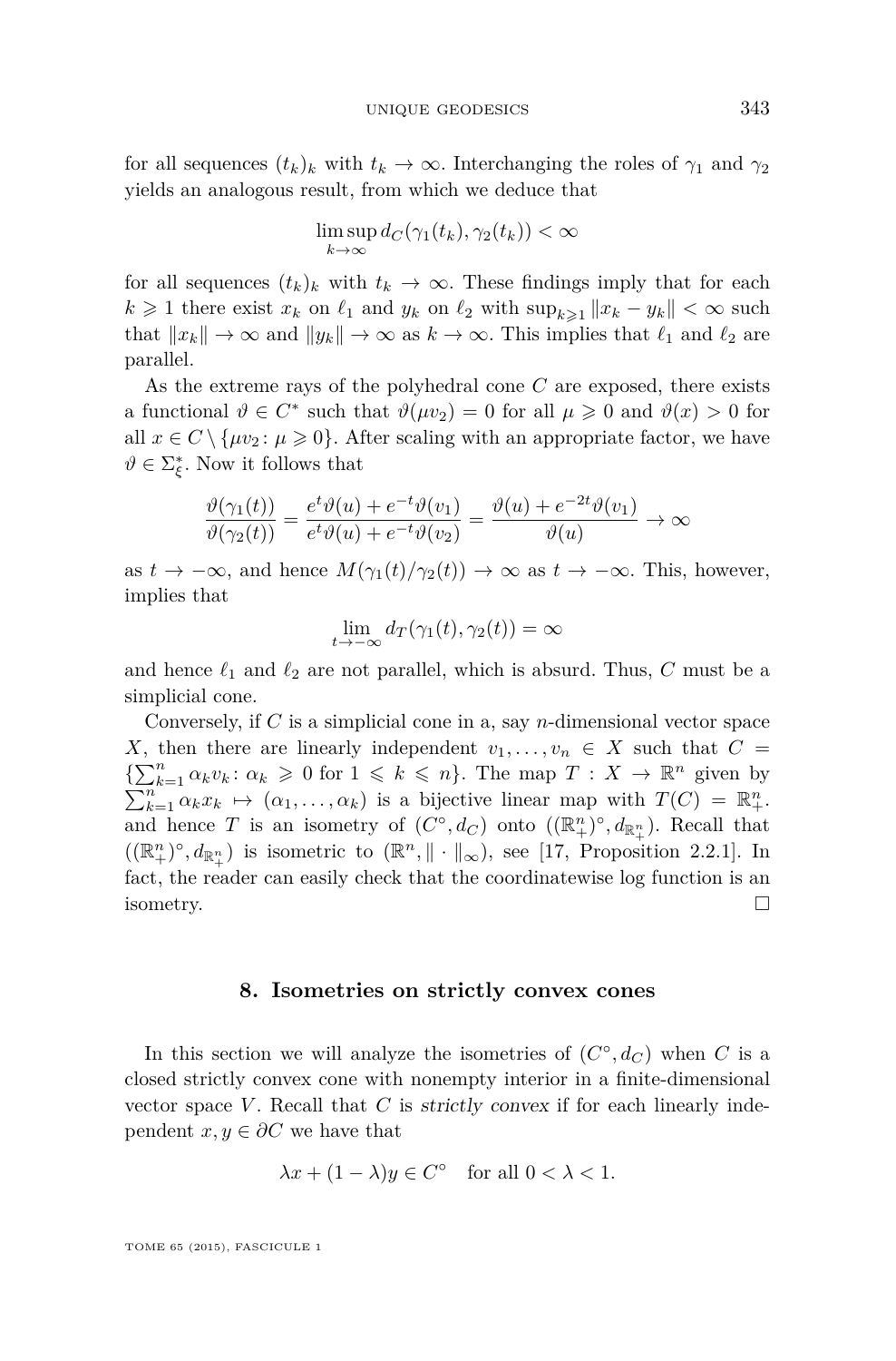If *C* is a closed cone with nonempty interior in a normed space *V* and  $T: V \to V$  is an invertible linear map with  $T(C) = C$ , then *T* is an isometry of  $(C^{\circ}, d_C)$ . Given a closed cone with nonempty interior in a finitedimensional vector space *V*, we let  $Aut(C) = \{T \in GL(V): T(C) = C\}$ and we let  $\text{Isom}(C)$  be the set of maps  $g: C^{\circ} \to C^{\circ}$  such that *g* is an isometry of  $(C^{\circ}, d_C)$ . So,  $Aut(C)$  is a subgroup of Isom $(C)$ . It is known [\[5\]](#page-33-0) that  $Aut(C) \neq Isom(C)$ , even if *C* is a strictly convex cone. Consider, for example, the cone,  $\Pi_2(\mathbb{R})$ , of positive semi-definite matrices in the space of  $2\times 2$ symmetric matrices. This is a 3-dimensional, strictly convex, closed cone. In fact,  $\Pi_2(\mathbb{R})$  is order-isomorphic with the 3-dimensional Lorentz cone, see [\[17,](#page-33-0) p. 44]. The map  $h: \Pi_2(\mathbb{R})^{\circ} \to \Pi_2(\mathbb{R})^{\circ}$  given by  $h(A) = A^{-1}$  is an isometry under Thompson's metric, as *h* is an order-reversing homogeneous degree  $-1$  involution, see [\[17,](#page-33-0) Corollary 2.1.5]. Obviously,  $h \notin Aut(C)$ . It turns out, however, that *h* is projectively linear

DEFINITION 8.1. — A map  $f: C^{\circ} \to C^{\circ}$  is projectively linear if there exists  $T \in Aut(C)$  such that for each  $x \in C^{\circ}$ ,

$$
f(x) = \lambda_x T(x) \quad \text{for some } \lambda_x > 0.
$$

Note that in the example above, if

$$
A = \left[ \begin{array}{cc} a & b \\ b & c \end{array} \right] \in \Pi_2(\mathbb{R})^\circ,
$$

then

$$
h(A) = A^{-1} = \frac{1}{\det(A)} \begin{bmatrix} c & -b \\ -b & a \end{bmatrix},
$$

which shows that *h* is projectively linear.

THEOREM  $8.2.$  – If *C* is a closed strictly convex cone with nonempty interior in an *n*-dimensional vector space *V* and  $n \geq 3$ , then every  $f \in$  $\text{Isom}(C)$  is projectively linear.

Proof. — Let  $f \in \text{Isom}(C)$ . We will first show that f maps type I geodesic lines to type I geodesic lines, and type II geodesic lines to type II geodesic lines. Suppose, by way of contradiction, that *γ* is a type I geodesic line that is mapped to a type II geodesic line under *f*. Then  $K = \text{span}\{\gamma\} \cap C$ is closed 2-dimensional cone. So, by [\[17,](#page-33-0) Lemma A.5.1] there exists linearly independent  $u_0, v_0 \in \partial C$  such that

$$
K = \{\alpha u_0 + \beta v_0 \colon \alpha, \beta \geq 0\}.
$$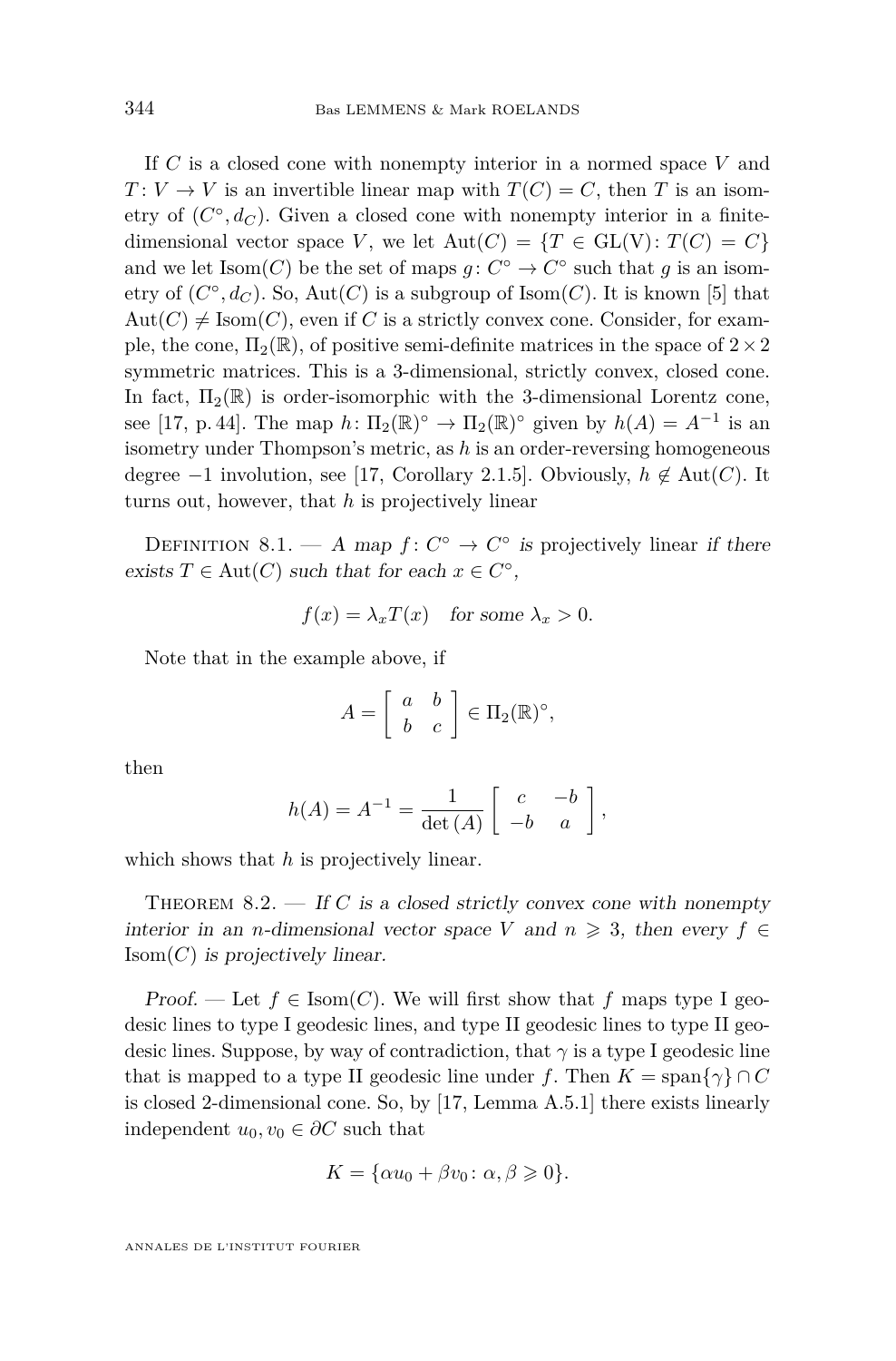$$
\gamma(t) = \frac{1}{2} (e^t u_0 + e^{-t} v_0)
$$

where  $t \in \mathbb{R}$ . Let  $x = \gamma(0)$  and  $\varphi \in (C^*)^{\circ}$  with  $\varphi(u_0) = 1 = \varphi(v_0)$ . As dim  $C \geq 3$ ,  $\Sigma_{\varphi} = \{v \in C : \varphi(v) = 1\}$  is a compact convex set with dim  $\Sigma_{\varphi} \geq 2$ . Thus, there exists a sequence  $(u_k)_k$  in  $\partial C$  with  $\varphi(u_k) = 1$  and  $u_k \neq u_0$  for all  $k \geq 1$  such that  $||u_k - u_0|| \to 0$  as  $k \to \infty$ . Let  $v_k \in \partial C$ be the point of intersection of the straight line through  $u_k$  and  $x$  and  $\partial C$ . So,  $||v_k - v_0|| \to 0$  as  $k \to \infty$ , since  $x = \frac{1}{2}(u_0 + v_0)$ . For each  $k \ge 1$  there exists  $0 < \alpha_k < 1$  such that  $x = \alpha_k u_k + (1 - \alpha_k)v_k$ . Note that  $\alpha_k \to 1/2$ as  $k \to \infty$ , and hence the geodesic paths,

$$
\gamma_k(t) = \alpha_k e^t u_k + (1 - \alpha_k) e^{-t} v_k \quad \text{for } t \in \mathbb{R},
$$

are type I geodesics by Lemma [3.7](#page-8-0) and  $\gamma_k(t) \to \gamma(t)$  pointwise as  $k \to \infty$ .

Now fix  $y = \gamma(t)$  with  $t \neq 0$  and consider the sequence  $(y_k)_k$  with  $y_k = \gamma_k(t)$ . As the norm topology coincides with the Thompson's metric topology on  $C^{\circ}$ , we have that  $d_C(y_k, y) \to 0$  as  $k \to \infty$ . For  $z \in C \setminus \{0\}$ , write  $[z] = z/\varphi(z)$ . So,

$$
\delta_C([y],[y_k]) = \delta_C(y,y_k) \leq 2d_C(y,y_k) \to 0
$$

as  $k \to \infty$ . Note that there is only one type II geodesic through  $f(x)$ , and hence  $f(\gamma_k)$  must be a type I geodesic line for all  $k \geq 1$ , as f is an isometry. So,

$$
\delta_C([x],[y_k]) = \delta_C(x,y_k) = 2d_C(x,y_k)
$$
  
=  $2d_C(f(x), f(y_k)) = \delta_C([f(x)], [f(y_k)]).$ 

As  $\gamma$  is mapped to a type II geodesic, the previous equality implies that  $0 < \delta_C([x], [y]) = \delta_C([f(x)], [f(y)]) = 0$ , which is impossible. Thus f maps type I geodesic lines to type I geodesic lines. Also, *f* has to map type II geodesic lines to type II geodesic lines, as otherwise  $f^{-1} \in \text{Isom}(C)$  maps a type I geodesic line to a type II geodesic line.

Let  $\Sigma^{\circ}_{\varphi} = \{x \in C^{\circ} \colon \varphi(x) = 1\}.$  Next we will show that  $g \colon \Sigma^{\circ}_{\varphi} \to \Sigma^{\circ}_{\varphi}$ given by,

$$
g(x) = \frac{f(x)}{\varphi(f(x))} \quad \text{for all } x \in \Sigma_{\varphi}^{\circ},
$$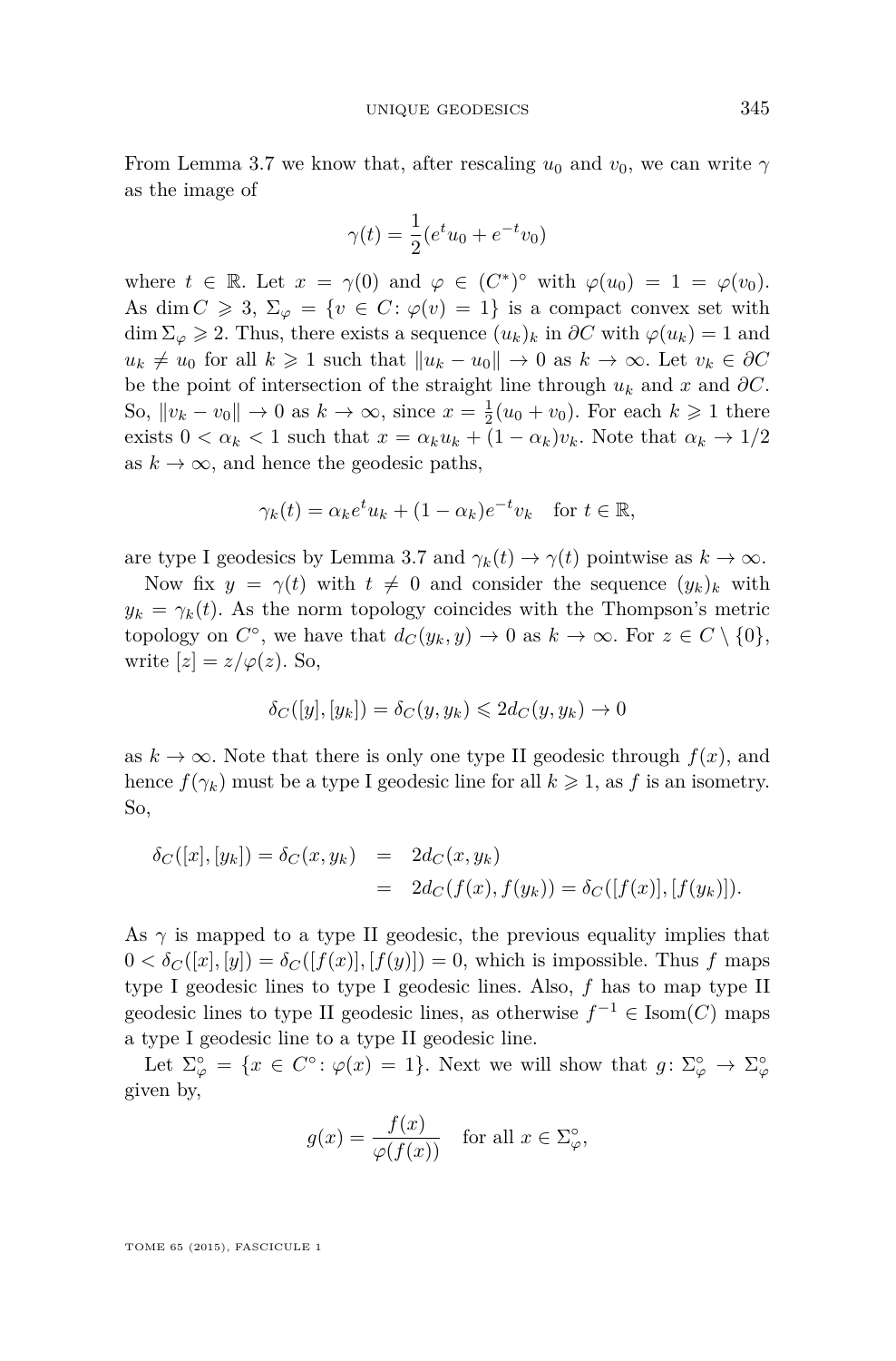<span id="page-32-0"></span>is an isometry under  $\delta_C$ . For *x* and *y* in  $\Sigma^{\circ}_{\varphi}$  distinct there exists a  $\lambda > 0$ such that *x* and  $\lambda y$  lie on a type I geodesic in  $(C^{\circ}, d_C)$ . Write  $\xi = \lambda y$ . As  $M(x/\xi) = M(\xi/x)$ , we have that

$$
2d_C(x,\xi) = \delta_C(x,\xi) = \delta_C(x,y).
$$

Now using the fact that *f* maps type I geodesic lines to type I geodesic lines we get that  $M(f(x)/f(\xi)) = M(f(\xi)/f(x))$ . Also, as *f* maps type II geodesic lines to type II geodesic lines,

$$
g(\xi) = \frac{f(\xi)}{\varphi(f(\xi))} = \frac{f(\lambda y)}{\varphi(f(\lambda y))} = \frac{f(y)}{\varphi(f(y))} = g(y).
$$

Thus,

$$
2d_C(x,\xi) = 2d_C(f(x),f(\xi)) = \delta_C(g(x),g(\xi)) = \delta_C(g(x),g(y)).
$$

It now follows that *g* is an isometry under  $\delta_C$ . As  $\Sigma^{\circ}_{\varphi}$  is a strictly convex set, we deduce from [\[10,](#page-33-0) Proposition 3] that *f* is a projectively linear map.  $\square$ 

If *C* is not strictly convex,  $f \in \text{Isom}(C)$  need not be projectively linear. Indeed, the map  $(x, y, z) \mapsto (x, y, z^{-1})$  on the interior of the standard positive cone  $\mathbb{R}^3_+ = \{(x, y, z) : x, y, z \geq 0\}$  is an isometry under Thompson's metric but not projectively linear. It would be interesting to characterize those finite-dimensional closed cones *C* for which all Thompson's metric isometries are projectively linear. It would also be interesting to know for which cones *C* we have  $Aut(C) = Isom(C)$ .

#### **Acknowledgement**

The authors are very grateful to Roger Nussbaum for sharing his proof of an earlier version of Theorem [5.1.](#page-16-0) His remarks and insights have been very beneficial to us.

#### BIBLIOGRAPHY

- [1] M. Akian, S. Gaubert, B. Lemmens & R. D. Nussbaum, "Iteration of order preserving subhomogeneous maps on a cone", Math. Proc. Cambridge Philos. Soc. **140** (2006), no. 1, p. 157-176.
- [2] E. ANDRUCHOW, G. CORACH & D. STOJANOFF, "Geometrical significance of Löwner-Heinz inequality", Proc. Amer. Math. Soc. **128** (2000), no. 4, p. 1031-1037.
- [3] A. Bernig, "Hilbert geometry of polytopes", Arch. Math. (Basel) **92** (2009), no. 4, p. 314-324.
- [4] G. Birkhoff, "Extensions of Jentzsch's theorem", Trans. Amer. Math. Soc. **85** (1957), no. 1, p. 219-227.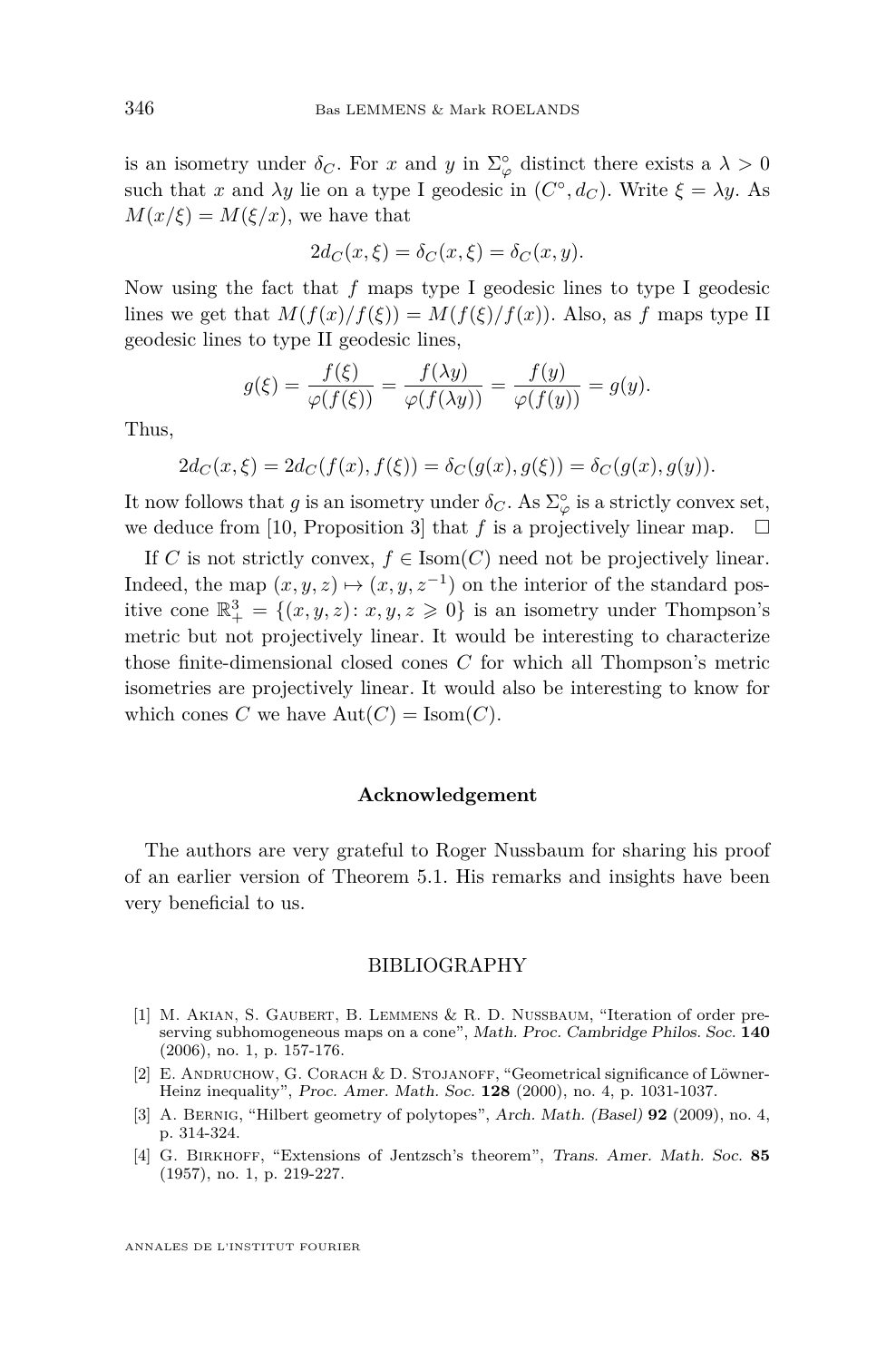- <span id="page-33-0"></span>[5] A. Bosché, "Symmetric cones, the Hilbert and Thompson metrics", arXiv:1207.3214.
- [6] B. COLBOIS & P. VEROVIC, "Hilbert domains that admit a quasi-isometric embedding into Euclidean space", Adv. Geom. **11** (2011), no. 2, p. 465-470.
- [7] J. B. Conway, A course in functional analysis, Graduate Texts in Mathematics, vol. 96, Springer-Verlag, New York, 1990.
- [8] G. CORACH & A. L. MAESTRIPIERI, "Differential and metrical structure of positive operators", Positivity **3** (1999), no. 4, p. 297-315.
- [9] G. CORACH, H. PORTA  $&$  L. RECHT, "Convexity of the geodesic distance on spaces of positive operators", Illinois J. Math. **38** (1994), no. 1, p. 87-94.
- [10] P. DE LA HARPE, "On Hilbert's metric for simplices", in Geometric group theory, Vol. 1 (Sussex, 1991), London Math. Soc. Lecture Note Ser., vol. 181, Cambridge Univ. Press, Cambridge, 1993, p. 97-119.
- [11] J. Faraut & A. Korányi, Analysis on Symmetric Cones, Oxford Mathematical Monographs, Clarendon Press, Oxford, 1994.
- [12] T. Foertsch & A. Karlsson, "Hilbert metrics and Minkowski norms", J. Geom. **83** (2005), no. 1-2, p. 22-31.
- [13] D. H. Hyers, G. Isac & T. M. Rassias, Topics in nonlinear analysis & applications, World Scientific Publishing Co., Inc., River Edge, NJ,, 1997.
- [14] A. KARLSSON & G. A. NOSKOV, "The Hilbert metric and Gromov hyperbolicity", Enseign. Math. (2) **48** (2002), no. 1-2, p. 73-89.
- [15] M. Koecher, "Positivitätsbereiche im R*n*", Amer. J. Math. **79** (1957), p. 575-596.
- [16] J. Lawson & Y. Lim, "Metric convexity of symmetric cones", Osaka J. Math. **44** (2007), no. 4, p. 795-816.
- [17] B. Lemmens & R. Nussbaum, Nonlinear Perron-Frobebius theory, Cambridge Tracts in Mathematics, vol. 189, Cambridge Univ. Press, Cambridge, 2012.
- [18] Y. Lim, "Finsler metrics on symmetric cones", Math. Ann. **316** (2000), p. 379-389.
- [19] ——— , "Hilbert's projective metric on Lorentz cones and Birkhoff formula for Lorentzian compressions", Linear Algebra Appl. **423** (2007), no. 2–3, p. 246-254.
- [20] ——— , "Geometry of midpoint sets for Thompson's metric", Linear Algebra Appl. **439** (2013), no. 1, p. 211-227.
- [21] Y. Lim & M. Pálfia, "Matrix power means and the Karcher mean", J. Funct. Anal. **262** (2012), no. 4, p. 1498-1514.
- [22] C. Liverani & M. P. Wojtkowski, "Generalization of the Hilbert metric to the space of positive definite matrices", Pacific J. of Math. **166** (1994), p. 339-355.
- [23] L. MOLNÁR, "Thompson isometries of the space of invertible positive operators", Proc. Amer. Math. Soc. **137** (2009), p. 3849-3859.
- [24] W. NOLL & J. J. SCHÄFFER, "Orders, gauge, and distance in faceless linear cones; with examples relevant to continuum mechanics and relativity", Arch. Rational Mech. Anal. **66** (1977), no. 4, p. 345-377.
- [25] ——— , "Order-isomorphisms in affine spaces", Ann. Mat. Pura Appl. (4) **117** (1978), p. 243-262.
- [26] R. D. NUSSBAUM, "Hilbert's projective metric and iterated nonlinear maps", Mem. Amer. Math. Soc. **391** (1988), p. 1-137.
- [27] ——— , "Finsler structures for the part metric and Hilbert's projective metric and applications to ordinary differential equations", Differential Integral Equations **7** (1994), no. 5–6, p. 1649-1707.
- [28] R. D. Nussbaum & C. Walsh, "A metric inequality for the Thompson and Hilbert geometries", J. Inequal. Pure Appl. Math. **5** (2004), no. 3, Article 54, 14 pp.